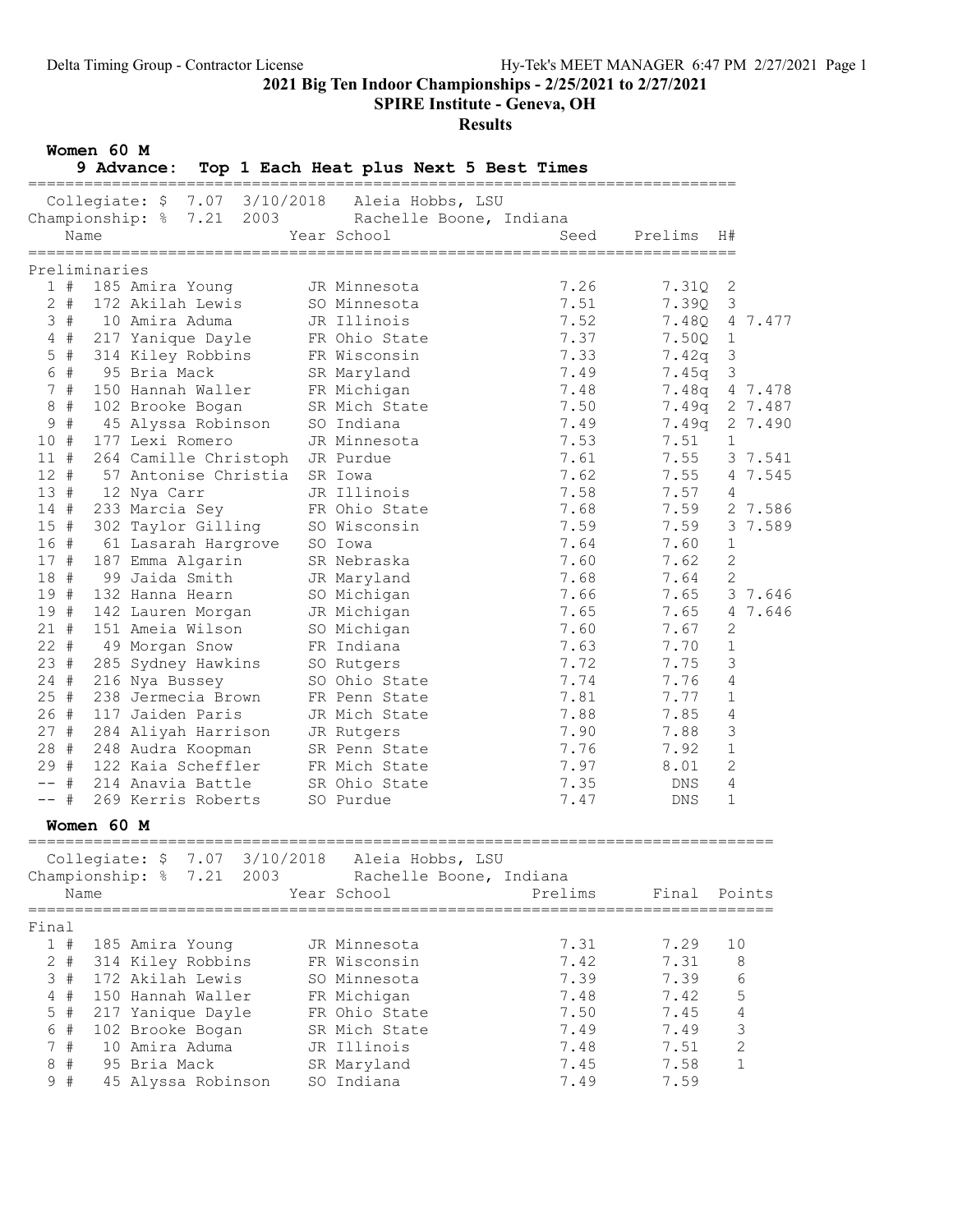#### SPIRE Institute - Geneva, OH

## Results

Women 200 M

Top 8 Advance by Time

|        | ==============================                                                                          |                            | ================================ |                 |                |            |
|--------|---------------------------------------------------------------------------------------------------------|----------------------------|----------------------------------|-----------------|----------------|------------|
|        | Collegiate: \$ 22.38 3/10/2018 Gabby Thomas, Harvard                                                    |                            |                                  |                 |                |            |
|        | Championship: % 22.75 2020 Anavia Battle, Ohio State                                                    |                            |                                  |                 |                |            |
|        | Name                                                                                                    | Year School                | Seed                             | Prelims         | H#             |            |
|        |                                                                                                         |                            |                                  |                 |                |            |
|        | Preliminaries                                                                                           |                            |                                  |                 |                |            |
| 1#     | 214 Anavia Battle                                                                                       | SR Ohio State              | 22.88                            | 23.16q          | 4              |            |
|        | 2 # 185 Amira Young                                                                                     | JR Minnesota<br>SO Purdue  | 23.42                            | 23.50q          | $6\,$          |            |
|        | 3 # 269 Kerris Roberts                                                                                  |                            | 24.00                            | 23.73q          | $\mathfrak{Z}$ |            |
|        | 4 # 45 Alyssa Robinson SO Indiana                                                                       |                            | 23.96                            | 23.94q          | 5              |            |
| $5$ #  | 264 Camille Christoph JR Purdue                                                                         |                            | 24.16                            | 24.04q          | $\mathbf{2}$   |            |
| 6 #    | 177 Lexi Romero                                                                                         | JR Minnesota               | 24.24                            | 24.31q          | $\overline{4}$ |            |
| 7#     | 61 Lasarah Hargrove SO Iowa                                                                             |                            | 24.47                            | 24.32q          | $\mathsf S$    |            |
| $8$ #  | 163 Lauren Hansen SO Minnesota<br>217 Yanique Dayle FR Ohio State<br>57 Antonise Christia SR Iowa       |                            | 24.67                            | 24.36q          | $1\,$          |            |
| 9#     |                                                                                                         |                            | 24.35                            | 24.39           | $\mathbf{1}$   |            |
| 10 #   |                                                                                                         |                            | 24.48                            | 24.44           |                | 3 24.432   |
| 11#    | 187 Emma Algarin                                                                                        | SR Nebraska                | 24.61                            | 24.44 4 24.436  |                |            |
| 12#    | 233 Marcia Sey                                                                                          | FR Ohio State              | 24.57                            | 24.44           |                | 2 24.439   |
|        | 13 # 150 Hannah Waller                                                                                  | FR Michigan                | 24.69                            | 24.58           | 5              |            |
|        | 14 # 273 K'Ja Talley                                                                                    |                            | 24.89                            | 24.74           | 2              |            |
|        | 15 # 104 Shakira Dancy                                                                                  | FR Purdue<br>JR Mich State |                                  | 24.79           | $\mathbf{1}$   |            |
|        | 16 # 302 Taylor Gilling SO Wisconsin                                                                    |                            | 24.65                            | 24.80           | 6              |            |
|        | 17 # 223 Alyssa Marsh JR Ohio State                                                                     |                            | 24.31                            | 24.83           | 6              |            |
|        | 18 # 49 Morgan Snow FR Indiana                                                                          |                            | 24.88                            | 25.05           | 3              |            |
|        |                                                                                                         |                            |                                  |                 | $\overline{4}$ |            |
|        | 19 # 238 Jermecia Brown FR Penn State                                                                   |                            | 25.18                            | 25.18           | 6              |            |
|        | 20 # 284 Aliyah Harrison JR Rutgers                                                                     |                            | 25.83                            | 25.59           |                |            |
|        | Women 200 M                                                                                             |                            |                                  |                 |                |            |
|        |                                                                                                         |                            |                                  |                 |                |            |
|        | Collegiate: \$ 22.38 3/10/2018 Gabby Thomas, Harvard                                                    |                            |                                  |                 |                |            |
|        | Championship: % 22.75 2020 Anavia Battle, Ohio State                                                    |                            |                                  |                 |                |            |
|        | Name                                                                                                    | Year School                | Prelims                          | Final H# Points |                |            |
| Final  |                                                                                                         |                            |                                  |                 |                |            |
|        | 1 # 185 Amira Young                                                                                     | JR Minnesota               | 23.50                            | 23.24           | 2              | 10         |
|        | 2 # 264 Camille Christoph JR Purdue                                                                     |                            | 24.04                            | 23.96           | 2              | 8          |
|        |                                                                                                         |                            | 24.31                            | 24.10           | $\mathbf{1}$   | $6\,$      |
|        |                                                                                                         |                            |                                  |                 |                | 5          |
|        | 3 # 177 Lexi Romero JR Minnesota<br>4 # 61 Lasarah Hargrove SO Iowa<br>5 # 269 Kerris Roberts SO Purdue |                            | 24.32                            | 24.27           | $\mathbf{2}$   |            |
|        |                                                                                                         |                            | 23.73                            | 24.60           | $\mathbf{1}$   | $\sqrt{4}$ |
| 6 #    | 163 Lauren Hansen                                                                                       | SO Minnesota               | 24.36                            | 24.61           | $\mathbf{1}$   | 3          |
| -- #   | 45 Alyssa Robinson                                                                                      | SO Indiana                 | 23.94                            | DNS             | $\mathbf{1}$   |            |
| $--$ # | 214 Anavia Battle                                                                                       | SR Ohio State              | 23.16                            | DNS             | 2              |            |
|        | Women 400 M                                                                                             |                            |                                  |                 |                |            |
|        | Top 8 Advance by Time                                                                                   |                            |                                  |                 |                |            |
|        |                                                                                                         |                            |                                  |                 |                |            |
|        | Collegiate: \$50.34 3/10/2018 Kendall Ellis, Southern California                                        |                            |                                  |                 |                |            |
|        | Championship: % 52.08 2018 Briana Guillroy, Iowa                                                        |                            |                                  |                 |                |            |
|        | Name                                                                                                    | Year School                | Seed                             | Prelims         | H#             |            |
|        |                                                                                                         |                            |                                  |                 |                |            |
|        | Preliminaries                                                                                           |                            |                                  |                 |                |            |
|        | 1 # 134 Ziyah Holman                                                                                    | FR Michigan                | 53.38                            | $52.55q$ 1      |                |            |
| 2#     | 19 Jessica McDowell FR Illinois                                                                         |                            | 54.48                            | 54.17q          | 3              |            |
|        | 3 # 292 Reanda Richards                                                                                 | JR Rutgers                 | 54.31                            | 54.18q          | 4              |            |
| 4#     | 70 Nylah Perry                                                                                          | FR Iowa                    | 55.03                            | 54.43q 4        |                |            |
|        |                                                                                                         |                            |                                  |                 |                |            |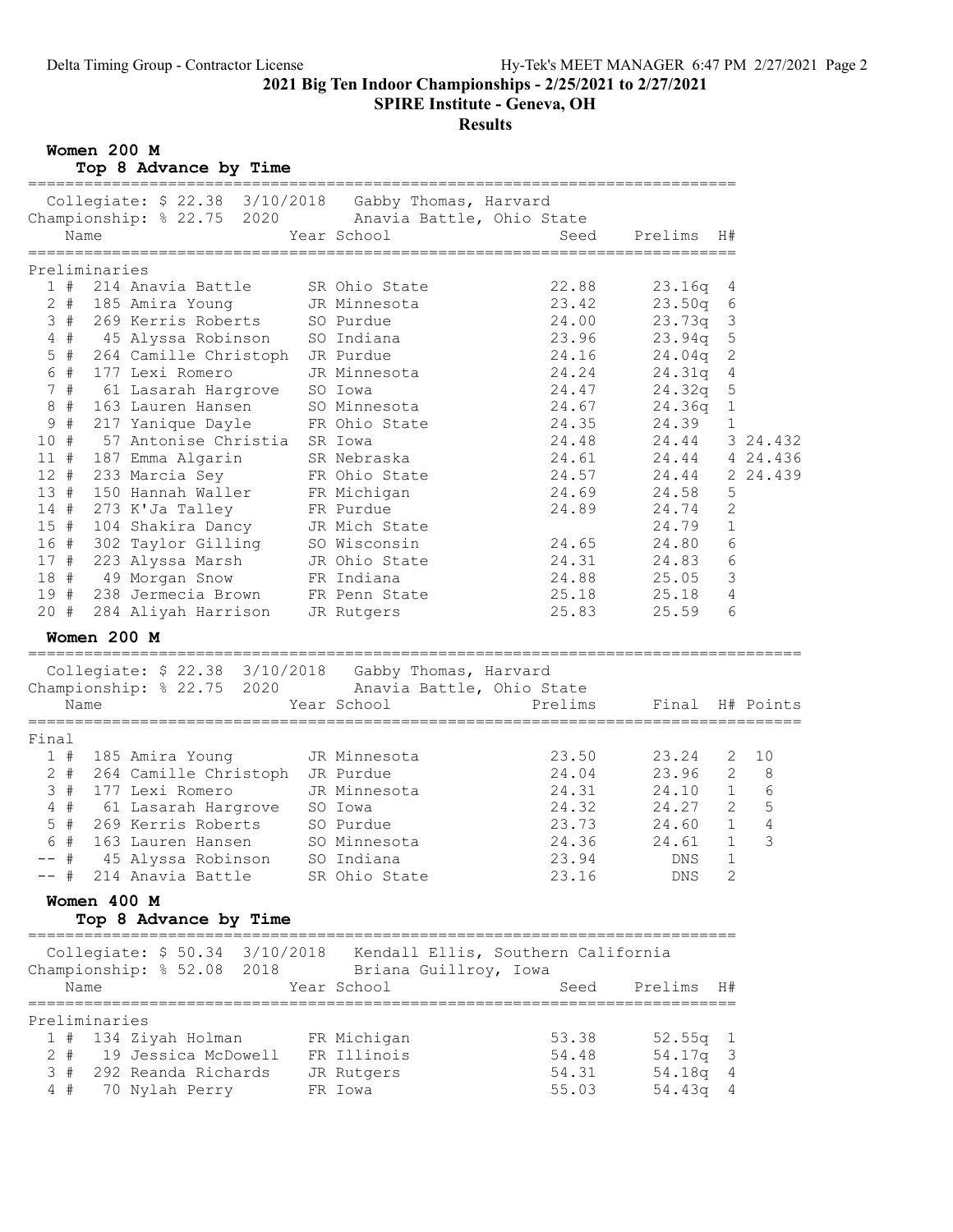SPIRE Institute - Geneva, OH

|         |       |               | Women 400 M                                                       |               |                          |                 |                       |                |
|---------|-------|---------------|-------------------------------------------------------------------|---------------|--------------------------|-----------------|-----------------------|----------------|
|         | $5$ # |               | 24 Felicia Phillips                                               | SR Illinois   | 55.04                    | 54.58q          | 3                     |                |
|         | 6 #   |               | 75 Tesa Roberts                                                   | FR Iowa       | 54.97                    | 54.72q          | $\mathbf{1}$          |                |
|         | 7#    |               | 166 Janielle Josephs                                              | SO Minnesota  | 54.93                    | 54.88q          | 2                     |                |
|         | 8#    |               | 195 Kayla Hugg                                                    | SO Nebraska   | 55.19                    | 55.16q          | 2                     |                |
| 9       | #     |               | 157 Jayla Campbell                                                | SO Minnesota  | 56.19                    | 55.55           | 3                     |                |
| 10#     |       |               | 276 Cierra Williams                                               | FR Purdue     | 55.94                    | 55.81           | 1                     |                |
| 11#     |       |               | 231 Chanler Robinson                                              | FR Ohio State | 55.95                    | 56.05           | $\overline{4}$        |                |
|         | 12#   |               | 163 Lauren Hansen                                                 | SO Minnesota  | 58.47                    | 56.19           | 2                     |                |
| 13#     |       |               | 298 Alexandria Yarbro FR Rutgers                                  |               | 56.84                    | 56.68           | 4                     |                |
|         |       |               | 14 # 27 Danni Stoughton                                           | SO Illinois   | 56.51                    | 56.90           | 1                     |                |
|         |       |               | 15 # 56 Mariel Bruxvoort                                          | SO Iowa       | 56.25                    | 57.09           | 2                     |                |
| 16 #    |       |               | 93 Cheyenne Jones                                                 | SR Maryland   | 57.98                    | 58.24           | 3                     |                |
|         |       | Women 400 M   |                                                                   |               |                          |                 |                       |                |
|         |       |               | Collegiate: \$ 50.34 3/10/2018 Kendall Ellis, Southern California |               |                          |                 |                       |                |
|         |       |               | Championship: % 52.08 2018 Briana Guillroy, Iowa                  |               |                          |                 |                       |                |
|         | Name  |               |                                                                   | Year School   | Prelims                  | Final H# Points |                       |                |
|         |       |               |                                                                   |               |                          |                 |                       |                |
| Final   |       |               |                                                                   |               |                          |                 |                       |                |
|         | 1#    |               | 134 Ziyah Holman                                                  | FR Michigan   | 52.55                    | 52.76           | 2                     | 10             |
|         | $2$ # |               | 19 Jessica McDowell                                               | FR Illinois   | 54.17                    | 53.51           | 2                     | 8              |
|         |       |               | 3 # 166 Janielle Josephs SO Minnesota                             |               | 54.88                    | 53.96           | 2                     | 6              |
|         | $4$ # |               | 70 Nylah Perry                                                    | FR Iowa       | 54.43                    | 54.54           | $\mathbf{1}$          | 5              |
|         | $5$ # |               | 292 Reanda Richards                                               | JR Rutgers    | 54.18                    | 54.60           | $\mathbf{1}$          | $\overline{4}$ |
|         | 6 #   |               | 75 Tesa Roberts                                                   | FR Iowa       | 54.72                    | 54.78           | $\mathbf{1}$          | 3              |
|         | 7#    |               | 195 Kayla Hugg                                                    | SO Nebraska   | 55.16                    | 54.82 1         |                       | $\overline{c}$ |
|         | 8#    |               | 24 Felicia Phillips SR Illinois                                   |               | 54.58                    | 55.46           | $\mathbf{2}^{\prime}$ | $\mathbf{1}$   |
|         |       | Women 600 M   |                                                                   |               |                          |                 |                       |                |
|         |       |               | Top 8 Advance by Time                                             |               |                          |                 |                       |                |
|         |       |               | Collegiate: \$ 1:26.56 3/14/1981 Delisa Walton, Tennessee         |               |                          |                 |                       |                |
|         |       |               | Championship: % 1:26.65 2018                                      |               | Jahneya Mitchell, Purdue |                 |                       |                |
|         | Name  |               |                                                                   | Year School   | Seed                     | Prelims         | H#                    |                |
|         |       | Preliminaries |                                                                   |               |                          |                 |                       |                |
|         |       |               | $1$ # $171$ Val Larson                                            | SR Minnesota  | 1:29.66                  | 1:29.21q        | 2                     |                |
|         |       |               | 2 # 178 Abigail Schaffe                                           | FR Minnesota  | 1:29.32                  | 1:30.05q        | 3                     |                |
|         |       |               | 3 # 317 Bianca Stubler                                            | SR Wisconsin  | 1:31.02                  | 1:30.25q        | 4                     |                |
|         | $4$ # |               | 213 Aziza Ayoub                                                   | SR Ohio State | 1:33.09                  | 1:30.45q        | 4                     |                |
|         | $5$ # |               | 301 Ali Dorn                                                      | SO Wisconsin  | 1:30.91                  | 1:30.80q        | 1                     |                |
|         | 6 #   |               | 80 Payton Wensel                                                  | JR Iowa       | 1:32.43                  | 1:31.05q        | $\mathbf{1}$          |                |
|         | 7#    |               | 72 Clare Pitcher                                                  | FR Iowa       | 1:32.31                  | 1:31.08q        | $\mathbf{2}$          |                |
| $\,8\,$ | #     |               | 35 Shynae Deas                                                    | FR Indiana    | 1:32.04                  | 1:31.68q        | 3                     |                |
| 9       | #     |               | 184 Kayla Vogt                                                    | SO Minnesota  | 1:33.21                  | 1:33.36         | 3                     |                |
| 10 #    |       |               | 79 Lindsay Welker                                                 | JR Iowa       | 1:39.82                  | 1:35.62         | 3                     |                |
| $11$ #  |       |               | 244 Taylor Jede                                                   | FR Penn State | 1:35.12                  | 1:36.58         | 2                     |                |
| $12$ #  |       |               | 291 Mackenzie Prezume                                             | JR Rutgers    | 1:36.16                  | 1:37.86         | 1                     |                |
| 13 #    |       |               | 226 Suzie Muller                                                  | FR Ohio State | 1:36.20                  | 1:39.06         | 4                     |                |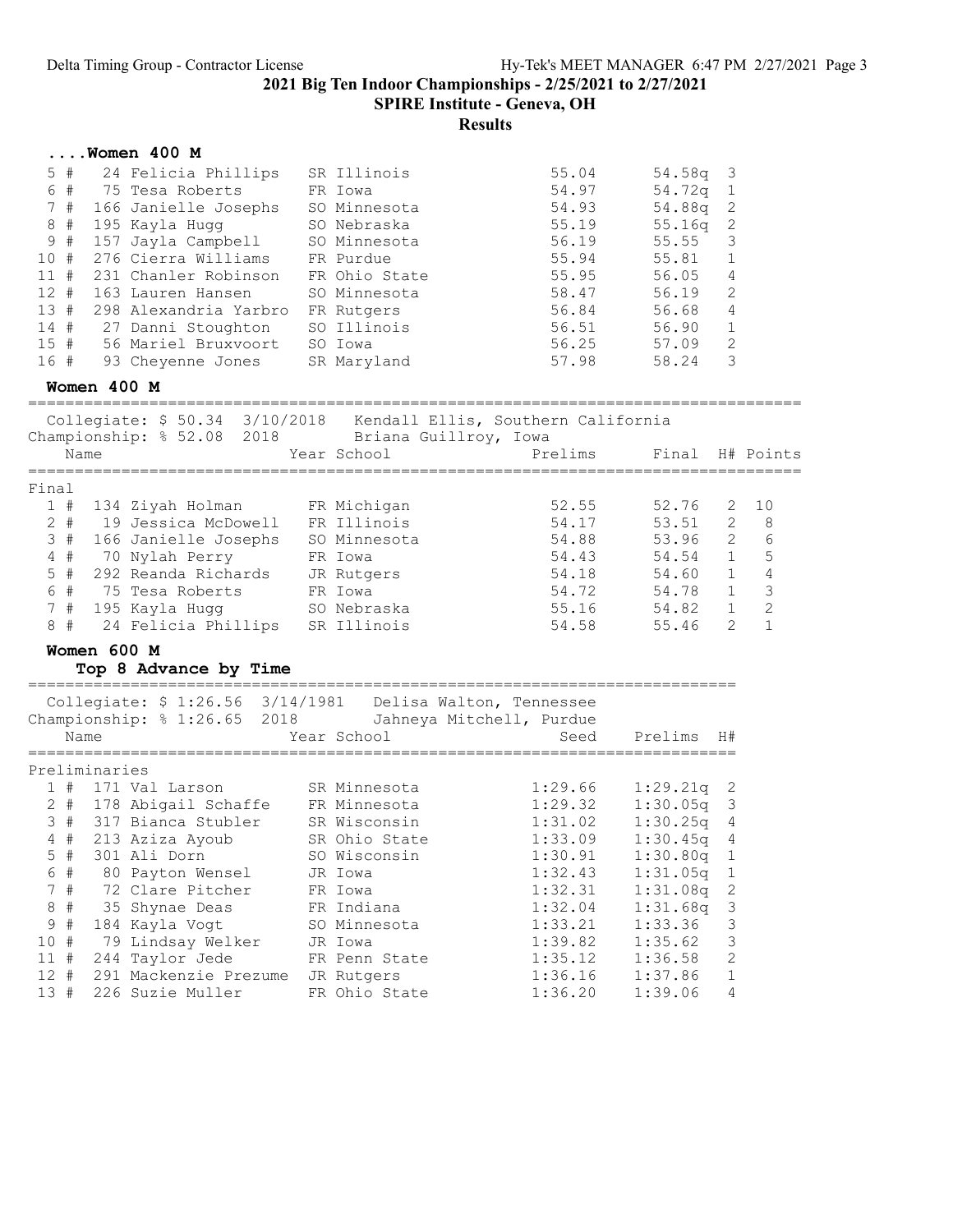SPIRE Institute - Geneva, OH

## Results

Women 600 M

|              | Collegiate: \$ 1:26.56 3/14/1981  Delisa Walton, Tennessee<br>Championship: % 1:26.65 2018 Jahneya Mitchell, Purdue                                           |                                        |                                                                         |                     |                   |                  |
|--------------|---------------------------------------------------------------------------------------------------------------------------------------------------------------|----------------------------------------|-------------------------------------------------------------------------|---------------------|-------------------|------------------|
| Name         |                                                                                                                                                               | Year School                            | Prelims                                                                 |                     |                   | Final H# Points  |
| Final        |                                                                                                                                                               |                                        |                                                                         |                     |                   |                  |
|              | 1 # 178 Abigail Schaffe FR Minnesota                                                                                                                          |                                        | 1:30.05                                                                 | 1:27.96             |                   | $2 \quad 10$     |
| $2 +$        | 171 Val Larson                                                                                                                                                | SR Minnesota                           | 1:29.21                                                                 | 1:28.67             |                   | $2 \quad 8$      |
| 3#           | 72 Clare Pitcher                                                                                                                                              | FR Iowa                                | 1:31.08                                                                 | $1:29.96$ 2         |                   | 6                |
| $4$ #        | 301 Ali Dorn                                                                                                                                                  | SO Wisconsin                           | 1:30.80                                                                 | 1:29.97 2           |                   | 5                |
| $5$ #        | 317 Bianca Stubler                                                                                                                                            |                                        |                                                                         |                     |                   | $\sqrt{4}$       |
|              |                                                                                                                                                               | SR Wisconsin                           | $1:30.25$ $1:30.79$ 1<br>$1:31.05$ $1:31.47$ 1<br>$1:31.68$ $1:32.29$ 1 |                     |                   | $\mathcal{S}$    |
|              | 6 #    80  Payton  Wensel          JR  Iowa<br>7  #    35  Shynae  Deas               FR  Indiana<br>35 Shynae Deas                                           |                                        |                                                                         |                     |                   | $\mathbf{2}$     |
| 8 #          | 213 Aziza Ayoub                                                                                                                                               | SR Ohio State 1:30.45                  |                                                                         | $1:58.37$ 1         |                   | $\mathbf{1}$     |
|              |                                                                                                                                                               |                                        |                                                                         |                     |                   |                  |
|              | Women 800 M                                                                                                                                                   |                                        |                                                                         |                     |                   |                  |
|              | 9 Advance:                                                                                                                                                    | Top 1 Each Heat plus Next 4 Best Times |                                                                         |                     |                   |                  |
|              | 3 Two-lane Alleys (Lanes 1-6)                                                                                                                                 |                                        |                                                                         |                     |                   |                  |
|              | 6: $2-2-2$ ; 7:3-2-3; 8:3-3-2; 9:3-3-3                                                                                                                        |                                        |                                                                         |                     |                   |                  |
|              | Collegiate: \$ 2:00.69 2/11/2017 Jazmine Fray, Texas A&M                                                                                                      |                                        |                                                                         |                     |                   |                  |
|              | Championship: % 2:03.45 2/23/2019 Danae Rivers, Penn State                                                                                                    |                                        |                                                                         |                     |                   |                  |
| Name         |                                                                                                                                                               | Year School                            | Seed                                                                    | Prelims H#          |                   |                  |
|              |                                                                                                                                                               |                                        |                                                                         |                     |                   |                  |
|              | Preliminaries                                                                                                                                                 |                                        |                                                                         |                     |                   |                  |
|              | 1 # 65 Mallory King                                                                                                                                           | SR Iowa                                | 2:05.34                                                                 | $2:07.40Q$ 1        |                   |                  |
|              | 2 # 255 Victoria Tachinsk SR Penn State                                                                                                                       |                                        | 2:06.71                                                                 | $2:07.520$ 2        |                   |                  |
|              | 3 # 258 Victoria Vanriele FR Penn State 2:08.45 2:07.86Q 3                                                                                                    |                                        |                                                                         |                     |                   |                  |
| $4$ #        | 310 Madison Mooney JR Wisconsin 2:07.66<br>40 Kelly Mindak SR Indiana 2:08.18<br>213 Aziza Ayoub SR Ohio State 2:10.36<br>174 Erin Reidy FR Minnesota 2:11.10 |                                        |                                                                         | 2:08.54Q 4          |                   |                  |
| $5$ #        |                                                                                                                                                               |                                        | 2:08.18  2:07.59q  1<br>2:10.36  2:08.58q  1<br>2:11.10  2:08.99q  3    |                     |                   |                  |
| 6 #          |                                                                                                                                                               |                                        |                                                                         |                     |                   |                  |
| 7#           |                                                                                                                                                               |                                        |                                                                         |                     |                   |                  |
| 8 #          | 175 Molly Roach                                                                                                                                               | JR Minnesota                           | 2:12.03                                                                 | $2:09.68q$ 3        |                   |                  |
| 9#           | 72 Clare Pitcher FR Iowa                                                                                                                                      |                                        | 2:09.67                                                                 | 2:09.75q 4 2:09.746 |                   |                  |
| 10#<br>11#   | 29 Maria Anderson                                                                                                                                             | FR Indiana                             | 2:08.32                                                                 | 2:09.75 2 2:09.749  |                   |                  |
|              | 54 Alli Bookin-Nosbi FR Iowa                                                                                                                                  |                                        | 2:11.71<br>2:12.37                                                      | 2:09.89             | 2                 |                  |
| 12#          | 162 Libby Halbmaier SO Minnesota                                                                                                                              | SO Illinois                            | $2:10.84$ $2:10.44$ 2                                                   | 2:10.35             | $\mathbf{1}$      |                  |
|              | 28 Tracy Towns                                                                                                                                                |                                        |                                                                         |                     |                   |                  |
| 13 #         |                                                                                                                                                               |                                        |                                                                         |                     |                   |                  |
| 14#          | 46 Maddie Russin                                                                                                                                              | FR Indiana                             | 2:13.23                                                                 | 2:11.17             | $\mathbf{1}$      |                  |
| 15#          | 96 Mackenzie Morgan                                                                                                                                           | JR Maryland                            | 2:12.53                                                                 | 2:11.18             | 2                 |                  |
| 16#          | 92 Kami Joi Hickson                                                                                                                                           | FR Maryland                            | 2:12.32                                                                 | 2:11.19             | 4                 |                  |
| 17#          | 17 Mikaela Lucki                                                                                                                                              | SR Illinois                            | 2:11.66                                                                 | 2:11.66             | 1                 |                  |
| 18 #         | 69 Katie Moore                                                                                                                                                | FR Iowa                                | 2:14.76                                                                 | 2:11.94             | 3                 |                  |
| 19#          | 179 Sophie Schmitz                                                                                                                                            | JR Minnesota                           | 2:11.33                                                                 | 2:12.43             | 4                 |                  |
| 20#          | 189 Emma Bresser                                                                                                                                              | SR Nebraska                            | 2:12.79                                                                 | 2:13.75             | З                 | q Adv by Referee |
| 21#          | 123 Alison Ziehl                                                                                                                                              | FR Mich State                          | 2:16.71                                                                 | 2:13.79             | 4                 |                  |
| $22 +$       | 129 Lauren Fulcher                                                                                                                                            | FR Michigan                            | 2:16.02                                                                 | 2:14.18             | 1                 |                  |
| 23#          | 146 Julia Sullivan                                                                                                                                            | JR Michigan                            | 2:12.97                                                                 | 2:14.80             | $\overline{4}$    |                  |
| 24#          | 281 Erin Bertscha                                                                                                                                             | SO Rutgers                             | 2:18.24                                                                 | 2:15.90             | 2                 |                  |
| 25#          | 293 Brooke Riedy                                                                                                                                              | JR Rutgers                             | 2:15.78                                                                 | 2:16.97             | 4                 |                  |
| 26#          | 120 Judith Rector                                                                                                                                             | FR Mich State                          | 2:22.00                                                                 | 2:18.26             | 3                 |                  |
| 27#          | 107 Melanie Helder                                                                                                                                            | SO Mich State                          | 2:16.08                                                                 | 2:18.75             | 2                 |                  |
| 28 #         | 283 Sara Gutter                                                                                                                                               | JR Rutgers                             | 2:18.08                                                                 | 2:19.76             | $\mathbf 1$       |                  |
| 29 #<br>30 # | 226 Suzie Muller<br>290 Kiera Nealon                                                                                                                          | FR Ohio State<br>JR Rutgers            | 2:16.20<br>2:13.99                                                      | 2:20.25<br>2:21.81  | 3<br>$\mathbf{2}$ |                  |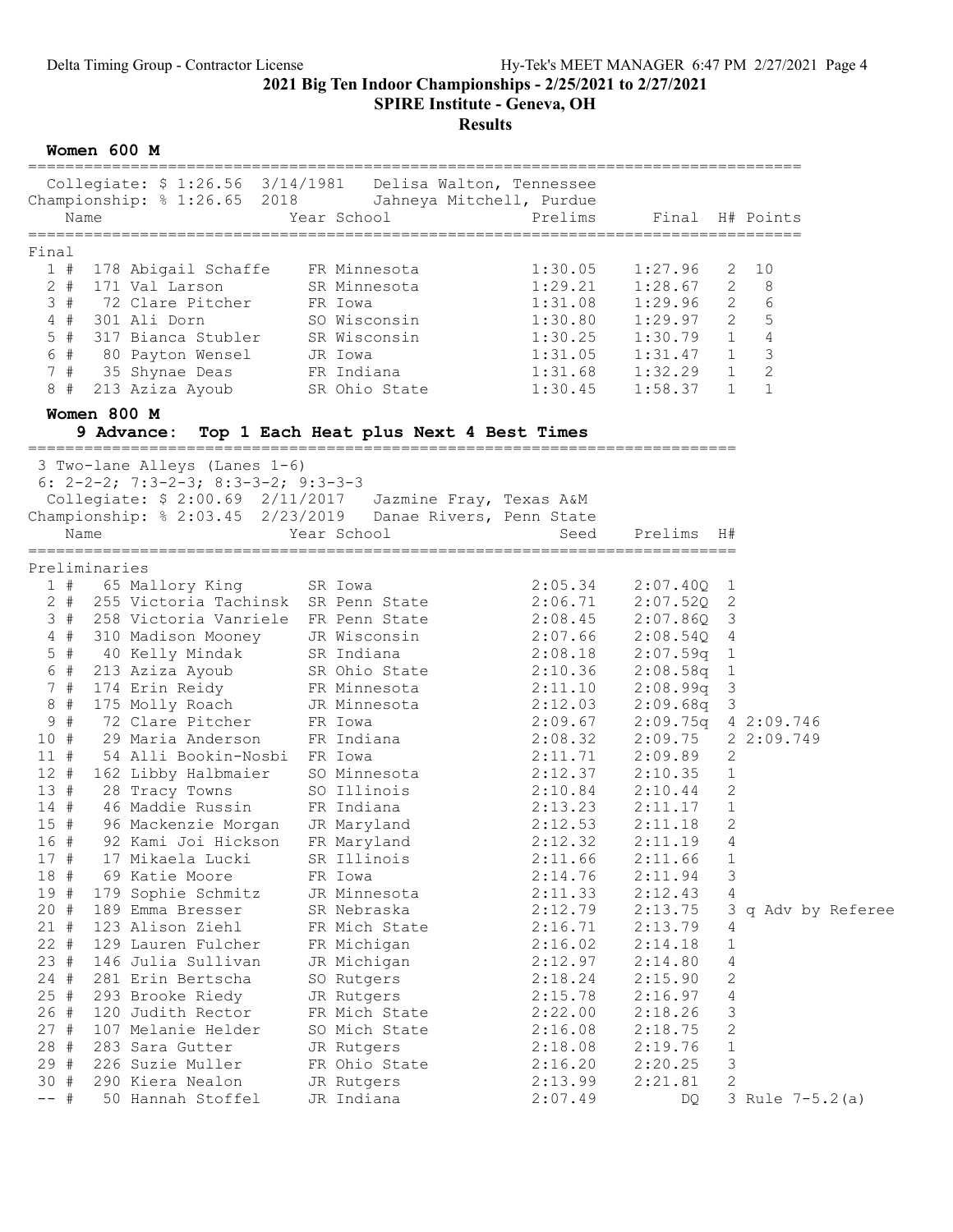SPIRE Institute - Geneva, OH

Results

Women 800 M

|        | 3 Two-lane Alleys (Lanes 1-6)<br>6: $2-2-2$ ; 7:3-2-3; 8:3-3-2; 9:3-3-3<br>Collegiate: \$ 2:00.69 2/11/2017 Jazmine Fray, Texas A&M<br>Championship: % 2:03.45 2/23/2019 Danae Rivers, Penn State<br>Name | Year School                    | Prelims                                                                         | Final Points |                         |  |                    |
|--------|-----------------------------------------------------------------------------------------------------------------------------------------------------------------------------------------------------------|--------------------------------|---------------------------------------------------------------------------------|--------------|-------------------------|--|--------------------|
| Final  |                                                                                                                                                                                                           |                                |                                                                                 |              |                         |  |                    |
| 1#     | 258 Victoria Vanriele FR Penn State                                                                                                                                                                       |                                | 2:07.86                                                                         | 2:05.59      | 10                      |  |                    |
| $2 +$  | 310 Madison Mooney     JR Wisconsin                                                                                                                                                                       |                                | $2:08.54$ $2:05.79$                                                             |              | 8                       |  |                    |
| 3#     | 255 Victoria Tachinsk SR Penn State                                                                                                                                                                       |                                | $2:07.52$ $2:06.86$                                                             |              | 6                       |  |                    |
| $4$ #  | 174 Erin Reidy                                                                                                                                                                                            | FR Minnesota 2:08.99 2:08.21   |                                                                                 |              | 5                       |  |                    |
|        | 5 # 40 Kelly Mindak SR Indiana<br>6 # 213 Aziza Ayoub SR Ohio State<br>7 # 175 Molly Roach JR Minnesota<br>8 # 65 Mallory King SR Iowa                                                                    |                                | 2:07.59 2:08.72<br>ate 2:08.58 2:09.49<br>ca 2:09.68 2:10.00<br>2:07.40 2:11.11 |              | 4                       |  |                    |
|        |                                                                                                                                                                                                           |                                |                                                                                 |              | 3                       |  |                    |
|        |                                                                                                                                                                                                           |                                |                                                                                 |              | 2                       |  |                    |
|        |                                                                                                                                                                                                           |                                |                                                                                 |              | $\mathbf{1}$            |  |                    |
| 9 #    | 189 Emma Bresser SR Nebraska 2:13.75                                                                                                                                                                      |                                |                                                                                 | 2:13.28      |                         |  |                    |
|        | Women 1 Mile<br>12 Advance: Top 2 Each Heat plus Next 4 Best Times                                                                                                                                        |                                |                                                                                 |              |                         |  |                    |
|        | Collegiate: \$ 4:25.91 2/28/2009 Jenny Barringer, Colorado                                                                                                                                                |                                |                                                                                 |              |                         |  |                    |
|        | Championship: % 4:32.29 2015 Leah O'Connor, Mich State                                                                                                                                                    |                                |                                                                                 |              |                         |  |                    |
|        | Name                                                                                                                                                                                                      | Year School                    | Seed                                                                            | Prelims H#   |                         |  |                    |
|        | Preliminaries                                                                                                                                                                                             |                                |                                                                                 |              |                         |  |                    |
|        | $1$ # 115 Katie Osika                                                                                                                                                                                     | JR Mich State                  | $4:42.09$ $4:45.67Q$ 2                                                          |              |                         |  |                    |
| $2$ #  | 170 Anastasia Korzeno JR Minnesota                                                                                                                                                                        |                                | $4:42.82$ $4:48.060$ 1                                                          |              |                         |  |                    |
|        | 3 # 37 Bailey Hertenstei JR Indiana                                                                                                                                                                       |                                | $4:42.75$ $4:49.74Q$ 3                                                          |              |                         |  |                    |
| $4$ #  | 133 Alice Hill                                                                                                                                                                                            | SR Michigan 4:41.09 4:45.76Q 2 |                                                                                 |              |                         |  |                    |
| 5 #    |                                                                                                                                                                                                           |                                |                                                                                 |              |                         |  |                    |
| 6 #    | 16 Olivia Howell 50 Illinois 4:40.85 4:49.050 1                                                                                                                                                           |                                |                                                                                 |              |                         |  |                    |
| 7#     | 220 Allie Guagenti SO Ohio State<br>169 Abby Kohut-Jackso SR Minnesota                                                                                                                                    |                                | 4:40.89  4:50.30Q  3<br>4:46.91  4:46.67q  2                                    |              |                         |  |                    |
| $8 +$  | 30 Jenna Barker                                                                                                                                                                                           | JR Indiana                     | 4:44.57                                                                         | $4:47.66q$ 2 |                         |  |                    |
| 9#     | 274 Emma Tate                                                                                                                                                                                             | SO Purdue                      |                                                                                 | $4:48.01q$ 2 |                         |  |                    |
| 10#    | 140 Jena Metwalli SR Michigan 4:58.64                                                                                                                                                                     |                                |                                                                                 | $4:50.29q$ 1 |                         |  |                    |
| 11#    | 33 Maddie Dalton                                                                                                                                                                                          | SO Indiana                     | 4:50.38                                                                         | $4:50.72q$ 1 |                         |  |                    |
|        | 12 # 303 Victoria Heiligen SO Wisconsin                                                                                                                                                                   |                                |                                                                                 | $4:50.94q$ 2 |                         |  |                    |
| 13#    | 13 Rebecca Craddock JR Illinois                                                                                                                                                                           |                                | $4:57.35$ $4:50.94q$<br>$4:43.86$ $4:52.81$                                     |              | $\overline{\mathbf{3}}$ |  |                    |
| 14#    | 182 Tate Sweeney JR Minnesota                                                                                                                                                                             |                                | $4:52.59$ $4:53.89$                                                             |              | 1                       |  |                    |
| 15#    | 58 Emma Gordon                                                                                                                                                                                            | JR Iowa                        | 5:07.68                                                                         | 4:54.09      | 1                       |  |                    |
| 16 #   | 119 Aimee Piercy                                                                                                                                                                                          | SR Mich State                  | 4:49.39                                                                         | 4:55.32      |                         |  | 3 q Adv by Referee |
| 17#    | 114 Casey Mossholder                                                                                                                                                                                      | SR Mich State                  | 4:43.55                                                                         | 4:55.66      | 1                       |  |                    |
| 18 #   | 43 Mikaela Ramirez                                                                                                                                                                                        | FR Indiana                     | 4:57.28                                                                         | 4:56.57      | $\mathbf{2}$            |  |                    |
| 19#    | 20 Emma Milburn                                                                                                                                                                                           | JR Illinois                    |                                                                                 | 4:59.76      | 3                       |  | q Adv by Referee   |
| 20#    | 290 Kiera Nealon                                                                                                                                                                                          | JR Rutgers                     | 4:57.46                                                                         | 5:00.67      | 3                       |  |                    |
| 21#    | 316 Peyton Sippy                                                                                                                                                                                          | JR Wisconsin                   | 4:59.47                                                                         | 5:01.16      | 3                       |  |                    |
| 22#    | 52 Logan Akason                                                                                                                                                                                           | SO Iowa                        | 5:04.29                                                                         | 5:02.25      | 2                       |  |                    |
| 23#    | 87 Samantha Facius                                                                                                                                                                                        | SO Maryland                    | 5:04.94                                                                         | 5:03.27      | $\mathsf 3$             |  |                    |
| $24 +$ | 257 Sophia Toti                                                                                                                                                                                           | FR Penn State                  | 4:54.97                                                                         | 5:04.02      | 3                       |  |                    |
| 25#    | 242 Elizabeth Gilpatr                                                                                                                                                                                     | FR Penn State                  | 5:04.06                                                                         | 5:04.11      | 2                       |  |                    |
| 26#    | 288 Lou Mialhe                                                                                                                                                                                            | SR Rutgers                     | 4:57.61                                                                         | 5:08.79      | 1                       |  |                    |
| 27#    | 101 Sophia Zell                                                                                                                                                                                           | FR Maryland                    | 5:06.02                                                                         | 5:22.93      | 1                       |  |                    |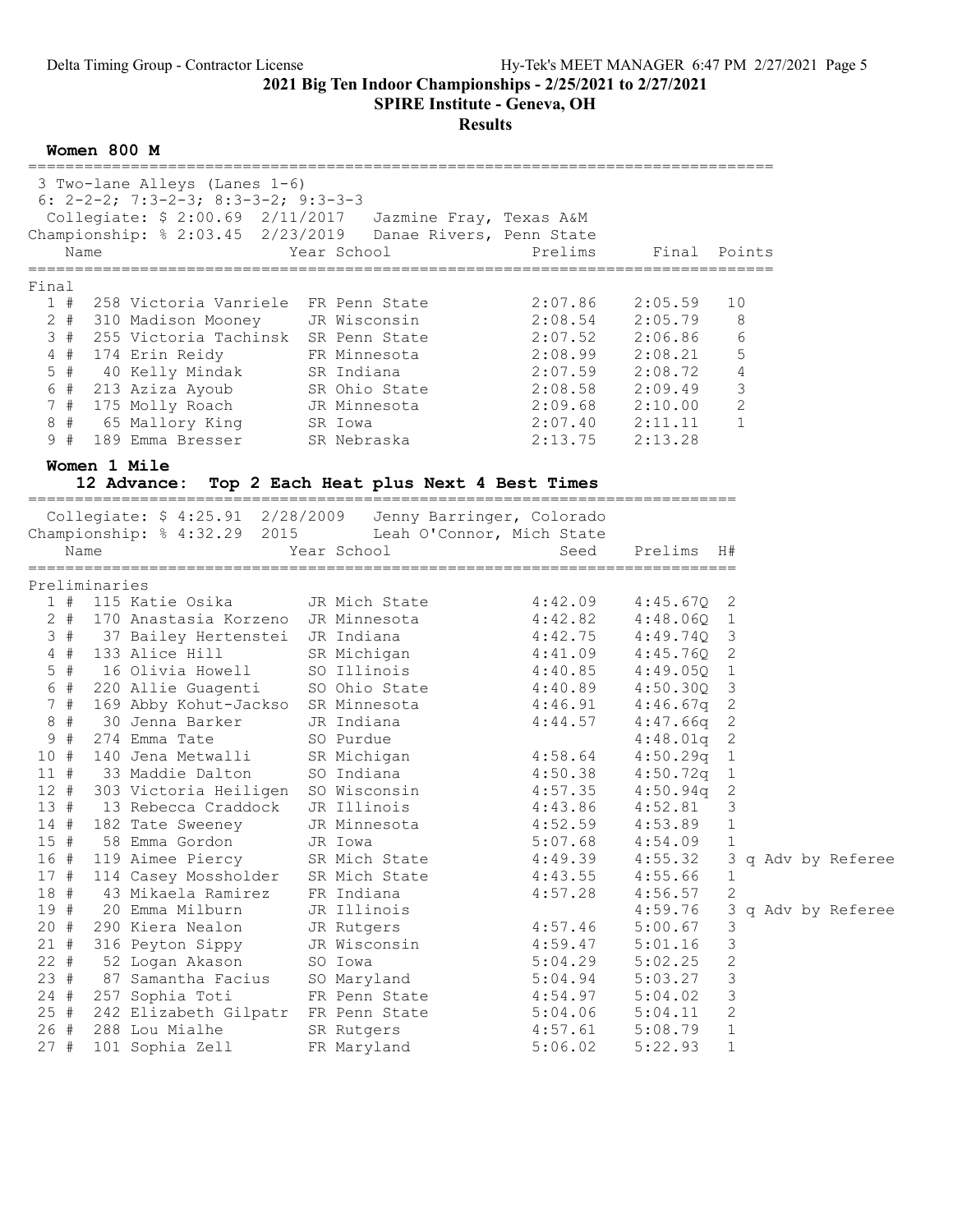SPIRE Institute - Geneva, OH

# Results

Women 1 Mile

| Collegiate: \$ 4:25.91 2/28/2009<br>Championship: % 4:32.29 2015<br>Name<br>================                                                                                                                                                                                                                                                                                                                                                                                                                                                                                                                                                                                                                                                                                                                                                                                                     | Year School                                                                                                                                                                                                                                                                                                                                                                                                   | Jenny Barringer, Colorado<br>Leah O'Connor, Mich State<br>Prelims                                                                                                                                                                                            | Final                                                                                                                                                                                                                                                                                                     | Points                                                                                                                                                                                                                                                                                                                                                                                                                            |
|--------------------------------------------------------------------------------------------------------------------------------------------------------------------------------------------------------------------------------------------------------------------------------------------------------------------------------------------------------------------------------------------------------------------------------------------------------------------------------------------------------------------------------------------------------------------------------------------------------------------------------------------------------------------------------------------------------------------------------------------------------------------------------------------------------------------------------------------------------------------------------------------------|---------------------------------------------------------------------------------------------------------------------------------------------------------------------------------------------------------------------------------------------------------------------------------------------------------------------------------------------------------------------------------------------------------------|--------------------------------------------------------------------------------------------------------------------------------------------------------------------------------------------------------------------------------------------------------------|-----------------------------------------------------------------------------------------------------------------------------------------------------------------------------------------------------------------------------------------------------------------------------------------------------------|-----------------------------------------------------------------------------------------------------------------------------------------------------------------------------------------------------------------------------------------------------------------------------------------------------------------------------------------------------------------------------------------------------------------------------------|
| Final<br>1#<br>16 Olivia Howell<br>$2 +$<br>37 Bailey Hertenstei JR Indiana<br>3#<br>170 Anastasia Korzeno JR Minnesota<br>$4$ #<br>115 Katie Osika<br>$5$ #<br>220 Allie Guagenti<br>6 #<br>133 Alice Hill<br>7#<br>140 Jena Metwalli<br>$\,8\,$<br>#<br>30 Jenna Barker<br>9<br>#<br>169 Abby Kohut-Jackso SR Minnesota<br>10 #<br>274 Emma Tate<br>$11$ #<br>119 Aimee Piercy<br>12#<br>20 Emma Milburn<br><b>Women 3000 M</b>                                                                                                                                                                                                                                                                                                                                                                                                                                                                | SO Illinois<br>JR Mich State<br>SO Ohio State<br>SR Michigan<br>SR Michigan<br>JR Indiana<br>SO Purdue<br>SR Mich State<br>JR Illinois                                                                                                                                                                                                                                                                        | 4:49.05<br>4:49.74<br>4:48.06<br>4:45.67<br>4:50.30<br>4:45.76<br>4:50.29<br>4:47.66<br>4:46.67<br>4:48.01<br>4:55.32<br>4:59.76                                                                                                                             | 4:43.36<br>4:43.49<br>4:44.95<br>4:45.12<br>4:46.02<br>4:46.28<br>4:46.41<br>4:46.45<br>4:46.57<br>4:48.83<br>4:50.54<br>4:55.16                                                                                                                                                                          | 10<br>8<br>6<br>$\mathsf S$<br>$\sqrt{4}$<br>$\mathsf 3$<br>$\sqrt{2}$<br>$\mathbf{1}$                                                                                                                                                                                                                                                                                                                                            |
| Double Waterfall (12-6 or $2/3$ - $1/3$ split); Row(s) of 18<br>Collegiate: \$ 8:41.60 2/3/2018 Karissa Schweizer, Missouri<br>Championship: % 8:57.12 1986<br>Name                                                                                                                                                                                                                                                                                                                                                                                                                                                                                                                                                                                                                                                                                                                              | Year School                                                                                                                                                                                                                                                                                                                                                                                                   | Stephanie Herbst, Wisconsin<br>Seed                                                                                                                                                                                                                          | Final                                                                                                                                                                                                                                                                                                     | H# Points                                                                                                                                                                                                                                                                                                                                                                                                                         |
| 1#<br>164 Bethany Hasz<br>$2 +$<br>149 Ericka VanderLend SO Michigan<br>3#<br>220 Allie Guagenti<br>$4$ #<br>135 Kathryn House<br>13 Rebecca Craddock<br>$5$ #<br>6<br>#<br>37 Bailey Hertenstei<br>7#<br>148 Samantha Tran<br>#<br>$\,8\,$<br>47 Sarah Schmitt<br>$\mathsf 9$<br>#<br>183 Jaycie Thomsen<br>10 #<br>153 Kayla Windemuller SO Michigan<br>$11$ #<br>218 Addie Engel<br>$12$ #<br>118 Makayla Perez<br>13#<br>318 Alexa Westley<br>$14$ #<br>168 Bit Klecker<br>$15$ #<br>165 Megan Hasz<br>16 #<br>315 Sarah Shulze<br>17#<br>39 Abi Little<br>18 #<br>31 Ana Barrott<br>19 #<br>286 Olympia Martin<br>20 #<br>103 Elizabeth Dalrymp<br>$21 +$<br>316 Peyton Sippy<br>$22 +$<br>109 Eleanor Kendell<br>$23 *$<br>308 Brogan MacDougall<br>$24$ #<br>48 Alyssa Skorge<br>25#<br>15 Katie Hohe<br>26 #<br>76 Gabby Skopec<br>27#<br>110 Courtney Krupp<br>28 #<br>86 Katie Ericson | SR Minnesota<br>SO Ohio State<br>SO Ohio Stat<br>JR Michigan<br>JR Illinois<br>JR Indiana<br>FR Michigan<br>SO Indiana<br>JR Minnesota<br>FR Ohio State<br>SO Mich State<br>SO Wisconsin<br>SR Minnesota<br>SR Minnesota<br>SO Wisconsin<br>SO Indiana<br>SO Indiana<br>SR Rutgers<br>FR Mich State<br>JR Wisconsin<br>FR Mich State<br>JR Wisconsin<br>FR Indiana<br>SO Illinois<br>JR Iowa<br>JR Mich State | 8:59.37<br>9:20.68<br>9:30.22<br>9:31.76<br>9:24.95<br>9:19.87<br>9:33.89<br>9:24.66<br>9:34.44<br>9:36.76<br>9:36.03<br>9:37.39<br>9:34.80<br>10:01.29<br>9:42.95<br>9:38.70<br>9:38.40<br>9:49.74<br>9:37.12<br>9:44.68<br>10:06.50<br>9:59.12<br>10:19.33 | 9:06.66<br>9:12.45<br>9:17.43<br>9:21.31<br>9:22.82<br>9:24.76<br>9:25.08<br>9:25.17<br>9:26.93<br>9:28.01<br>9:28.99<br>9:30.77<br>9:32.78<br>9:40.27<br>9:42.37<br>9:43.09<br>9:43.28<br>9:44.83<br>9:50.82<br>9:52.04<br>9:54.02<br>9:54.68<br>9:56.71<br>10:00.82<br>10:02.71<br>10:11.43<br>10:21.50 | 2<br>10<br>$\mathbf{2}$<br>8<br>$\epsilon$<br>$\sqrt{2}$<br>$\overline{c}$<br>5<br>$\overline{c}$<br>4<br>3<br>$\overline{c}$<br>$\overline{c}$<br>$\mathbf{2}$<br>$\mathbf{1}$<br>$\mathbf{2}$<br>$\overline{c}$<br>$\mathbf{2}$<br>$\mathbf{2}$<br>$\mathbf{2}$<br>$\mathbf{2}$<br>$\mathbf 2$<br>$\overline{c}$<br>$\,1\,$<br>2<br>2<br>2<br>$1\,$<br>$1\,$<br>$\mathbf 1$<br>$\mathbf 2$<br>$\overline{c}$<br>1<br>$1\,$<br>1 |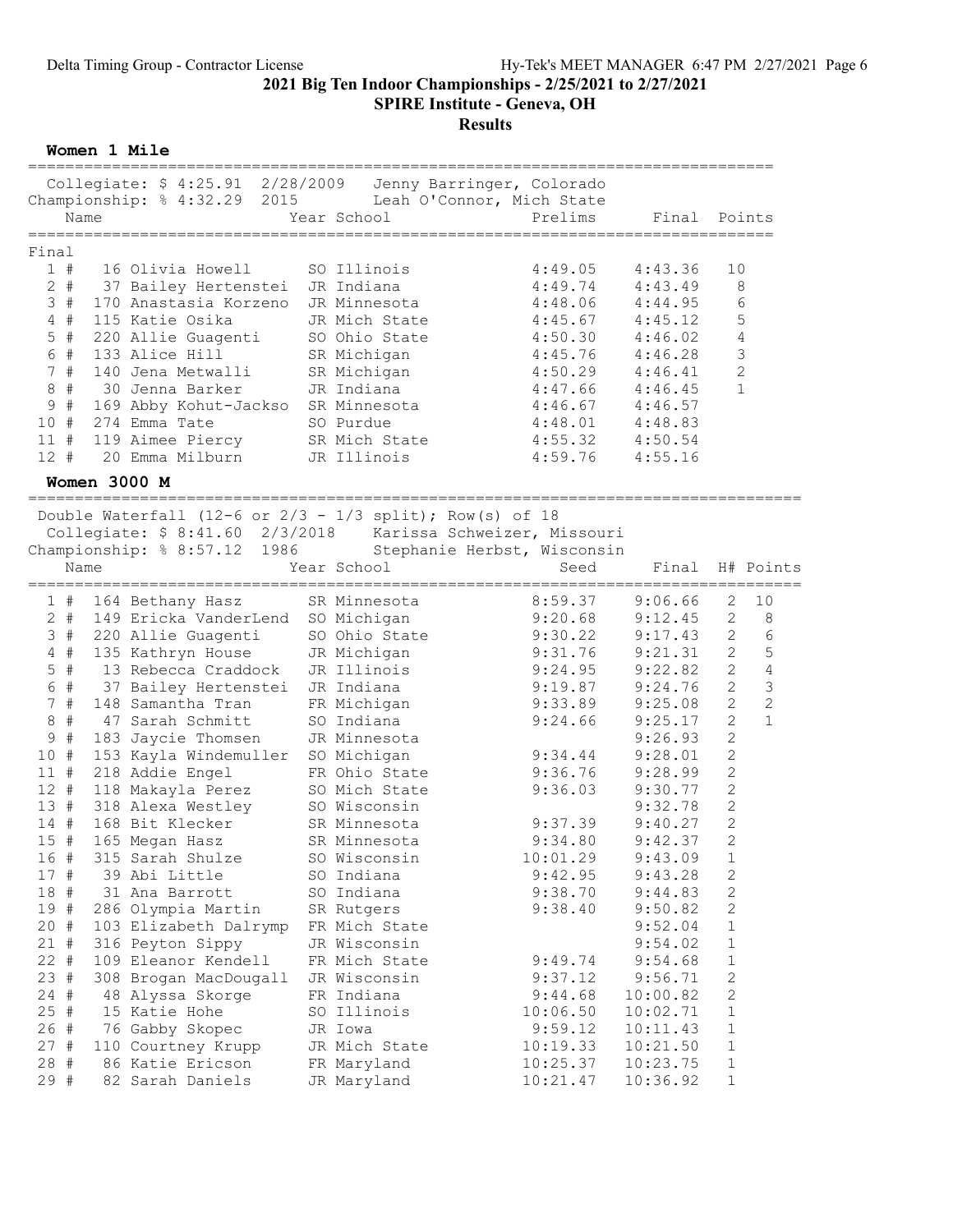SPIRE Institute - Geneva, OH

Results

Women 5000 M

|                  | Double Waterfall (12-6 or $2/3$ - $1/3$ split); Row(s) of 18 |                                        |                   |             |                |                |
|------------------|--------------------------------------------------------------|----------------------------------------|-------------------|-------------|----------------|----------------|
|                  | Collegiate: \$ 15:12.22 2/28/2015                            | Emily Sisson, Providence               |                   |             |                |                |
|                  | 2017<br>Championship: % 15:28.89                             | Katherine Receveur, Indiana            |                   |             |                |                |
|                  | Name                                                         | Year School                            | Seed              | Final       |                | H# Points      |
|                  |                                                              |                                        | ================= | =========== |                |                |
| 1#               | 112 Jenna Magness                                            | JR Mich State                          | 15:42.73          | 15:51.46    | 2              | 10             |
| $2 +$            | 149 Ericka VanderLend                                        | SO Michigan                            | 15:48.88          | 16:04.56    | 2              | 8              |
| 3#               | 106 Lynsie Gram                                              | SR Mich State                          | 15:56.30          | 16:16.12    | 2              | 6              |
| $4$ #            | 108 India Johnson                                            | JR Mich State                          | 16:26.99          | 16:22.56    | 2              | 5              |
| #<br>5           | 318 Alexa Westley                                            | SO Wisconsin                           | 16:38.93          | 16:26.72    | $\mathbf{2}$   | $\overline{4}$ |
| 6 #              | 143 Raquel Powers                                            | JR Michigan                            | 16:51.38          | 16:30.96    | $\sqrt{2}$     | $\mathsf 3$    |
| 7#               | 192 Erika Freyhof                                            | SR Nebraska                            | 16:27.29          | 16:34.08    | $\mathbf{2}$   | $\mathbf{2}$   |
| #<br>$\,8\,$     | 47 Sarah Schmitt                                             | SO Indiana                             | 16:38.02          | 16:37.62    | $\overline{2}$ | $\mathbf{1}$   |
| $\mathsf 9$<br># | 315 Sarah Shulze                                             | SO Wisconsin                           | 16:58.23          | 16:40.73    | $\mathbf{2}$   |                |
| #<br>10          | 165 Megan Hasz                                               | SR Minnesota                           | 17:20.35          | 16:44.17    | 2              |                |
| $11$ #           | 183 Jaycie Thomsen                                           | JR Minnesota                           | 16:36.36          | 16:46.28    | $\overline{c}$ |                |
| 12#              | 222 Andrea Kuhn                                              | FR Ohio State                          | 16:41.00          | 16:47.50    | $\overline{c}$ |                |
| 13 #             | 271 Megan Slamkowski                                         | SR Purdue                              | 16:44.97          | 16:50.00    | $\overline{c}$ |                |
| 14#              | 50 Hannah Stoffel                                            | JR Indiana                             |                   | 16:59.88    | $1\,$          |                |
| 15 #             | 311 Alissa Niggemann                                         | SR Wisconsin                           |                   | 17:02.46    | $\mathbf{2}$   |                |
| 16 #             | 303 Victoria Heiligen                                        | SO Wisconsin                           |                   | 17:07.81    | $1\,$          |                |
| 17 #             | 78 Kelli Tosic                                               | FR Iowa                                | 17:21.47          | 17:09.13    | $\overline{c}$ |                |
| 18 #             | 262 Rachel Anderson                                          | JR Purdue                              | 17:07.00          | 17:10.36    | $\overline{c}$ |                |
| 19 #             | 144 Samantha Saenz                                           | SO Michigan                            |                   | 17:15.36    | $\mathbf 1$    |                |
| 20 #             | 232 Daniella Santos                                          | FR Ohio State                          | 17:03.44          | 17:17.78    | $\mathbf{2}$   |                |
| $21 +$           | 43 Mikaela Ramirez                                           | FR Indiana                             |                   | 17:21.89    | $1\,$          |                |
| $22 +$           | 225 Hannah Moulton                                           | JR Ohio State                          | 17:19.53          | 17:23.39    | $\overline{c}$ |                |
| 23#              | 286 Olympia Martin                                           | SR Rutgers                             |                   | 17:25.23    | $\mathbf 1$    |                |
| $24 +$           | 251 Sera Mazza                                               | FR Penn State                          |                   | 17:31.29    | $1\,$          |                |
| 25#              | 219 Erica Francesconi                                        | FR Ohio State                          | 17:28.13          | 17:52.67    | $1\,$          |                |
| $--$ #           | 240 Katherine Fedko                                          | FR Penn State                          |                   | DNF         | $1\,$          |                |
| -- #             | 135 Kathryn House                                            | JR Michigan                            |                   | DNF         | $\mathbf{2}$   |                |
| $--$ #           | 287 Stephanie Mauer                                          | SR Rutgers                             | 17:55.72          | DNF         | $1\,$          |                |
| -- #             | 76 Gabby Skopec                                              | JR Iowa                                | 17:24.19          | DNF         | $\mathbf 1$    |                |
| $--$ #           | 288 Lou Mialhe                                               | SR Rutgers                             |                   | DNS         | $\mathbf 1$    |                |
| -- #             | 308 Brogan MacDougall                                        | JR Wisconsin                           |                   | DNS         | $1\,$          |                |
| #<br>$- -$       | 37 Bailey Hertenstei                                         | JR Indiana                             |                   | DNS         | $\mathbf{2}$   |                |
| $--$ #           | 131 Katelynne Hart                                           | FR Michigan                            |                   | DNS         | $\mathbf{2}$   |                |
| -- #             | 13 Rebecca Craddock                                          | JR Illinois                            |                   | DNS         | $\overline{c}$ |                |
| -- #             | 164 Bethany Hasz                                             | SR Minnesota                           | 15:50.74          | DNS         | $\overline{2}$ |                |
|                  | -- # 169 Abby Kohut-Jackso SR Minnesota                      |                                        |                   | DNS         | 2              |                |
| -- #             | 170 Anastasia Korzeno JR Minnesota                           |                                        |                   | DNS         | $\mathbf{1}$   |                |
|                  | Women 60 M H                                                 |                                        |                   |             |                |                |
|                  |                                                              |                                        |                   |             |                |                |
| ===========      | 9 Advance:                                                   | Top 1 Each Heat plus Next 6 Best Times |                   |             |                |                |
|                  | Collegiate: \$ 7.78 1/11/2013                                | Brianna Rollins, Clemson               |                   |             |                |                |
|                  | Championship: % 7.95 2012                                    | Christina Manning, Ohio State          |                   |             |                |                |
|                  | Name                                                         | Year School                            | Seed              | Prelims     | H#             |                |
|                  |                                                              |                                        |                   |             |                |                |
|                  |                                                              |                                        |                   |             |                |                |

| Preliminaries         |               |      |           |
|-----------------------|---------------|------|-----------|
| 1 # 67 Paige Magee    | FR Iowa       | 8.29 | 8.300 1   |
| 2 # 306 Destiny Huven | SO Wisconsin  | 8.32 | 8.380 3   |
| 3 # 233 Marcia Sev    | FR Ohio State | 8.39 | 8.420 2   |
| $4$ # 273 K'Ja Talley | FR Purdue     | 8.51 | $8.46q$ 1 |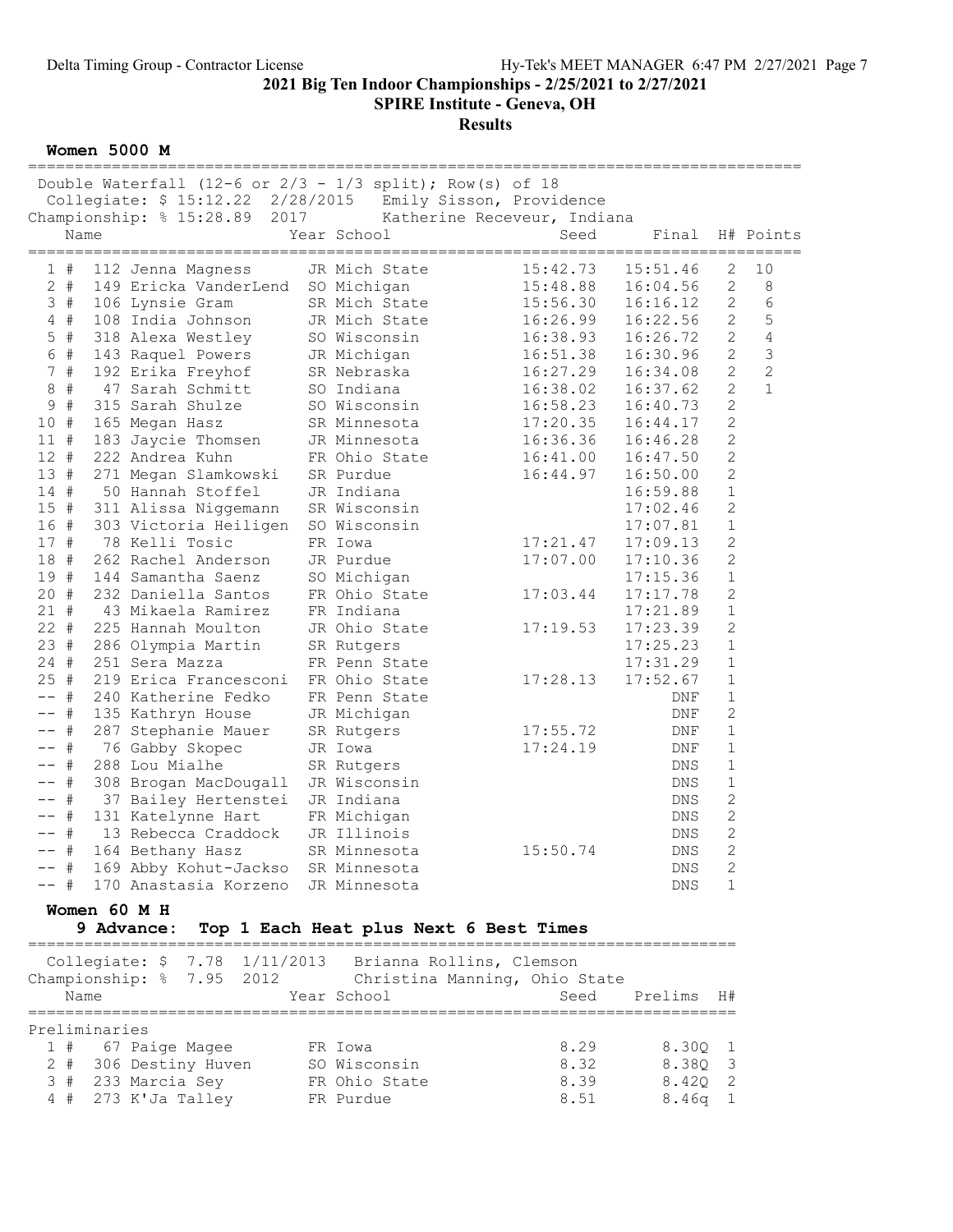### SPIRE Institute - Geneva, OH

#### Results

| $\ldots$ Women 60 M H |  |  |  |
|-----------------------|--|--|--|
|-----------------------|--|--|--|

| $5$ #      | 77 Tionna Tobias     | SO Iowa       | 8.45 | $8.53q$ 2         |                         |
|------------|----------------------|---------------|------|-------------------|-------------------------|
| #<br>6     | 117 Jaiden Paris     | JR Mich State | 8.68 | 8.58q             | $\overline{\mathbf{3}}$ |
| 7#         | 122 Kaia Scheffler   | FR Mich State | 8.68 | 8.60q             | 2                       |
| 8#         | 294 Icisys Sadler    | JR Rutgers    | 8.58 | 8.62 <sub>q</sub> | 2 8.616                 |
| 9<br>#     | 272 Nikia Smith      | FR Purdue     | 8.73 | 8.62q             | 1 8.617                 |
| 10#        | 250 Victoria Mathiew | FR Penn State | 8.61 | 8.64              | 3                       |
| 11#        | 25 Maya Seay         | SR Illinois   | 8.84 | 8.65              | 3                       |
| $12 +$     | 204 Kerrigan Myers   | FR Nebraska   | 8.54 | 8.66              | 3                       |
| 13#        | 44 De'Aira Robertson | JR Indiana    | 8.53 | 8.69              | 1                       |
| 14#        | 243 Ekaterina Hupalo | JR Penn State | 8.48 | 8.70              | 3                       |
| 15#        | 296 Claudine Smith   | SO Rutgers    | 8.71 | 8.79              | 3                       |
| 16 #       | 215 Britten Bowen    | JR Ohio State | 8.86 | 8.80              | 2                       |
| 17#        | 90 Nadia Hackett     | SR Maryland   | 8.61 | 8.87              | $\overline{2}$          |
| 18<br>#    | 253 Chibugo Obichere | SO Penn State | 8.65 | 8.88              | 1                       |
| 19<br>#    | 126 Paige Chapman    | SO Michigan   | 8.69 | 8.89              | 2 8.888                 |
| 20 #       | 71 Katie Petersen    | FR Iowa       | 8.89 | 8.89              | 2 8.890                 |
| 21 #       | 22 Nicole Nguyen     | SO Illinois   | 9.00 | 8.97              | 3                       |
| $22 \pm 1$ | 309 Kaylah McCall    | FR Wisconsin  |      | 9.49              | 1                       |
| $+$        | 147 Michaiah Thomas  | SR Michigan   | 8.66 | DNS.              | 1                       |
| -- #       | 128 Madison Eaton    | SO Michigan   | 8.78 | DNS               |                         |

#### Women 60 M H

================================================================================ Collegiate: \$ 7.78 1/11/2013 Brianna Rollins, Clemson

|       | Championship: % 7.95 2012<br>Name | COTTOGTAGO, A 1,10 TVITIZOTO DITANNIA MOTTINO, ATOMOQNI<br>Christina Manning, Ohio State<br>Year School | Prelims | Final | Points |       |
|-------|-----------------------------------|---------------------------------------------------------------------------------------------------------|---------|-------|--------|-------|
| Final |                                   |                                                                                                         |         |       |        |       |
| 1#    | 67 Paige Magee                    | FR Iowa                                                                                                 | 8.30    | 8.26  | 10     | 8.251 |
| 2 #   | 306 Destiny Huven                 | SO Wisconsin                                                                                            | 8.38    | 8.26  | 8      | 8.258 |
| 3#    | 233 Marcia Sey                    | FR Ohio State                                                                                           | 8.42    | 8.27  | 6      |       |
| 4#    | 294 Icisys Sadler                 | JR Rutgers                                                                                              | 8.62    | 8.45  | 5      |       |
| 5#    | 117 Jaiden Paris                  | JR Mich State                                                                                           | 8.58    | 8.56  | 4      |       |
| 6#    | 77 Tionna Tobias                  | SO Iowa                                                                                                 | 8.53    | 8.57  | 3      |       |
| 7#    | 272 Nikia Smith                   | FR Purdue                                                                                               | 8.62    | 8.59  | 2      |       |
| 8#    | 122 Kaia Scheffler                | FR Mich State                                                                                           | 8.60    | 8.67  |        |       |
| 9#    | 273 K'Ja Talley                   | FR Purdue                                                                                               | 8.46    | 8.81  |        |       |
|       |                                   |                                                                                                         |         |       |        |       |

#### Women 4x400 M Relay

=================================================================================== Collegiate: \$ 3:26.27 2/13/2021 Texas A&M, Texas A&M Martin, Richardson, Young, Mu Championship: % 3:30.40 2018 Purdue Miller, Black, Mitchell, Thomas School School Seed Final H# Points =================================================================================== 1 Minnesota 3:36.97 3:35.51 3 10 1) #157 Jayla Campbell SO 2) #166 Janielle Josephs SO 3) #171 Val Larson SR 4) #178 Abigail Schaffe FR 2 Iowa 3:42.46 3:37.92 3 8 1) #65 Mallory King SR 2) #57 Antonise Christian SR 3) #70 Nylah Perry FR 4) #75 Tesa Roberts FR 3 Purdue 3:44.79 3:39.51 2 6

- 1) #276 Cierra Williams FR 2) #273 K'Ja Talley FR 3) #267 Samara Miller SR 4) #266 Saran Kouyeth SO
-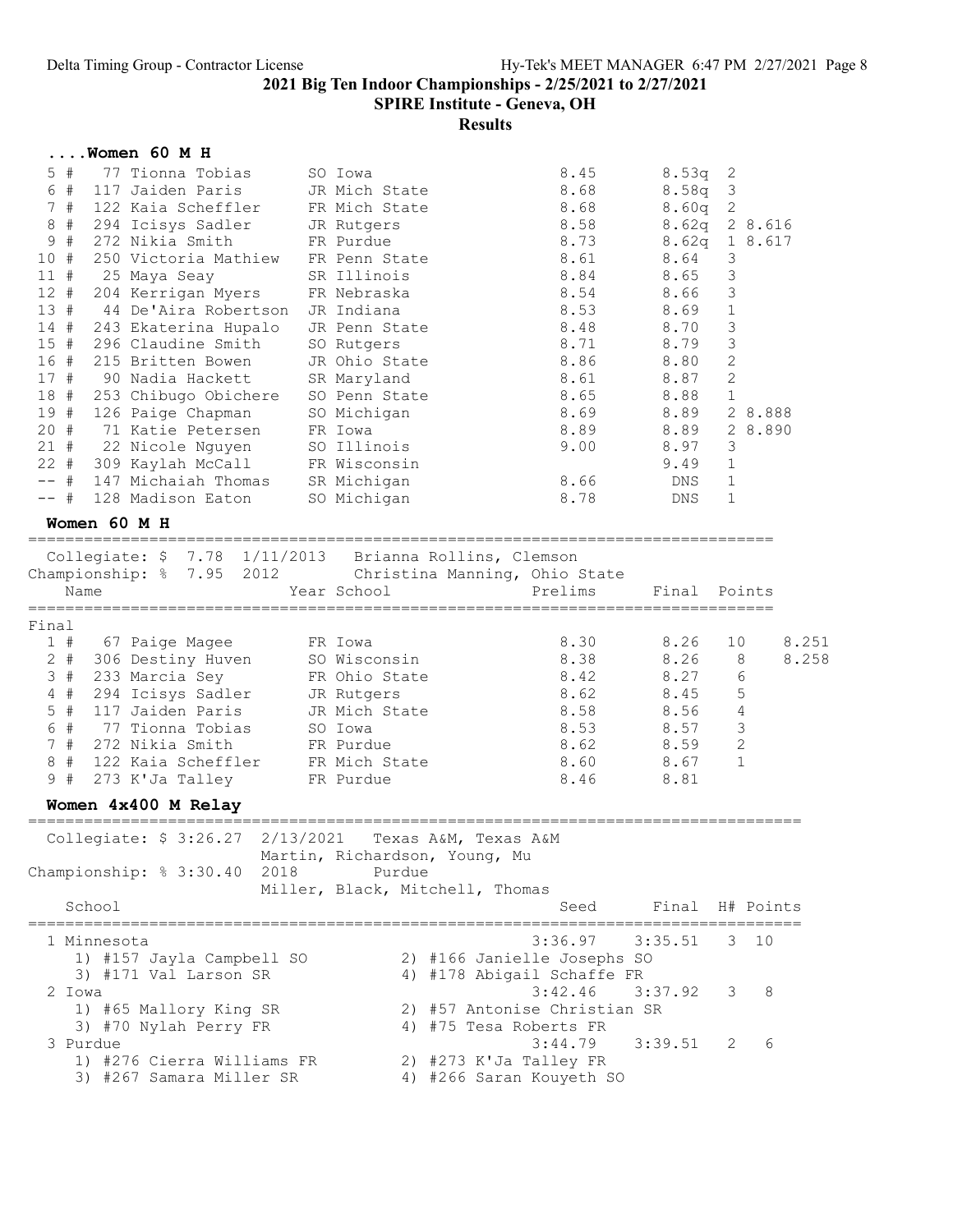SPIRE Institute - Geneva, OH

## Results

## ....Women 4x400 M Relay

| 4 Wisconsin<br>1) #301 Ali Dorn SO                                    |                                                                                                                                                                                                                                                                                                                                                                      | 3:44.88<br>3:41.24<br>2<br>2) #313 Morgan Parzych JR                        | 5                                                                                                                                                                                                                                                                                                                                                                                                                                                                                                                                                                                                                                                                    |
|-----------------------------------------------------------------------|----------------------------------------------------------------------------------------------------------------------------------------------------------------------------------------------------------------------------------------------------------------------------------------------------------------------------------------------------------------------|-----------------------------------------------------------------------------|----------------------------------------------------------------------------------------------------------------------------------------------------------------------------------------------------------------------------------------------------------------------------------------------------------------------------------------------------------------------------------------------------------------------------------------------------------------------------------------------------------------------------------------------------------------------------------------------------------------------------------------------------------------------|
| 5 Illinois                                                            |                                                                                                                                                                                                                                                                                                                                                                      | 3:41.22<br>3:41.94<br>3                                                     | 4                                                                                                                                                                                                                                                                                                                                                                                                                                                                                                                                                                                                                                                                    |
| 3) #27 Danni Stoughton SO                                             |                                                                                                                                                                                                                                                                                                                                                                      |                                                                             |                                                                                                                                                                                                                                                                                                                                                                                                                                                                                                                                                                                                                                                                      |
| 6 Ohio State<br>1) #231 Chanler Robinson FR                           |                                                                                                                                                                                                                                                                                                                                                                      | 3:42.60<br>1                                                                | 3                                                                                                                                                                                                                                                                                                                                                                                                                                                                                                                                                                                                                                                                    |
| 3) #217 Yanique Dayle FR                                              |                                                                                                                                                                                                                                                                                                                                                                      |                                                                             | 2                                                                                                                                                                                                                                                                                                                                                                                                                                                                                                                                                                                                                                                                    |
| 1) #29 Maria Anderson FR                                              |                                                                                                                                                                                                                                                                                                                                                                      |                                                                             |                                                                                                                                                                                                                                                                                                                                                                                                                                                                                                                                                                                                                                                                      |
| 8 Penn State                                                          |                                                                                                                                                                                                                                                                                                                                                                      | 3:44.69<br>3:47.06<br>3                                                     | $\mathbf{1}$                                                                                                                                                                                                                                                                                                                                                                                                                                                                                                                                                                                                                                                         |
| 1) #255 Victoria Tachinski SR                                         |                                                                                                                                                                                                                                                                                                                                                                      |                                                                             |                                                                                                                                                                                                                                                                                                                                                                                                                                                                                                                                                                                                                                                                      |
| 9 Nebraska                                                            |                                                                                                                                                                                                                                                                                                                                                                      | 3:51.30<br>3:50.20<br>1                                                     |                                                                                                                                                                                                                                                                                                                                                                                                                                                                                                                                                                                                                                                                      |
|                                                                       |                                                                                                                                                                                                                                                                                                                                                                      |                                                                             |                                                                                                                                                                                                                                                                                                                                                                                                                                                                                                                                                                                                                                                                      |
| 10 Maryland                                                           |                                                                                                                                                                                                                                                                                                                                                                      | 3:54.84<br>3:52.84<br>1                                                     |                                                                                                                                                                                                                                                                                                                                                                                                                                                                                                                                                                                                                                                                      |
|                                                                       |                                                                                                                                                                                                                                                                                                                                                                      |                                                                             |                                                                                                                                                                                                                                                                                                                                                                                                                                                                                                                                                                                                                                                                      |
| 11 Mich State                                                         |                                                                                                                                                                                                                                                                                                                                                                      | 4:08.86<br>3:56.61<br>1                                                     |                                                                                                                                                                                                                                                                                                                                                                                                                                                                                                                                                                                                                                                                      |
|                                                                       |                                                                                                                                                                                                                                                                                                                                                                      |                                                                             |                                                                                                                                                                                                                                                                                                                                                                                                                                                                                                                                                                                                                                                                      |
|                                                                       |                                                                                                                                                                                                                                                                                                                                                                      |                                                                             |                                                                                                                                                                                                                                                                                                                                                                                                                                                                                                                                                                                                                                                                      |
|                                                                       |                                                                                                                                                                                                                                                                                                                                                                      |                                                                             |                                                                                                                                                                                                                                                                                                                                                                                                                                                                                                                                                                                                                                                                      |
| 3) #133 Alice Hill SR                                                 |                                                                                                                                                                                                                                                                                                                                                                      |                                                                             |                                                                                                                                                                                                                                                                                                                                                                                                                                                                                                                                                                                                                                                                      |
| Women DMR                                                             |                                                                                                                                                                                                                                                                                                                                                                      |                                                                             |                                                                                                                                                                                                                                                                                                                                                                                                                                                                                                                                                                                                                                                                      |
| Two, four-lane boxes $(1-4, 5-8)$                                     |                                                                                                                                                                                                                                                                                                                                                                      |                                                                             |                                                                                                                                                                                                                                                                                                                                                                                                                                                                                                                                                                                                                                                                      |
| Championship: % 10:56.46<br>2013                                      |                                                                                                                                                                                                                                                                                                                                                                      |                                                                             |                                                                                                                                                                                                                                                                                                                                                                                                                                                                                                                                                                                                                                                                      |
| School                                                                |                                                                                                                                                                                                                                                                                                                                                                      |                                                                             |                                                                                                                                                                                                                                                                                                                                                                                                                                                                                                                                                                                                                                                                      |
|                                                                       |                                                                                                                                                                                                                                                                                                                                                                      | Final<br>Seed                                                               | Points                                                                                                                                                                                                                                                                                                                                                                                                                                                                                                                                                                                                                                                               |
|                                                                       |                                                                                                                                                                                                                                                                                                                                                                      | =============================                                               |                                                                                                                                                                                                                                                                                                                                                                                                                                                                                                                                                                                                                                                                      |
| 1 Minnesota<br>1) #170 Anastasia Korzenowski JR 2) #171 Val Larson SR |                                                                                                                                                                                                                                                                                                                                                                      | 11:35.17<br>11:10.05<br>10                                                  |                                                                                                                                                                                                                                                                                                                                                                                                                                                                                                                                                                                                                                                                      |
| 3) #162 Libby Halbmaier SO                                            |                                                                                                                                                                                                                                                                                                                                                                      | 4) #169 Abby Kohut-Jackson SR                                               |                                                                                                                                                                                                                                                                                                                                                                                                                                                                                                                                                                                                                                                                      |
| 2 Michigan                                                            |                                                                                                                                                                                                                                                                                                                                                                      | 11:10.12<br>11:08.84<br>$\,8\,$                                             |                                                                                                                                                                                                                                                                                                                                                                                                                                                                                                                                                                                                                                                                      |
| 1) #133 Alice Hill SR                                                 |                                                                                                                                                                                                                                                                                                                                                                      | 2) #134 Ziyah Holman FR                                                     |                                                                                                                                                                                                                                                                                                                                                                                                                                                                                                                                                                                                                                                                      |
| 3) #129 Lauren Fulcher FR<br>3 Indiana                                |                                                                                                                                                                                                                                                                                                                                                                      | 4) #131 Katelynne Hart FR<br>11:15.76<br>11:19.09<br>6                      |                                                                                                                                                                                                                                                                                                                                                                                                                                                                                                                                                                                                                                                                      |
| 1) #50 Hannah Stoffel JR                                              |                                                                                                                                                                                                                                                                                                                                                                      | 2) #45 Alyssa Robinson SO                                                   |                                                                                                                                                                                                                                                                                                                                                                                                                                                                                                                                                                                                                                                                      |
| 3) #40 Kelly Mindak SR<br>4 Wisconsin                                 |                                                                                                                                                                                                                                                                                                                                                                      | 4) #30 Jenna Barker JR<br>11:20.74<br>5                                     |                                                                                                                                                                                                                                                                                                                                                                                                                                                                                                                                                                                                                                                                      |
| 1) #311 Alissa Niggemann SR                                           |                                                                                                                                                                                                                                                                                                                                                                      | 2) #313 Morgan Parzych JR                                                   |                                                                                                                                                                                                                                                                                                                                                                                                                                                                                                                                                                                                                                                                      |
| 3) #299 Danielle Bellino SO                                           |                                                                                                                                                                                                                                                                                                                                                                      | 4) #310 Madison Mooney JR                                                   |                                                                                                                                                                                                                                                                                                                                                                                                                                                                                                                                                                                                                                                                      |
| 5 Mich State                                                          |                                                                                                                                                                                                                                                                                                                                                                      | 11:26.22<br>4                                                               |                                                                                                                                                                                                                                                                                                                                                                                                                                                                                                                                                                                                                                                                      |
| 1) #119 Aimee Piercy SR<br>3) #115 Katie Osika JR                     |                                                                                                                                                                                                                                                                                                                                                                      | 2) #102 Brooke Bogan SR<br>4) #114 Casey Mossholder SR                      |                                                                                                                                                                                                                                                                                                                                                                                                                                                                                                                                                                                                                                                                      |
|                                                                       | 3) #305 Jordan Hirsbrunner SO<br>1) #24 Felicia Phillips SR<br>7 Indiana<br>3) #46 Maddie Russin FR<br>3) #238 Jermecia Brown FR<br>1) #195 Kayla Hugg SO<br>3) #191 Emily Ellis JR<br>1) #90 Nadia Hackett SR<br>3) #92 Kami Joi Hickson FR<br>1) #102 Brooke Bogan SR<br>3) #117 Jaiden Paris JR<br>-- Michigan<br>1) #124 Chika Amene SO<br>===================== | Even split per box; extra team inside box<br>Osika, Bellino, Smith, Addison | 4) #317 Bianca Stubler SR<br>2) #19 Jessica McDowell FR<br>4) #16 Olivia Howell SO<br>3:50.40<br>2) #227 Bryannia Murphy SO<br>4) #213 Aziza Ayoub SR<br>3:45.05<br>2<br>3:45.14<br>2) #49 Morgan Snow FR<br>4) #35 Shynae Deas FR<br>2) #258 Victoria Vanriele FR<br>4) #244 Taylor Jede FR<br>2) #187 Emma Algarin SR<br>4) #189 Emma Bresser SR<br>2) #93 Cheyenne Jones SR<br>4) #96 Mackenzie Morgan JR<br>2) #104 Shakira Dancy JR<br>4) #122 Kaia Scheffler FR<br>3:48.02<br>DNS.<br>2<br>2) #150 Hannah Waller FR<br>4) #134 Ziyah Holman FR<br>Collegiate: \$ 10:48.77 1/28/2017 Oregon, Oregon<br>L Burdon, A Horsley, R Rogers, K Rainsberger<br>Michigan |

1) #17 Mikaela Lucki SR 2) #27 Danni Stoughton SO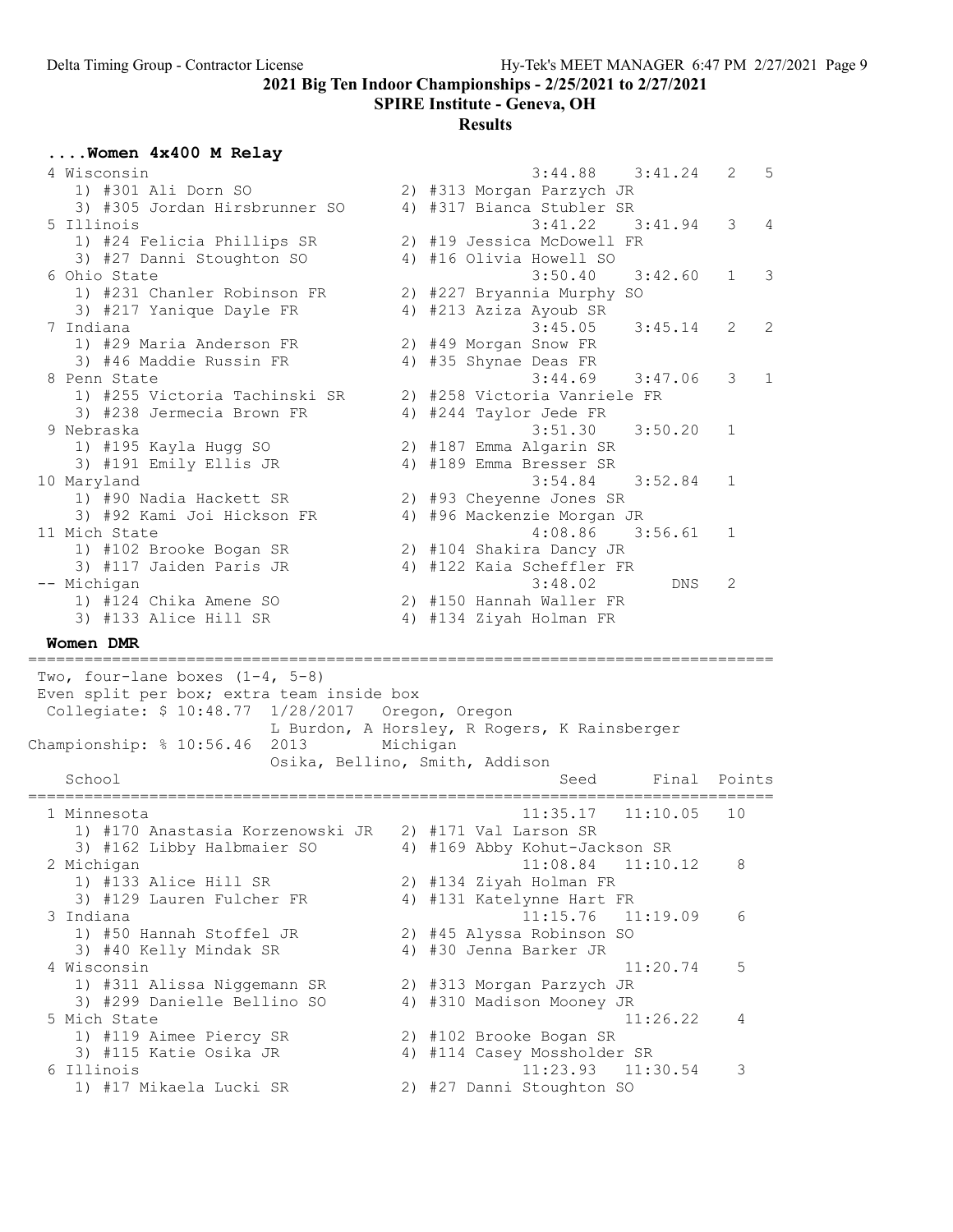#### SPIRE Institute - Geneva, OH

#### Results

....Women DMR

| 3) #28 Tracy Towns SO      | 4) #20 Emma Milburn JR          |                            |  |
|----------------------------|---------------------------------|----------------------------|--|
| 7 Purdue                   |                                 | 11:39.49<br>-2             |  |
| 1) #274 Emma Tate SO       | 2) #266 Saran Kouyeth SO        |                            |  |
| 3) #275 Payne Turney FR    | 4) #271 Megan Slamkowski SR     |                            |  |
| 8 Iowa                     |                                 | 11:42.14<br>$\overline{1}$ |  |
| 1) #52 Logan Akason SO     | 2) #56 Mariel Bruxvoort SO      |                            |  |
| 3) #69 Katie Moore FR      | 4) #78 Kelli Tosic FR           |                            |  |
| 9 Rutgers                  | $12:02.94$ $11:44.11$           |                            |  |
| 1) #290 Kiera Nealon JR    | 2) #298 Alexandria Yarbrough FR |                            |  |
| 3) #293 Brooke Riedy JR    | 4) #288 Lou Mialhe SR           |                            |  |
| 10 Ohio State              |                                 | 11:51.90                   |  |
| 1) #235 Kalee Soehnlen SR  | 2) #227 Bryannia Murphy SO      |                            |  |
| 3) #226 Suzie Muller FR    | 4) #232 Daniella Santos FR      |                            |  |
| 11 Maryland                |                                 | 11:59.45                   |  |
| 1) #94 Christine Laurie SR | 2) #92 Kami Joi Hickson FR      |                            |  |
| 3) #96 Mackenzie Morgan JR | 4) #85 Amanda Eliker FR         |                            |  |
|                            |                                 |                            |  |

Women High Jump

========================================================================================== Prog: 1.61-1.66-1.69-1.72-1.75-1.78-1.81 +3cm NO five alive Collegiate: \$ 1.98m A Jones/D Hooker Championship: % 1.89m 1999 Nicole Forrester, Michigan n<br>Name Near School Seed Final Points ========================================================================================== 1 # 277 Alexis Zatta JR Purdue<br>1.61 1.66 1.69 1.72 1.75 1.78 1.81 1.83 1.61 1.66 1.69 1.72 1.75 1.78 1.81 1.83 PPP PPP O O O XO XXO XXX 2 # 282 Courteney Campbel SR Rutgers 1.78m 1.78m 5-10.00 7 1.61 1.66 1.69 1.72 1.75 1.78 1.81 PPP PPP O O O XO XXX<br>2 # 141 Katt Miner SR Michigan 1.75m 1.78m 5-10.00 7 1.61 1.66 1.69 1.72 1.75 1.78 1.81 PPP O O O O XO XXX 4 # 237 Cecelia Bacon JR Penn State 1.72m 1.78m 5-10.00 5 1.61 1.66 1.69 1.72 1.75 1.78 1.81 O O XO O XXO XXO XXX<br>5 # 63 Dallyssa Huggins SR Iowa  $1.73m$   $1.75m$   $5-08.75$  4 1.61 1.66 1.69 1.72 1.75 1.78 O O XO O XXO XXX 6 # 211 Madison Yerigan SR Nebraska 1.68m 1.72m 5-07.75 3 1.61 1.66 1.69 1.72 1.75 XO XXO XO O XXX 7 # 152 Jada Wimberly JR Michigan 1.68m 1.72m 5-07.75 2 1.61 1.66 1.69 1.72 1.75 O O O XO XXX 8 # 236 Amaya Ugarte FR Ohio State 1.77m 1.72m 5-07.75 1 1.61 1.66 1.69 1.72 1.75 PPP O O XXO XXX 9 # 279 Alivia Ash JR Rutgers 1.73m 1.72m 5-07.75 1.61 1.66 1.69 1.72 1.75 PPP XO O XXO XXX 9 # 161 Allison Gerads JR Minnesota 1.70m 1.72m 5-07.75 1.61 1.66 1.69 1.72 1.75 XO O PPP XXO XXX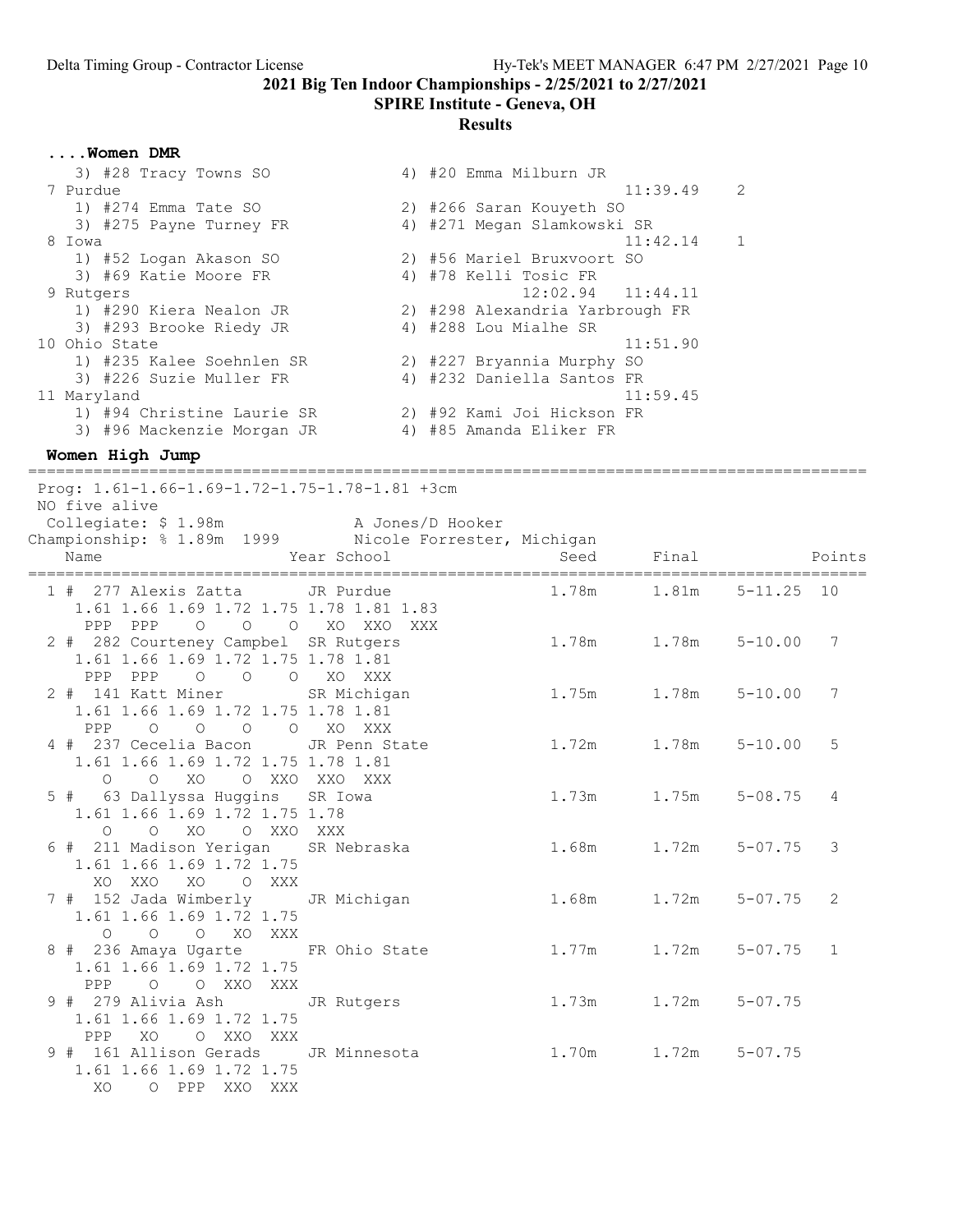SPIRE Institute - Geneva, OH

| Women High Jump                                                                                                                                                                                               |                                                                  |                           |       |                   |        |
|---------------------------------------------------------------------------------------------------------------------------------------------------------------------------------------------------------------|------------------------------------------------------------------|---------------------------|-------|-------------------|--------|
| 11 # 83 Madison Depry FR Maryland<br>1.61 1.66 1.69 1.72<br>O XO O XXX                                                                                                                                        |                                                                  | $1.72m$ $1.69m$ $5-06.50$ |       |                   |        |
| 12 # 206 Madi Scholl<br>1.61 1.66 1.69<br>O XO XXX                                                                                                                                                            | JR Nebraska                                                      | 1.70m 1.66m 5-05.25       |       |                   |        |
| 13 # 199 Petra Luteran SR Nebraska<br>1.61 1.66 1.69<br>XO XO XXX                                                                                                                                             |                                                                  | 1.70m                     |       | $1.66m$ $5-05.25$ |        |
| 14 # 200 Riley Masten FR Nebraska<br>1.61 1.66 1.69<br>O XXO XXX                                                                                                                                              |                                                                  | 1.67m 1.66m 5-05.25       |       |                   |        |
| 14 # 59 Maria Gorham JR Iowa<br>1.61 1.66 1.69<br>O XXO XXX                                                                                                                                                   |                                                                  | 1.70m 1.66m 5-05.25       |       |                   |        |
| 14 # 38 Mahogany Jenkins FR Indiana<br>1.61 1.66 1.69<br>O XXO XXX                                                                                                                                            |                                                                  | 1.68m 1.66m 5-05.25       |       |                   |        |
| 14 # 259 Kate Willshaw SO Penn State<br>1.61 1.66 1.69<br>PPP XXO XXX                                                                                                                                         |                                                                  | 1.69m 1.66m 5-05.25       |       |                   |        |
| 18 # 42 Hope Purcell JR Indiana<br>1.61 1.66 1.69<br>XO XXO XXX                                                                                                                                               |                                                                  | 1.70m 1.66m 5-05.25       |       |                   |        |
| 19 # 154 Hannah Arason SR Minnesota<br>1.61 1.66<br>O XXX                                                                                                                                                     |                                                                  | 1.70m                     |       | $1.61m$ $5-03.25$ |        |
| 19 # 254 Alexa Parks JR Penn State<br>1.61 1.66<br>O XXX                                                                                                                                                      |                                                                  | 1.72m                     |       | $1.61m$ $5-03.25$ |        |
| 21 # 18 Lucy Lux-Rulon JR Illinois<br>1.61 1.66<br>XO XXX                                                                                                                                                     |                                                                  | 1.68m 1.61m 5-03.25       |       |                   |        |
| 22 # 234 J'Alyiea Smith JR Ohio State<br>1.61 1.66<br>XXO XXX                                                                                                                                                 |                                                                  | 1.58m 1.61m 5-03.25       |       |                   |        |
| Women Pole Vault                                                                                                                                                                                              |                                                                  |                           |       |                   |        |
| Prog: 3.60-3.75-3.90-4.00-4.05-4.10-4.15-4.20 +5cm<br>Five alive until 9 or fewer remain at each height<br>Collegiate: \$ 4.75m 1/24/2015 Demi Payne, Stephen F. Austin<br>Championship: % 4.39m 2015<br>Name | Stephanie Richartz, Illinois<br>Year School                      | Seed                      | Final |                   | Points |
| 1 # 139 Jessica Mercier SO Michigan<br>3.60 3.75 3.90 4.00 4.05 4.10 4.15 4.20 4.25                                                                                                                           |                                                                  | 4.09m                     | 4.20m | $13 - 09.25$      | 10     |
| $\circ$<br>$\circ$<br>XO<br>$---$<br>$\circ$<br>105 Sophia Franklin<br>2 #<br>3.60 3.75 3.90 4.00 4.05 4.10 4.15 4.20 4.25<br>$0\qquad 0\qquad 0$<br>$\circ$                                                  | O XXX<br>$\circ$<br>$\circ$<br>JR Mich State<br>O XXO<br>$\circ$ | 4.20m                     | 4.20m | $13 - 09.25$      | 8      |
| 278 Ka'Leila Abrille<br>3 #<br>3.60 3.75 3.90 4.00 4.05 4.10 4.15 4.20 4.25<br>$\circ$<br>XO<br>$---$<br>$\circ$                                                                                              | XXX<br>FR Rutgers<br>O XXO<br>XO<br>O XXX                        | 3.90m                     | 4.20m | $13 - 09.25$      | 6      |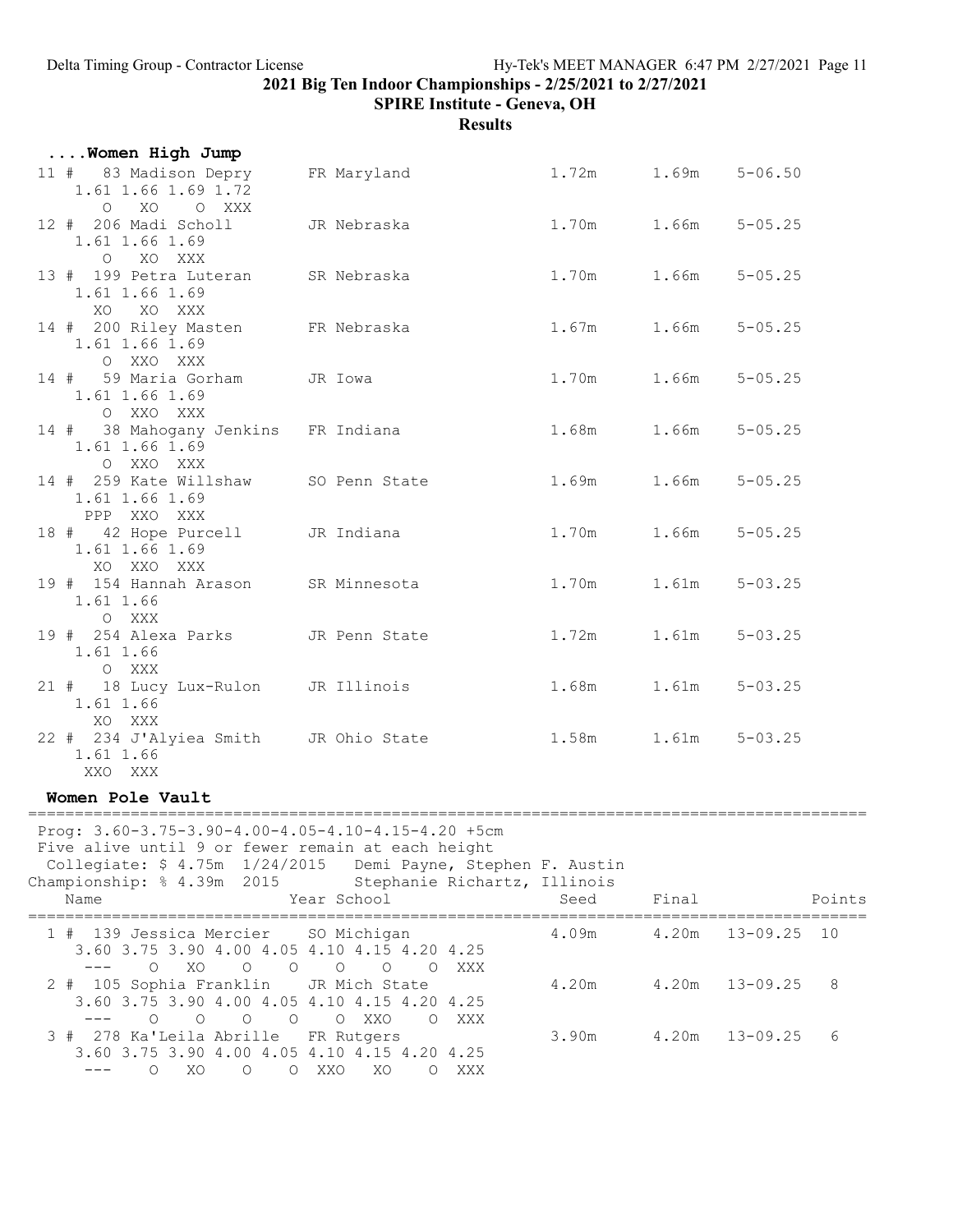SPIRE Institute - Geneva, OH

| Women Pole Vault                                                                                                                  |             |                           |       |                    |  |
|-----------------------------------------------------------------------------------------------------------------------------------|-------------|---------------------------|-------|--------------------|--|
| 4 # 245 Katie Jones JR Penn State<br>3.60 3.75 3.90 4.00 4.05 4.10 4.15 4.20 4.25<br>--- --- 0 0 0 0 0 X-- XX                     |             | 3.97m 4.15m 13-07.25 5    |       |                    |  |
| 5 # 239 Erica Ellis SO Penn State<br>3.60 3.75 3.90 4.00 4.05 4.10 4.15<br>--- --- 0 XXO 0 XXO XXX                                |             | 4.01m  4.10m  13-05.25  4 |       |                    |  |
| 6 # 155 Alexys Berger FR Minnesota 3.95m 4.05m 13-03.50 3<br>3.60 3.75 3.90 4.00 4.05 4.10<br>O XO O XXO O XXX                    |             |                           |       |                    |  |
| 7 # 51 Anna Watson SR Indiana $4.07$ m 4.05m 13-03.50 2<br>3.60 3.75 3.90 4.00 4.05 4.10<br>--- 0 0 0 XO XXX                      |             |                           |       |                    |  |
| 8 # 197 Andrianna Jacobs SR Nebraska $4.05$ m $4.05$ m $4.05$ m 13-03.50 1<br>3.60 3.75 3.90 4.00 4.05 4.10<br>XO --- O XO XO XXX |             |                           |       |                    |  |
| 9 # 193 Jessica Gardner SO Nebraska $3.81$ m $4.05$ m 13-03.50<br>3.60 3.75 3.90 4.00 4.05 4.10<br>O O O XO XXO XXX               |             |                           |       |                    |  |
| 10 # 312 Hailey Orlowski SO Wisconsin 3.90m 4.00m 13-01.50<br>3.60 3.75 3.90 4.00 4.05<br>O O XO O XXX                            |             |                           |       |                    |  |
| 11 # 34 Kara Deady JR Indiana<br>3.60 3.75 3.90 4.00 4.05<br>XO OXXO OXXX                                                         |             | 3.77m 4.00m 13-01.50      |       |                    |  |
| 12 # 137 Mia Manson FR Michigan 3.94m 4.00m 13-01.50<br>3.60 3.75 3.90 4.00 4.05<br>O OXXO XOXXX                                  |             |                           |       |                    |  |
| 13 # 116 Calli Ostapowicz JR Mich State 3.94m 4.00m 13-01.50<br>3.60 3.75 3.90 4.00 4.05<br>--- 0 XXO XXO XXX                     |             |                           |       |                    |  |
| 14 # 186 Monica Aldrighett FR Nebraska   4.20m   4.00m   13-01.50<br>3.60 3.75 3.90 4.00 4.05 4.10<br>--- XXO XO XXO --- XXX      |             |                           |       |                    |  |
| 15 # 270 Tessa Sheets SR Purdue<br>3.60 3.75 3.90 4.00<br>$O$ $O$ $O$ $XXX$                                                       |             | 3.75m 3.90m 12-09.50      |       |                    |  |
| 16 # 180 Sam Spencer FR Minnesota 3.91m 3.90m 12-09.50<br>3.60 3.75 3.90 4.00<br>XO O O XXX                                       |             |                           |       |                    |  |
| 17 # 260 Hailey Zurich SO Penn State<br>3.60 3.75 3.90 4.00<br>$\circ$<br>XO XXX<br>$\frac{1}{2}$                                 |             | 3.91m                     |       | $3.90m$ $12-09.50$ |  |
| 18 # 21 Alyssa Morello<br>3.60 3.75 3.90 4.00<br>O O XXO XXX                                                                      | SR Illinois | 3.90m                     | 3.90m | $12 - 09.50$       |  |
| 19 # 26 Kristin Slaughter SR Illinois<br>3.60 3.75 3.90<br>O XO XXX                                                               |             | 3.61m                     |       | $3.75m$ $12-03.50$ |  |
| 20 # 125 Brianna Bredeweg FR Michigan<br>3.60 3.75 3.90<br>O XXO XXX                                                              |             | 3.79m                     | 3.75m | $12 - 03.50$       |  |
| 20 # 221 Abigail Kuhn FR Ohio State<br>3.60 3.75 3.90<br>O XXO XXX                                                                |             | 3.60m                     |       | $3.75m$ $12-03.50$ |  |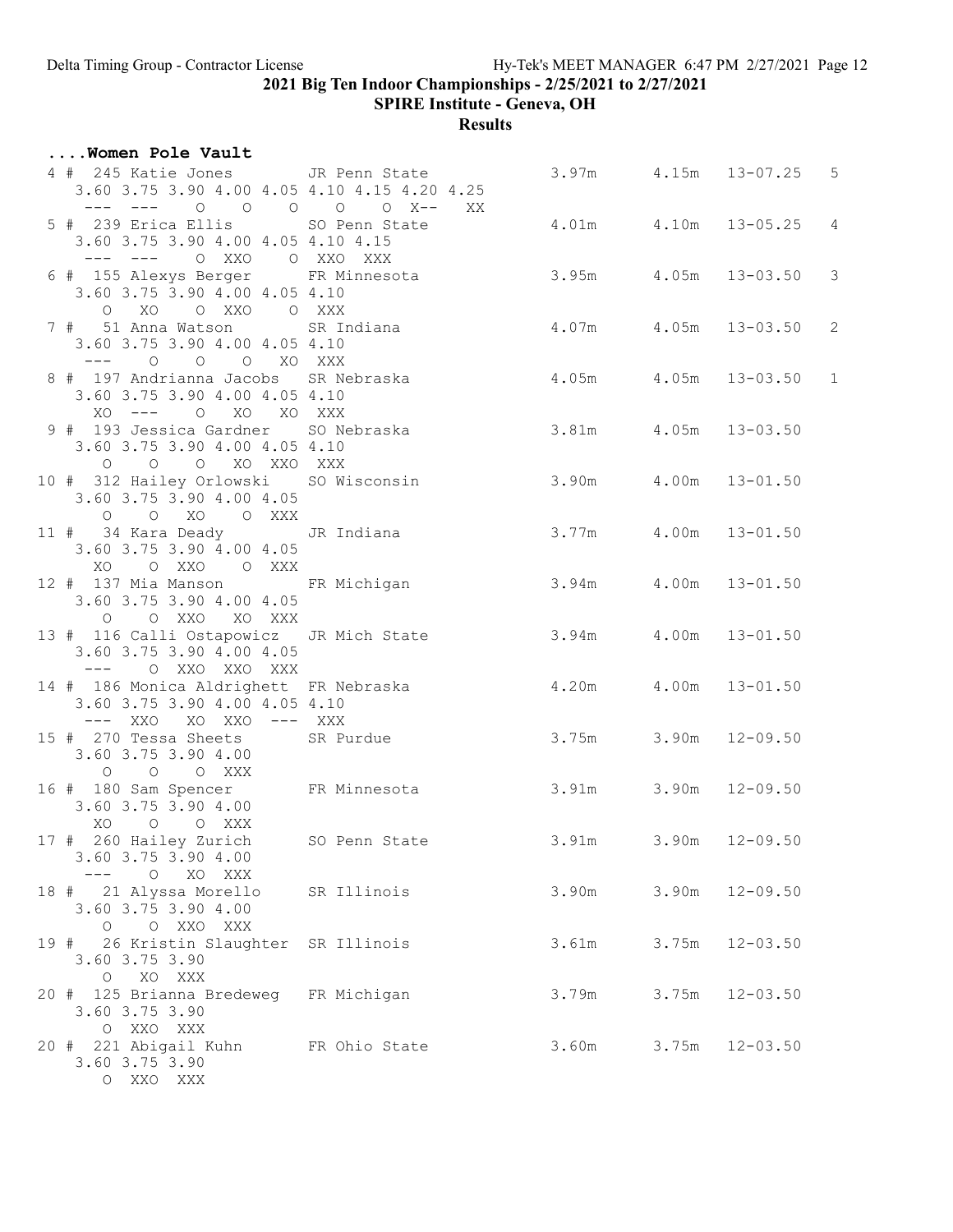SPIRE Institute - Geneva, OH

Results

| Women Pole Vault                                   |               |       |    |                    |
|----------------------------------------------------|---------------|-------|----|--------------------|
| 22 # 202 Catherine Mick<br>3.60 3.75 3.90          | SR Nebraska   | 3.75m |    | $3.75m$ $12-03.50$ |
| XXO XXX<br>XO                                      |               |       |    |                    |
| 23 # 252 Carena Nottoli JR Penn State<br>3.60 3.75 |               | 3.56m |    | $3.60m$ $11-09.75$ |
| XXO XXX                                            |               |       |    |                    |
| $23 * 14$ Josie Held<br>3.60 3.75<br>XXO XXX       | JR Illinois   | 3.61m |    | $3.60m$ $11-09.75$ |
| 23 # 224 AnneMarie Moses<br>3.60 3.75<br>XXO XXX   | SO Ohio State | 3.46m |    | $3.60m$ $11-09.75$ |
| -- #   84 Marisa DiGia<br>3.60<br>XXX              | FR Maryland   |       | ΝH |                    |
| -- # 263 Jessica Bray<br>3.60<br>XXX               | JR Purdue     | 4.01m | ΝH |                    |

Women Long Jump

============================================================================================= 9 competitors, plus ties, will qualify for the final Collegiate: \$ 6.91m W Gipson/E Goulbourne Championship: % 6.46m 2017 Savannah Carson, Purdue Name 1 1999 Manuel Seed Final H# Points ============================================================================================= 1 # 196 Lishanna Ilves FR Nebraska 6.21m FOUL 6.33m 4.83m FOUL 4.80m 2 # 210 Ieva Turke SR Nebraska 6.05m 6.18m 20-03.50 2 8 6.12m 6.15m 6.07m 6.10m FOUL 6.18m 3 # 161 Allison Gerads JR Minnesota 5.90m 6.09m 19-11.75 2 6 5.76m 5.76m 5.83m 6.09m 6.04m FOUL 6.15m 5.99m 19-08.00 2 5 FOUL 5.85m FOUL 5.99m 5.80m FOUL 5 # 241 Breana Gambrell JR Penn State 6.31m 5.93m 19-05.50 2 4 5.93m 5.91m 5.88m 5.83m 5.87m 5.63m 6 # 36 Paola Fernandez-S JR Indiana 5.89m 5.88m 19-03.50 2 3 5.66m 5.73m 5.86m 5.83m 5.88m 5.88m 7 # 248 Audra Koopman SR Penn State 6.01m 5.87m 19-03.25 2 2 5.85m 5.87m 5.62m 5.80m FOUL 5.75m 8 # 173 Hannah Morris JR Minnesota 5.86m 5.83m 19-01.50 1 1 FOUL 5.83m 5.40m FOUL FOUL 5.83m 9 # 151 Ameia Wilson SO Michigan 5.62m 5.77m 18-11.25 1 5.77m FOUL 5.60m 5.61m FOUL 5.63m 10 # 12 Nya Carr JR Illinois 5.94m 5.75m 18-10.50 2 5.63m 5.75m 5.47m 11 # 205 Zionn Pearson JR Nebraska 5.66m 5.58m 18-03.75 1 FOUL 5.58m 5.52m 12 # 22 Nicole Nguyen SO Illinois 5.47m 5.57m 18-03.25 1 5.38m 5.57m 5.27m 13 # 77 Tionna Tobias SO Iowa 5.89m 5.56m 18-03.00 2 5.33m 5.52m 5.56m 14 # 99 Jaida Smith JR Maryland 5.58m 5.56m 18-03.00 1 5.56m 5.36m 5.44m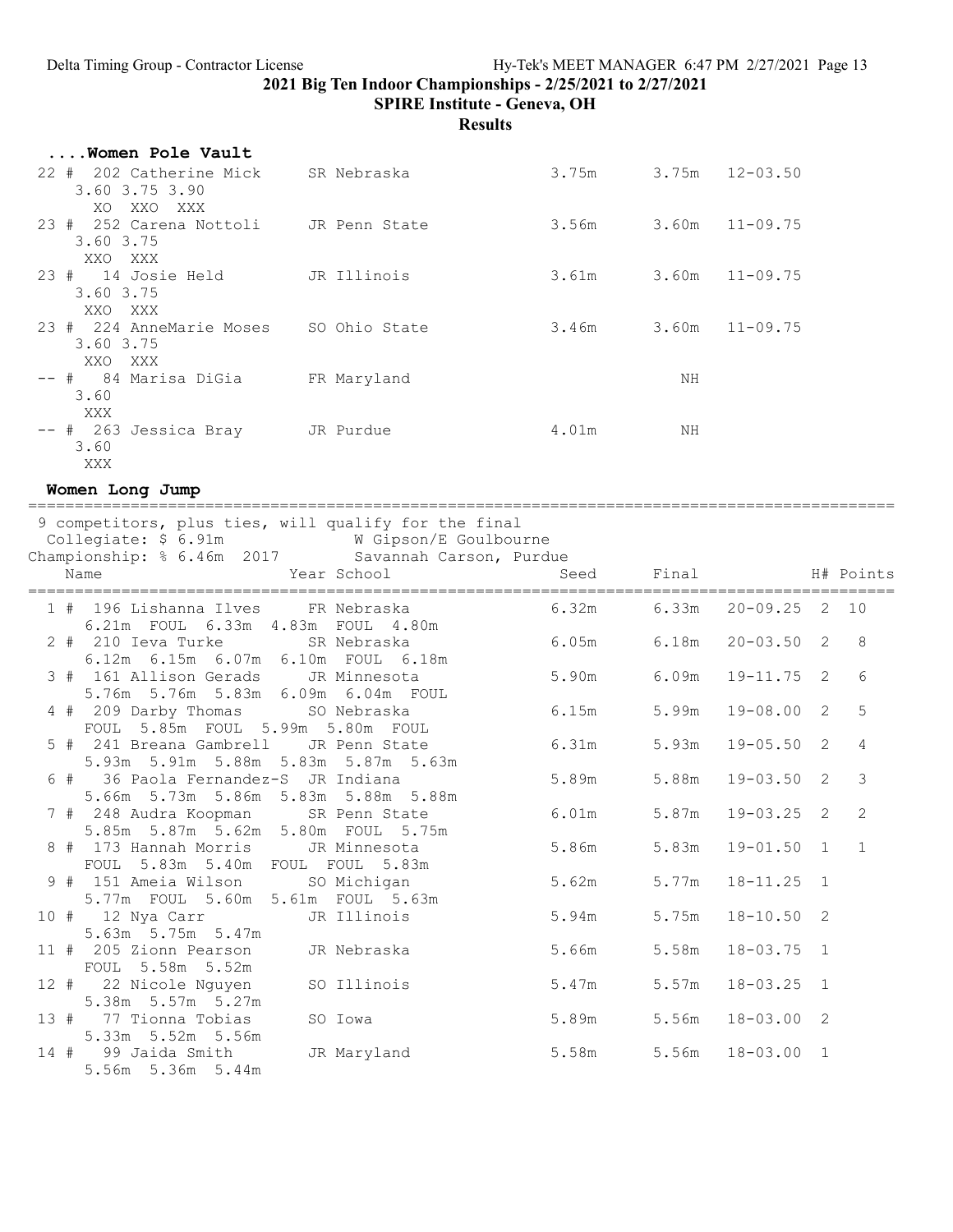SPIRE Institute - Geneva, OH

Results

| Women Long Jump                                |               |       |       |                      |                |
|------------------------------------------------|---------------|-------|-------|----------------------|----------------|
| 15 # 111 Olivia Lopez<br>FOUL 5.55m 5.51m      | SO Mich State | 5.76m |       | $5.55m$ $18-02.50$ 1 |                |
| 16 # 230 Cierra Pyles<br>5.31m 5.47m FOUL      | JR Ohio State | 5.53m |       | $5.47m$ $17-11.50$   |                |
| 17 # 176 Tiera Robinson-Jo<br>5.40m FOUL 5.31m | FR Minnesota  | 5.58m |       | $5.40m$ $17-08.75$ 1 |                |
| 18 # 208 LaQwasia Stepney<br>5.38m 3.55m 3.40m | SO Nebraska   | 5.91m | 5.38m | $17 - 08.00$         | - 2            |
| 19 # 295 Jacqueline Simmon<br>5.24m FOUL FOUL  | SR Rutgers    | 5.54m | 5.24m | $17 - 02.25$         | $\overline{1}$ |
| -- # 10 Amira Aduma<br>FOUL FOUL FOUL          | JR Illinois   | 6.00m | FOUL  |                      | 2              |
| -- # 89 Ashley Germain<br>FOUL FOUL<br>FOUL    | SO Maryland   | 5.13m | FOUL  |                      |                |

## Women Triple Jump

| 9 competitors, plus ties, will qualify for the final<br>Collegiate: \$ 14.53m 1/20/2018 Keturah Orji, Georgia<br>Championship: % 13.56m 2014 Tori Franklin, Mich State |                                        | Seed   |        |                   |                |                |
|------------------------------------------------------------------------------------------------------------------------------------------------------------------------|----------------------------------------|--------|--------|-------------------|----------------|----------------|
| Year School<br>Name                                                                                                                                                    |                                        |        | Final  | H# Points         |                |                |
| 1 # 210 Ieva Turke SR Nebraska<br>FOUL 12.73m 12.77m FOUL FOUL 13.04m                                                                                                  |                                        | 13.12m | 13.04m | $42 - 09.50$ 2 10 |                |                |
| 2 # 73 Eavion Richardson SR Iowa<br>12.30m FOUL FOUL 12.58m 12.21m FOUL                                                                                                |                                        |        | 12.58m | $41 - 03.25$ 1    |                | 8              |
| 3 # 201 Ashley McElmurry SO Nebraska<br>FOUL 12.33m 12.45m 12.33m 12.22m 12.51m                                                                                        |                                        | 12.23m | 12.51m | $41 - 00.50$ 2    |                | 6              |
| 4 # 296 Claudine Smith SO Rutgers<br>12.01m  12.48m  12.15m  12.32m  12.27m  12.35m                                                                                    |                                        | 12.23m | 12.48m | $40 - 11.50$ 2    |                | 5              |
| 5 # 241 Breana Gambrell JR Penn State<br>12.24m  12.42m  12.35m  12.01m  12.35m  12.45m                                                                                |                                        | 12.60m | 12.45m | $40 - 10.25$ 2    |                | $\overline{4}$ |
| 6 # 64 Kayla Hutchins FR Iowa<br>12.00m  11.90m  12.41m  12.20m  12.06m  11.89m                                                                                        |                                        | 11.99m | 12.41m | $40 - 08.75$ 2    |                | $\mathcal{E}$  |
| 7 # 38 Mahogany Jenkins<br>12.14m  12.20m  12.31m                                                                                                                      | FR Indiana<br>11.98m  12.01m  FOUL     | 12.19m | 12.31m | $40 - 04.75$ 2    |                | 2              |
| 8 # 176 Tiera Robinson-Jo<br>11.98m  12.21m  12.02m                                                                                                                    | FR Minnesota<br>12.09m  12.00m  12.23m | 12.19m | 12.23m | $40 - 01.50$ 2    |                | $\overline{1}$ |
| 9 # 205 Zionn Pearson<br>11.78m  12.19m  11.93m                                                                                                                        | JR Nebraska<br>11.42m 11.63m FOUL      | 11.90m | 12.19m | $40 - 00.00$      | $\overline{1}$ |                |
| 10 # 268 Deborah Obadofin<br>FOUL 12.17m 11.73m                                                                                                                        | FR Purdue                              | 12.15m | 12.17m | $39 - 11.25$ 2    |                |                |
| 11 # 256 Tesia Thomas<br>11.97m 11.70m 12.04m                                                                                                                          | FR Penn State                          | 11.98m | 12.04m | $39 - 06.00$ 2    |                |                |
| 12 # 237 Cecelia Bacon<br>11.80m FOUL 11.93m                                                                                                                           | JR Penn State                          | 11.84m | 11.93m | $39 - 01.75$ 1    |                |                |
| 13 # 209 Darby Thomas<br>11.92m 11.61m 11.48m                                                                                                                          | SO Nebraska                            | 11.97m | 11.92m | $39 - 01.25$ 1    |                |                |
| 14 # 300 Diamond Black<br>11.51m FOUL 11.83m                                                                                                                           | JR Wisconsin                           | 11.90m | 11.83m | $38 - 09.75$ 1    |                |                |
| 15 # 23 Camille Osborne<br>11.58m FOUL 11.36m                                                                                                                          | SO Illinois                            | 11.38m | 11.58m | $38 - 00.00$ 1    |                |                |
| 16 # 150 Hannah Waller<br>FOUL FOUL 11.08m                                                                                                                             | FR Michigan                            |        | 11.08m | $36 - 04.25$ 1    |                |                |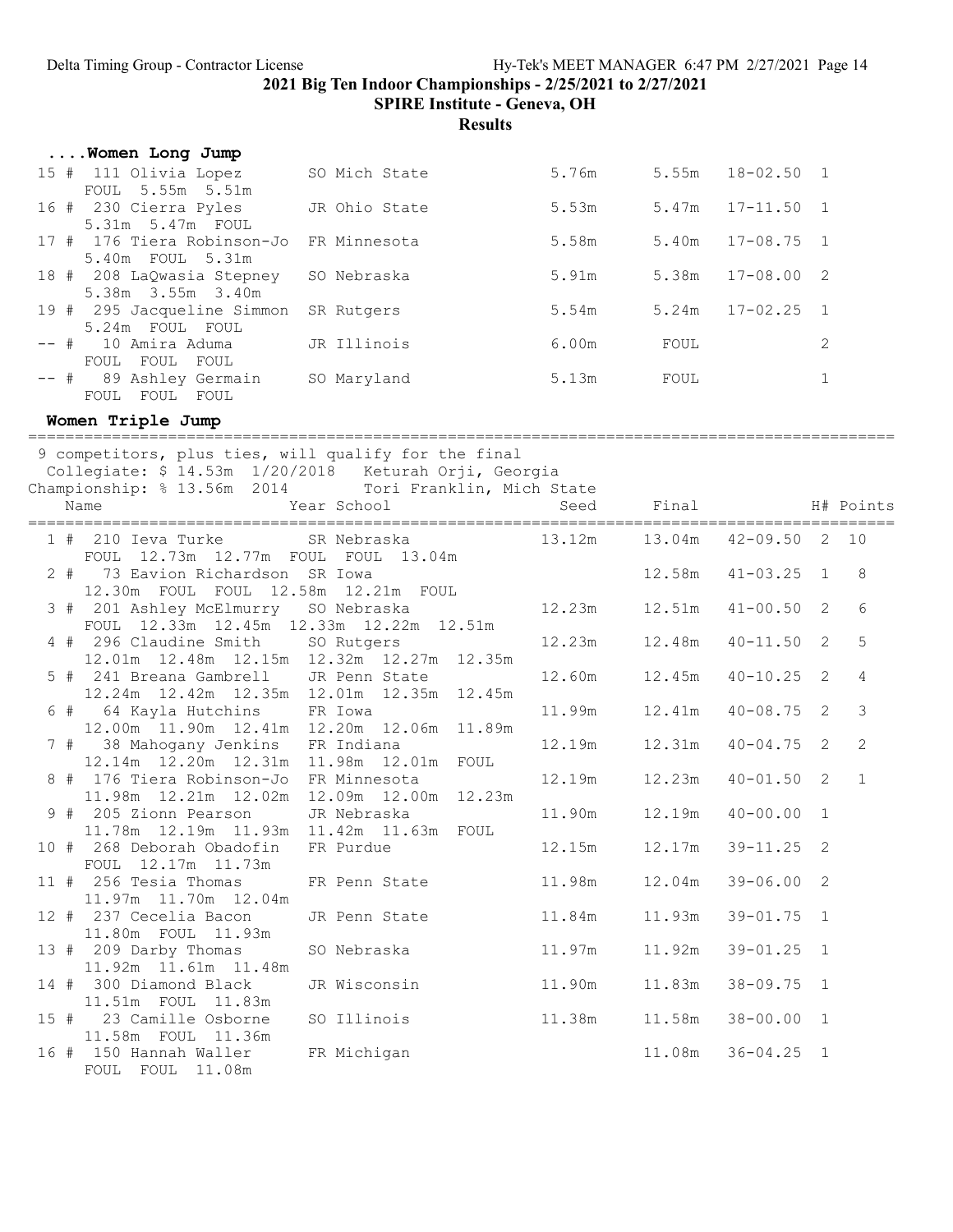SPIRE Institute - Geneva, OH

| Women Triple Jump<br>-- # 230 Cierra Pyles<br>11.82m FOUL<br>$\mathbf{1}$<br>JR Ohio State<br>FOUL FOUL FOUL<br>$--$ # 280 Zia Barr<br>11.63m<br>$\mathbf{1}$<br>JR Rutgers Theory<br>DNS<br>Women Shot Put<br>9 competitors, plus ties, will qualify for the final<br>Collegiate: \$ 19.56m 3/10/2017 Raven Saunders, Ole Miss<br>Championship: % 17.88m 2/23/2019 Sade Olatoye, Ohio State<br>Name<br>Final<br>H# Points<br>Year School<br>Seed<br>10<br>1 # 212 Adelaide Aquilla JR Ohio State<br>17.13m<br>17.70m<br>$58 - 01.00$<br>2<br>16.98m  17.58m  FOUL  17.70m  17.18m  FOUL<br>$56 - 08.00$ 2<br>8<br>16.75m<br>17.27m<br>2 # 97 Angel Nkwonta SR Maryland<br>17.27m 16.40m FOUL FOUL FOUL 15.09m<br>17.22m<br>16.83m<br>$55 - 02.75$<br>6<br>3 # 41 Madison Pollard SR Indiana<br>2<br>16.21m  16.58m  16.82m  16.83m  16.56m  FOUL<br>$4$ # 55 Nia Britt<br>$53 - 09.75$<br>5<br>SR Iowa<br>15.15m<br>16.40m<br>$\overline{1}$<br>15.08m  15.53m  15.67m  15.95m  16.40m  FOUL<br>16.20m<br>$53 - 01.75$ 2<br>4<br>5 # 228 Divine Oladipo<br>JR Ohio State<br>16.05m<br>FOUL 16.17m FOUL 16.20m FOUL 15.12m<br>3<br>6 # 156 Devia Brown<br>16.05m<br>$52 - 08.00$<br>SR Minnesota<br>16.14m<br>2<br>15.92m  16.05m  15.74m  15.78m  FOUL  FOUL<br>2<br>7 # 145 Amanda Schaare<br>16.08m<br>15.98m<br>$52 - 05.25$<br>SO Michigan<br>2<br>15.98m FOUL 14.53m 14.72m 15.26m 15.91m<br>14.78m<br>15.89m<br>$52 - 01.75$<br>$\overline{1}$<br>$\mathbf{1}$<br>8 # 265 Amaya King<br>SO Purdue<br>14.70m  15.89m  FOUL<br>14.85m FOUL 14.72m<br>$51 - 06.50$ 2<br>9 # 307 Chloe Lindeman FR Wisconsin<br>15.90m<br>15.71m<br>15.65m  15.29m  FOUL  15.37m  15.71m  15.59m<br>15.64m<br>$51 - 03.75$ 2<br>10 # 297 Jasmine Van Note<br>JR Rutgers<br>15.35m<br>FOUL 15.64m FOUL<br>15.56m<br>$51 - 00.75$ 2<br>11 # 167 Tess Keyzers<br>JR Minnesota<br>15.93m<br>15.22m 15.34m 15.56m<br>60 Erika Hammond<br>$12$ #<br>15.02m<br>15.04m<br>$49 - 04.25$<br>SR Iowa<br>$\overline{1}$<br>14.50m  15.04m  FOUL<br>14.99m<br>13 # 121 Nikole Sargent<br>SR Mich State<br>15.75m<br>$49 - 02.25$ 2<br>FOUL FOUL 14.99m<br>14.57m<br>$47 - 09.75$ 2<br>14 # 246 Mallory Kauffman<br>15.66m<br>SO Penn State<br>FOUL 14.17m 14.57m |  |
|----------------------------------------------------------------------------------------------------------------------------------------------------------------------------------------------------------------------------------------------------------------------------------------------------------------------------------------------------------------------------------------------------------------------------------------------------------------------------------------------------------------------------------------------------------------------------------------------------------------------------------------------------------------------------------------------------------------------------------------------------------------------------------------------------------------------------------------------------------------------------------------------------------------------------------------------------------------------------------------------------------------------------------------------------------------------------------------------------------------------------------------------------------------------------------------------------------------------------------------------------------------------------------------------------------------------------------------------------------------------------------------------------------------------------------------------------------------------------------------------------------------------------------------------------------------------------------------------------------------------------------------------------------------------------------------------------------------------------------------------------------------------------------------------------------------------------------------------------------------------------------------------------------------------------------------------------------------------------------------------------------------------------------------------------------------------------------------------------------------------------------------------------------------------------------------------------------------------------------------|--|
|                                                                                                                                                                                                                                                                                                                                                                                                                                                                                                                                                                                                                                                                                                                                                                                                                                                                                                                                                                                                                                                                                                                                                                                                                                                                                                                                                                                                                                                                                                                                                                                                                                                                                                                                                                                                                                                                                                                                                                                                                                                                                                                                                                                                                                        |  |
|                                                                                                                                                                                                                                                                                                                                                                                                                                                                                                                                                                                                                                                                                                                                                                                                                                                                                                                                                                                                                                                                                                                                                                                                                                                                                                                                                                                                                                                                                                                                                                                                                                                                                                                                                                                                                                                                                                                                                                                                                                                                                                                                                                                                                                        |  |
|                                                                                                                                                                                                                                                                                                                                                                                                                                                                                                                                                                                                                                                                                                                                                                                                                                                                                                                                                                                                                                                                                                                                                                                                                                                                                                                                                                                                                                                                                                                                                                                                                                                                                                                                                                                                                                                                                                                                                                                                                                                                                                                                                                                                                                        |  |
|                                                                                                                                                                                                                                                                                                                                                                                                                                                                                                                                                                                                                                                                                                                                                                                                                                                                                                                                                                                                                                                                                                                                                                                                                                                                                                                                                                                                                                                                                                                                                                                                                                                                                                                                                                                                                                                                                                                                                                                                                                                                                                                                                                                                                                        |  |
|                                                                                                                                                                                                                                                                                                                                                                                                                                                                                                                                                                                                                                                                                                                                                                                                                                                                                                                                                                                                                                                                                                                                                                                                                                                                                                                                                                                                                                                                                                                                                                                                                                                                                                                                                                                                                                                                                                                                                                                                                                                                                                                                                                                                                                        |  |
|                                                                                                                                                                                                                                                                                                                                                                                                                                                                                                                                                                                                                                                                                                                                                                                                                                                                                                                                                                                                                                                                                                                                                                                                                                                                                                                                                                                                                                                                                                                                                                                                                                                                                                                                                                                                                                                                                                                                                                                                                                                                                                                                                                                                                                        |  |
|                                                                                                                                                                                                                                                                                                                                                                                                                                                                                                                                                                                                                                                                                                                                                                                                                                                                                                                                                                                                                                                                                                                                                                                                                                                                                                                                                                                                                                                                                                                                                                                                                                                                                                                                                                                                                                                                                                                                                                                                                                                                                                                                                                                                                                        |  |
|                                                                                                                                                                                                                                                                                                                                                                                                                                                                                                                                                                                                                                                                                                                                                                                                                                                                                                                                                                                                                                                                                                                                                                                                                                                                                                                                                                                                                                                                                                                                                                                                                                                                                                                                                                                                                                                                                                                                                                                                                                                                                                                                                                                                                                        |  |
|                                                                                                                                                                                                                                                                                                                                                                                                                                                                                                                                                                                                                                                                                                                                                                                                                                                                                                                                                                                                                                                                                                                                                                                                                                                                                                                                                                                                                                                                                                                                                                                                                                                                                                                                                                                                                                                                                                                                                                                                                                                                                                                                                                                                                                        |  |
|                                                                                                                                                                                                                                                                                                                                                                                                                                                                                                                                                                                                                                                                                                                                                                                                                                                                                                                                                                                                                                                                                                                                                                                                                                                                                                                                                                                                                                                                                                                                                                                                                                                                                                                                                                                                                                                                                                                                                                                                                                                                                                                                                                                                                                        |  |
|                                                                                                                                                                                                                                                                                                                                                                                                                                                                                                                                                                                                                                                                                                                                                                                                                                                                                                                                                                                                                                                                                                                                                                                                                                                                                                                                                                                                                                                                                                                                                                                                                                                                                                                                                                                                                                                                                                                                                                                                                                                                                                                                                                                                                                        |  |
|                                                                                                                                                                                                                                                                                                                                                                                                                                                                                                                                                                                                                                                                                                                                                                                                                                                                                                                                                                                                                                                                                                                                                                                                                                                                                                                                                                                                                                                                                                                                                                                                                                                                                                                                                                                                                                                                                                                                                                                                                                                                                                                                                                                                                                        |  |
|                                                                                                                                                                                                                                                                                                                                                                                                                                                                                                                                                                                                                                                                                                                                                                                                                                                                                                                                                                                                                                                                                                                                                                                                                                                                                                                                                                                                                                                                                                                                                                                                                                                                                                                                                                                                                                                                                                                                                                                                                                                                                                                                                                                                                                        |  |
|                                                                                                                                                                                                                                                                                                                                                                                                                                                                                                                                                                                                                                                                                                                                                                                                                                                                                                                                                                                                                                                                                                                                                                                                                                                                                                                                                                                                                                                                                                                                                                                                                                                                                                                                                                                                                                                                                                                                                                                                                                                                                                                                                                                                                                        |  |
|                                                                                                                                                                                                                                                                                                                                                                                                                                                                                                                                                                                                                                                                                                                                                                                                                                                                                                                                                                                                                                                                                                                                                                                                                                                                                                                                                                                                                                                                                                                                                                                                                                                                                                                                                                                                                                                                                                                                                                                                                                                                                                                                                                                                                                        |  |
|                                                                                                                                                                                                                                                                                                                                                                                                                                                                                                                                                                                                                                                                                                                                                                                                                                                                                                                                                                                                                                                                                                                                                                                                                                                                                                                                                                                                                                                                                                                                                                                                                                                                                                                                                                                                                                                                                                                                                                                                                                                                                                                                                                                                                                        |  |
|                                                                                                                                                                                                                                                                                                                                                                                                                                                                                                                                                                                                                                                                                                                                                                                                                                                                                                                                                                                                                                                                                                                                                                                                                                                                                                                                                                                                                                                                                                                                                                                                                                                                                                                                                                                                                                                                                                                                                                                                                                                                                                                                                                                                                                        |  |
|                                                                                                                                                                                                                                                                                                                                                                                                                                                                                                                                                                                                                                                                                                                                                                                                                                                                                                                                                                                                                                                                                                                                                                                                                                                                                                                                                                                                                                                                                                                                                                                                                                                                                                                                                                                                                                                                                                                                                                                                                                                                                                                                                                                                                                        |  |
|                                                                                                                                                                                                                                                                                                                                                                                                                                                                                                                                                                                                                                                                                                                                                                                                                                                                                                                                                                                                                                                                                                                                                                                                                                                                                                                                                                                                                                                                                                                                                                                                                                                                                                                                                                                                                                                                                                                                                                                                                                                                                                                                                                                                                                        |  |
|                                                                                                                                                                                                                                                                                                                                                                                                                                                                                                                                                                                                                                                                                                                                                                                                                                                                                                                                                                                                                                                                                                                                                                                                                                                                                                                                                                                                                                                                                                                                                                                                                                                                                                                                                                                                                                                                                                                                                                                                                                                                                                                                                                                                                                        |  |
|                                                                                                                                                                                                                                                                                                                                                                                                                                                                                                                                                                                                                                                                                                                                                                                                                                                                                                                                                                                                                                                                                                                                                                                                                                                                                                                                                                                                                                                                                                                                                                                                                                                                                                                                                                                                                                                                                                                                                                                                                                                                                                                                                                                                                                        |  |
|                                                                                                                                                                                                                                                                                                                                                                                                                                                                                                                                                                                                                                                                                                                                                                                                                                                                                                                                                                                                                                                                                                                                                                                                                                                                                                                                                                                                                                                                                                                                                                                                                                                                                                                                                                                                                                                                                                                                                                                                                                                                                                                                                                                                                                        |  |
| 15 # 74 Ianna Roach<br>SO Iowa<br>14.04m<br>14.51m<br>$47 - 07.25$<br>- 1                                                                                                                                                                                                                                                                                                                                                                                                                                                                                                                                                                                                                                                                                                                                                                                                                                                                                                                                                                                                                                                                                                                                                                                                                                                                                                                                                                                                                                                                                                                                                                                                                                                                                                                                                                                                                                                                                                                                                                                                                                                                                                                                                              |  |
| 13.90m  13.38m  14.51m<br>68 Kat Moody<br>16 #<br>$47 - 06.50$ 2<br>SO Iowa                                                                                                                                                                                                                                                                                                                                                                                                                                                                                                                                                                                                                                                                                                                                                                                                                                                                                                                                                                                                                                                                                                                                                                                                                                                                                                                                                                                                                                                                                                                                                                                                                                                                                                                                                                                                                                                                                                                                                                                                                                                                                                                                                            |  |
| 14.49m  13.92m  14.34m<br>17 # 159 McKenzie Duwenhoe<br>$47 - 04.25$ 1<br>FR Minnesota<br>14.33m<br>14.43m                                                                                                                                                                                                                                                                                                                                                                                                                                                                                                                                                                                                                                                                                                                                                                                                                                                                                                                                                                                                                                                                                                                                                                                                                                                                                                                                                                                                                                                                                                                                                                                                                                                                                                                                                                                                                                                                                                                                                                                                                                                                                                                             |  |
| 14.22m 13.96m 14.43m<br>SO Maryland<br>$46 - 03.25$ 1<br>18 # 88 Sarah George<br>13.96m<br>14.10m                                                                                                                                                                                                                                                                                                                                                                                                                                                                                                                                                                                                                                                                                                                                                                                                                                                                                                                                                                                                                                                                                                                                                                                                                                                                                                                                                                                                                                                                                                                                                                                                                                                                                                                                                                                                                                                                                                                                                                                                                                                                                                                                      |  |
| FOUL 11.75m 14.10m<br>19 # 190 Nya Diew<br>FR Nebraska<br>14.64m<br>13.95m<br>$45 - 09.25$ 1                                                                                                                                                                                                                                                                                                                                                                                                                                                                                                                                                                                                                                                                                                                                                                                                                                                                                                                                                                                                                                                                                                                                                                                                                                                                                                                                                                                                                                                                                                                                                                                                                                                                                                                                                                                                                                                                                                                                                                                                                                                                                                                                           |  |
| 13.55m  13.86m  13.95m<br>15.26m<br>13.86m<br>$45 - 05.75$ 2<br>66 Jamie Kofron<br>SO Iowa<br>20 #                                                                                                                                                                                                                                                                                                                                                                                                                                                                                                                                                                                                                                                                                                                                                                                                                                                                                                                                                                                                                                                                                                                                                                                                                                                                                                                                                                                                                                                                                                                                                                                                                                                                                                                                                                                                                                                                                                                                                                                                                                                                                                                                     |  |
| FOUL FOUL 13.86m<br>21 # 261 Simi Akinrinsola<br>SO Purdue<br>14.88m<br>13.82m<br>$45 - 04.25$ 1                                                                                                                                                                                                                                                                                                                                                                                                                                                                                                                                                                                                                                                                                                                                                                                                                                                                                                                                                                                                                                                                                                                                                                                                                                                                                                                                                                                                                                                                                                                                                                                                                                                                                                                                                                                                                                                                                                                                                                                                                                                                                                                                       |  |
| 13.72m  13.82m  13.72m<br>22 # 289 Jessica Molina<br>JR Rutgers<br>13.81m<br>13.73m<br>$45 - 00.50$ 1<br>13.48m 13.73m FOUL                                                                                                                                                                                                                                                                                                                                                                                                                                                                                                                                                                                                                                                                                                                                                                                                                                                                                                                                                                                                                                                                                                                                                                                                                                                                                                                                                                                                                                                                                                                                                                                                                                                                                                                                                                                                                                                                                                                                                                                                                                                                                                            |  |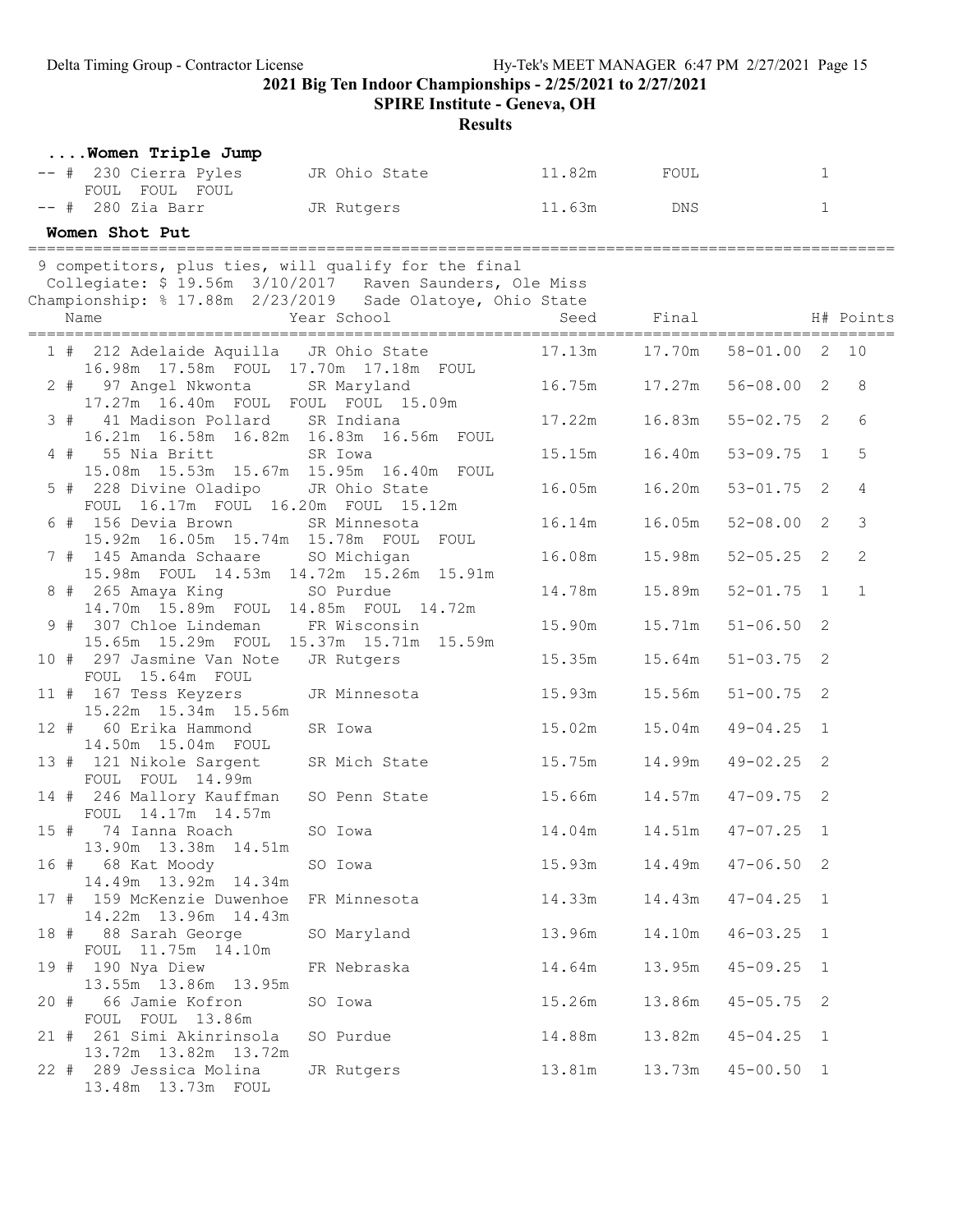SPIRE Institute - Geneva, OH

Results

| Women Shot Put                                               |             |        |                       |  |
|--------------------------------------------------------------|-------------|--------|-----------------------|--|
| 23 # 91 Kamryn Henderson JR Maryland<br>13.33m 13.45m 13.73m |             | 14.09m | $13.73m$ $45-00.50$ 1 |  |
| 24 # 207 Marika Spencer<br>FOUL 12.81m 12.97m                | SO Nebraska | 14.66m | 12.97m  42-06.75  1   |  |
| 25 # 160 Shelby Frank FR Minnesota<br>11.83m 12.90m 12.37m   |             | 13.60m | $12.90m$ $42-04.00$ 1 |  |
| 26 # 127 Erin Connor SR Michigan<br>FOUL 12.53m 12.68m       |             | 14.92m | $12.68m$ $41-07.25$ 1 |  |

#### Women Weight Throw

============================================================================================= 9 competitors, plus ties, will qualify for the final Collegiate: \$ 25.56m 3/10/2007 Brittany Riley, Southern Illinois Championship: % 24.37m 2018 Kaitlyn Long, Minnesota Name Year School Seed Final H# Points ============================================================================================= 1 # 167 Tess Keyzers JR Minnesota 167 Tess Reyzers<br>21.57m 21.66m FOUL 20.75m FOUL FOUL<br>The Michael Chata 2 # 113 Rebecca Mammel JR Mich State 22.19m 21.07m 69-01.50 2 8 20.48m 21.07m 20.29m 20.09m FOUL 20.21m 3 # 307 Chloe Lindeman FR Wisconsin 20.45m 20.92m 68-07.75 2 6 19.87m 19.67m 18.23m 20.25m 20.92m 20.51m 4 # 97 Angel Nkwonta SR Maryland 21.36m 20.18m 66-02.50 2 5 19.86m FOUL FOUL FOUL 19.36m 20.18m 19.86m FOUL FOUL FOUL 19.36m 20.18m<br>
5 # 32 Princess Brinkley SR Indiana<br>
19.76m FOUL 19.21m FOUL 20.10m 20.09m<br>
6 # 207 Marika Spencer SO Nebraska<br>
18.31m 18.47m 19.19m 19.17m 18.44m 19.02m<br>
18.31m 18.47m 19.19m 19.17m 18 19.76m FOUL 19.21m FOUL 20.10m 20.09m 6 # 207 Marika Spencer SO Nebraska 18.79m 19.19m 62-11.50 2 3 18.31m 18.47m 19.19m 19.17m 18.44m 19.02m 7 # 136 Courtney Jacobsen SR Michigan 19.10m 19.01m 62-04.50 2 2 18.82m 18.86m 19.01m 18.83m 18.60m 18.87m 8 # 261 Simi Akinrinsola SO Purdue 18.37m 18.92m 62-01.00 2 1 17.48m 16.52m 18.92m 18.08m 17.46m 17.46m 9 # 160 Shelby Frank FR Minnesota 18.60m 18.77m 61-07.00 2 FOUL 18.77m 18.22m FOUL FOUL FOUL 10 # 247 Piper Klinger SO Penn State 17.57m 18.32m 60-01.25 1 18.03m 18.32m FOUL 11 # 62 Amanda Howe JR Iowa 19.25m 18.29m 60-00.25 2 FOUL 18.25m 18.29m 12 # 158 Erin Dunning JR Minnesota 18.52m 17.92m 58-09.50 2 17.89m 17.92m 17.65m 13 # 91 Kamryn Henderson JR Maryland 17.25m 17.83m 58-06.00 1 FOUL 17.83m 17.61m 14 # 181 Emily Stendel SO Minnesota 18.19m 17.69m 58-00.50 1 17.69m 17.06m 17.37m<br>15 # 194 Maddie Harris so Nebraska 17.61m 17.66m 57-11.25 1 FOUL 17.06m 17.66m<br>16 # 81 Alice Barnsdale SR Maryland 17.55m 17.14m 56-03.00 1 16.88m 16.16m 17.14m 17 # 159 McKenzie Duwenhoe FR Minnesota 17.75m 16.94m 55-07.00 1 16.23m 16.94m 15.86m<br>18 # 74 Ianna Roach SO Iowa 17.22m 16.37m 53-08.50 1 FOUL FOUL 16.37m<br>19 # 289 Jessica Molina JR Rutgers 16.50m 16.18m 53-01.00 1 15.05m 15.58m 16.18m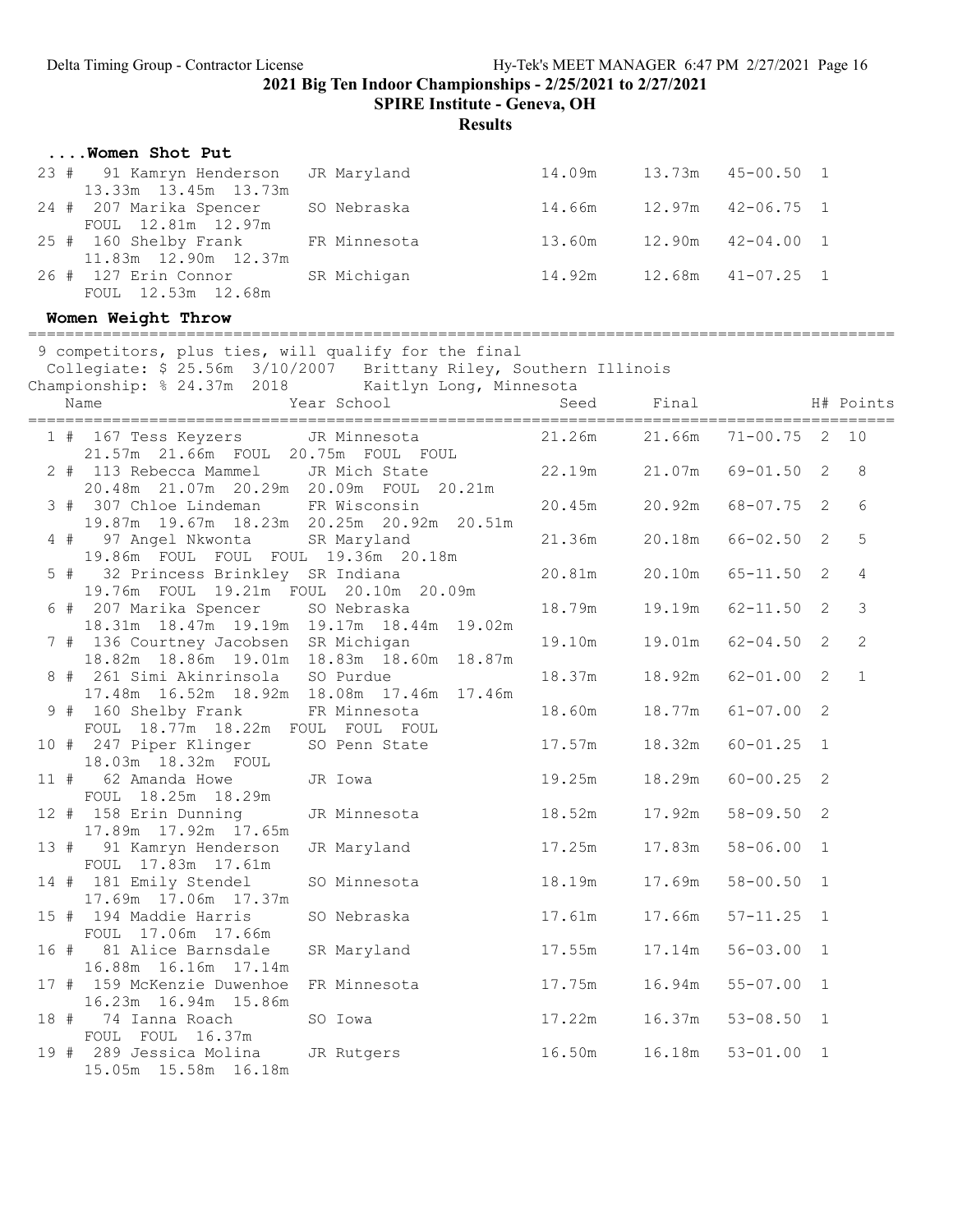SPIRE Institute - Geneva, OH

**Results** 

| Women Weight Throw                                              |             |        |      |                       |               |
|-----------------------------------------------------------------|-------------|--------|------|-----------------------|---------------|
| 20 # 246 Mallory Kauffman SO Penn State<br>15.55m 16.13m 14.33m |             | 15.50m |      | $16.13m$ $52-11.00$ 1 |               |
| $21$ # $127$ Erin Connor<br>FOUL 15.88m 15.47m                  | SR Michigan | 16.36m |      | 15.88m 52-01.25 1     |               |
| $--$ # 53 Alivia Bauer<br>FOUL FOUL FOUL                        | FR Iowa     | 16.27m | FOUL |                       | $\mathbf{1}$  |
| $--$ # 66 Jamie Kofron<br>FOUL FOUL FOUL                        | SO Iowa     | 18.11m | FOUL |                       | $\mathbf{1}$  |
| $--$ # 55 Nia Britt<br>FOUL FOUL FOUL                           | SR Iowa     | 18.96m | FOUL |                       | $\mathcal{L}$ |

### Ind. Pent: #5 Women 800 M Ind. Pent

|     | Name |                       | Year School   | Final   | Points |
|-----|------|-----------------------|---------------|---------|--------|
|     | #    | 305 Jordan Hirsbrunne | SO Wisconsin  | 2:18.88 | 839    |
| 2   | #    | 63 Dallyssa Huqqins   | SR Iowa       | 2:19.53 | 830    |
| 3   | #    | 111 Olivia Lopez      | SO Mich State | 2:22.68 | 787    |
| 4   | #    | 138 Theresa Mayanja   | JR Michigan   | 2:22.85 | 785    |
| 5   | #    | 98 Chloe Royce        | SO Maryland   | 2:24.43 | 764    |
| 6   | #    | 161 Allison Gerads    | JR Minnesota  | 2:25.72 | 747    |
| 7   | #    | 304 Mackenzie Heyroth | FR Wisconsin  | 2:26.33 | 740    |
| 8   | #    | 188 Jamieson Battiste | SO Nebraska   | 2:26.56 | 737    |
| 9   | #    | 77 Tionna Tobias      | SO Iowa       | 2:28.38 | 713    |
| 10  | #    | 154 Hannah Arason     | SR Minnesota  | 2:29.11 | 704    |
| 11  | #    | 42 Hope Purcell       | JR Indiana    | 2:31.67 | 672    |
| 12  | #    | 234 J'Alyiea Smith    | JR Ohio State | 2:31.81 | 670    |
| 1.3 | #    | 198 Katherine Kadrmas | SO Nebraska   | 2:32.62 | 660    |
| 14  | #    | 204 Kerrigan Myers    | FR Nebraska   | 2:43.64 | 532    |

#### Ind. Pent: #1 Women 60 M H Ind. Pent

==========================================================================

| Hurdles in all lanes |       |  |                       |  |               |       |                |           |  |
|----------------------|-------|--|-----------------------|--|---------------|-------|----------------|-----------|--|
|                      | Name  |  |                       |  | Year School   | Final |                | H# Points |  |
|                      |       |  |                       |  |               |       |                |           |  |
|                      | #     |  | 204 Kerrigan Myers    |  | FR Nebraska   | 8.59  | 4              | 997       |  |
|                      | $2 +$ |  | 138 Theresa Mayanja   |  | JR Michigan   | 8.60  | 4              | 995       |  |
| 3                    | #     |  | 77 Tionna Tobias      |  | SO Iowa       | 8.61  | 4              | 993       |  |
| 4                    | #     |  | 305 Jordan Hirsbrunne |  | SO Wisconsin  | 8.80  | 3              | 952       |  |
|                      | 5#    |  | 234 J'Alyiea Smith    |  | JR Ohio State | 8.81  | $\overline{2}$ | 950       |  |
| 6                    | #     |  | 161 Allison Gerads    |  | JR Minnesota  | 8.91  | 3              | 929       |  |
|                      | 7#    |  | 198 Katherine Kadrmas |  | SO Nebraska   | 8.92  | 3              | 927       |  |
|                      | 8#    |  | 42 Hope Purcell       |  | JR Indiana    | 8.98  | 4              | 914       |  |
|                      | 9#    |  | 304 Mackenzie Heyroth |  | FR Wisconsin  | 9.04  | 3              | 902       |  |
| 10#                  |       |  | 98 Chloe Royce        |  | SO Maryland   | 9.09  | $\overline{2}$ | 891       |  |
| 11                   | #     |  | 154 Hannah Arason     |  | SR Minnesota  | 9.26  | $\overline{2}$ | 856       |  |
| $12 \pm$             |       |  | 188 Jamieson Battiste |  | SO Nebraska   | 9.33  |                | 842       |  |
| 13#                  |       |  | 63 Dallyssa Huggins   |  | SR Iowa       | 9.48  |                | 812       |  |
| 14                   | #     |  | 111 Olivia Lopez      |  | SO Mich State | 10.11 |                | 692       |  |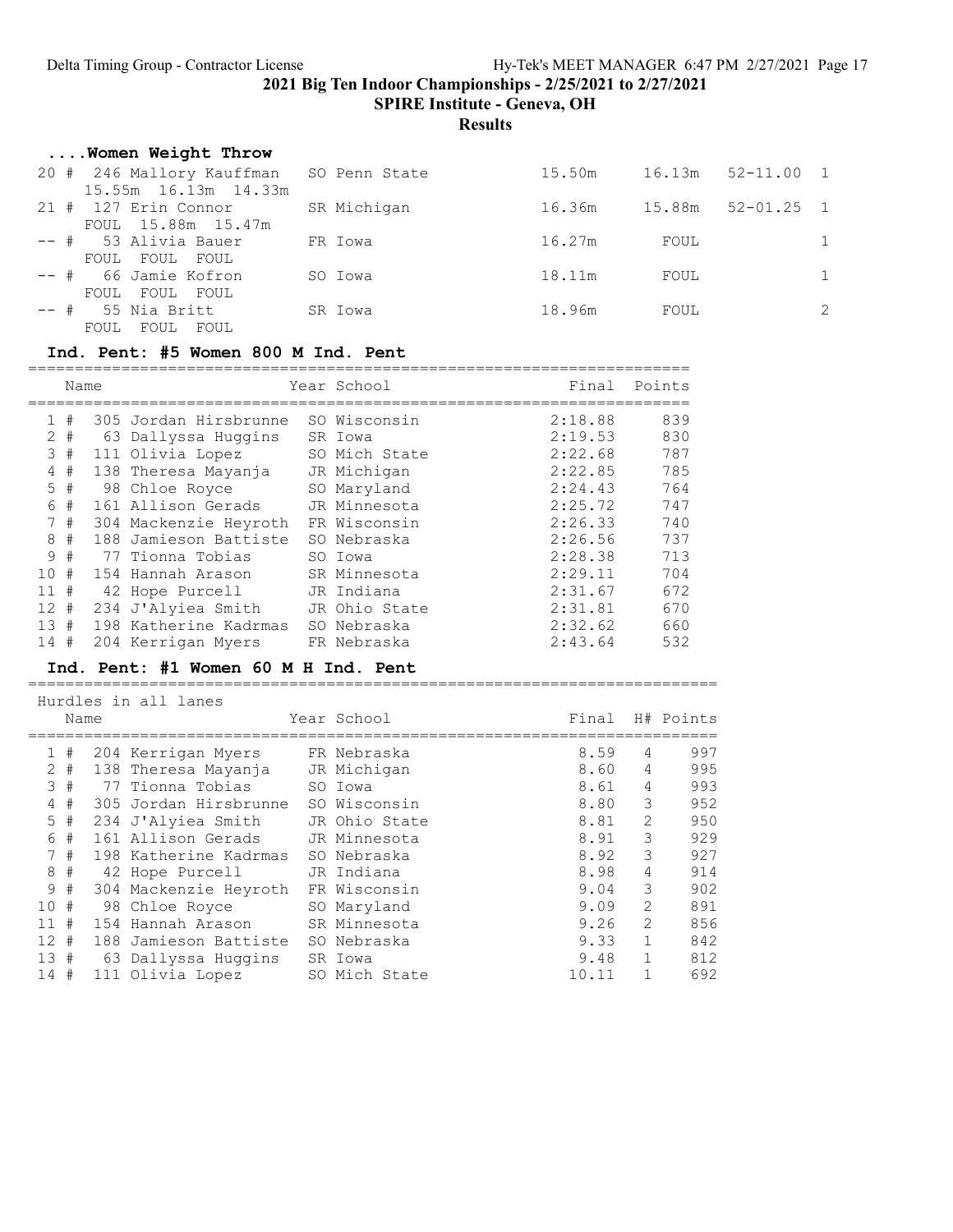SPIRE Institute - Geneva, OH

Results

Ind. Pent: #2 Women High Jump Ind. Pent

| One pit; NO five alive; 3cm increments<br>Name                                                                                                | ============================<br>Year School | Final                                                                                                    | Points |
|-----------------------------------------------------------------------------------------------------------------------------------------------|---------------------------------------------|----------------------------------------------------------------------------------------------------------|--------|
| 1 # 63 Dallyssa Huggins SR Iowa<br>PPP PPP PPP PPP PPP PPP 0 0 0 0 XO 0                                                                       |                                             | 1.73m<br>$5 - 08.00$<br>1.37 1.40 1.43 1.46 1.49 1.52 1.55 1.58 1.61 1.64 1.67 1.70 1.73 1.76<br>XXO XXX | 891    |
| 1 # 161 Allison Gerads JR Minnesota 1.73m<br>PPP PPP PPP PPP OPPP 0 0 0 0 0 0                                                                 |                                             | $5 - 08.00$<br>1.37 1.40 1.43 1.46 1.49 1.52 1.55 1.58 1.61 1.64 1.67 1.70 1.73 1.76<br>XO XXX           | 891    |
| 3 # 42 Hope Purcell JR Indiana<br>1.37 1.40 1.43 1.46 1.49 1.52 1.55 1.58 1.61 1.64 1.67 1.70<br>PPP PPP PPP PPP PPP PPP PPP PPP 0 0 0 XXX    |                                             | 1.67m<br>$5 - 05.75$                                                                                     | 818    |
| 3 # 154 Hannah Arason SR Minnesota<br>1.37 1.40 1.43 1.46 1.49 1.52 1.55 1.58 1.61 1.64 1.67 1.70<br>PPP PPP PPP PPP PPP PPP 0 0 0 XXO XO XXX |                                             | 1.67m<br>$5 - 05.75$                                                                                     | 818    |
| 5 # 305 Jordan Hirsbrunne SO Wisconsin<br>1.37 1.40 1.43 1.46 1.49 1.52 1.55 1.58 1.61 1.64 1.67<br>PPP PPP PPP PPP PPP 0 0 XO XO 0 XXX       |                                             | 1.64m<br>$5 - 04.50$                                                                                     | 783    |
| 5 # 234 J'Alyiea Smith JR Ohio State<br>1.37 1.40 1.43 1.46 1.49 1.52 1.55 1.58 1.61 1.64 1.67<br>PPP PPP PPP PPP PPP PPP 0 0 XO XO XXX       |                                             | $1.64m$ $5-04.50$                                                                                        | 783    |
| 7 # 98 Chloe Royce SO Maryland 5-03.25<br>1.37 1.40 1.43 1.46 1.49 1.52 1.55 1.58 1.61 1.64<br>PPP PPP PPP PPP PPP PPP 0 0 XO XXX             |                                             |                                                                                                          | 747    |
| 7 # 188 Jamieson Battiste SO Nebraska<br>1.37 1.40 1.43 1.46 1.49 1.52 1.55 1.58 1.61 1.64<br>PPP                                             | PPP PPP PPP PPP PPP PPP PPP XO XXX          | $1.61m$ $5-03.25$                                                                                        | 747    |
| 7 # 77 Tionna Tobias<br>1.37 1.40 1.43 1.46 1.49 1.52 1.55 1.58 1.61 1.64<br>PPP PPP PPP PPP PPP 0 0 0 XXO XXX                                | SO Iowa                                     | $1.61m$ $5-03.25$                                                                                        | 747    |
| 10 # 204 Kerrigan Myers FR Nebraska<br>1.37 1.40 1.43 1.46 1.49 1.52 1.55 1.58 1.61<br>PPP PPP PPP PPP PPP 0 0 0 XXX                          |                                             | $1.58m$ $5-02.25$                                                                                        | 712    |
| 11 # 138 Theresa Mayanja JR Michigan<br>1.37 1.40 1.43 1.46 1.49 1.52 1.55 1.58<br>PPP PPP PPP PPP PPP O                                      | O XXX                                       | $1.55m$ $5-01.00$                                                                                        | 678    |
| 11 # 304 Mackenzie Heyroth FR Wisconsin<br>1.37 1.40 1.43 1.46 1.49 1.52 1.55 1.58<br>PPP PPP PPP PPP PPP XO O XXX                            |                                             | $1.55m$ $5-01.00$                                                                                        | 678    |
| 13 # 198 Katherine Kadrmas SO Nebraska<br>1.37 1.40 1.43 1.46 1.49 1.52 1.55<br>$\circ$<br>XO<br>XO O O O XXX                                 |                                             | $1.52m$ $4-11.75$ 644                                                                                    |        |
| -- # 111 Olivia Lopez SO Mich State<br>1.37 1.40 1.43 1.46 1.49<br>PPP PPP PPP PPP XXX                                                        |                                             | ΝH                                                                                                       |        |

#### Ind. Pent: #4 Women Long Jump Ind. Pent =================================================================================

| One pit<br>Name                            | Year School  | Final              | Points             |
|--------------------------------------------|--------------|--------------------|--------------------|
| 1 # 161 Allison Gerads<br>5.81m FOUL 5.61m | JR Minnesota |                    | 5.81m 19-00.75 792 |
| 2 # 42 Hope Purcell<br>5.54m FOUL 5.56m    | JR Indiana   | $5.56m$ $18-03.00$ | 717                |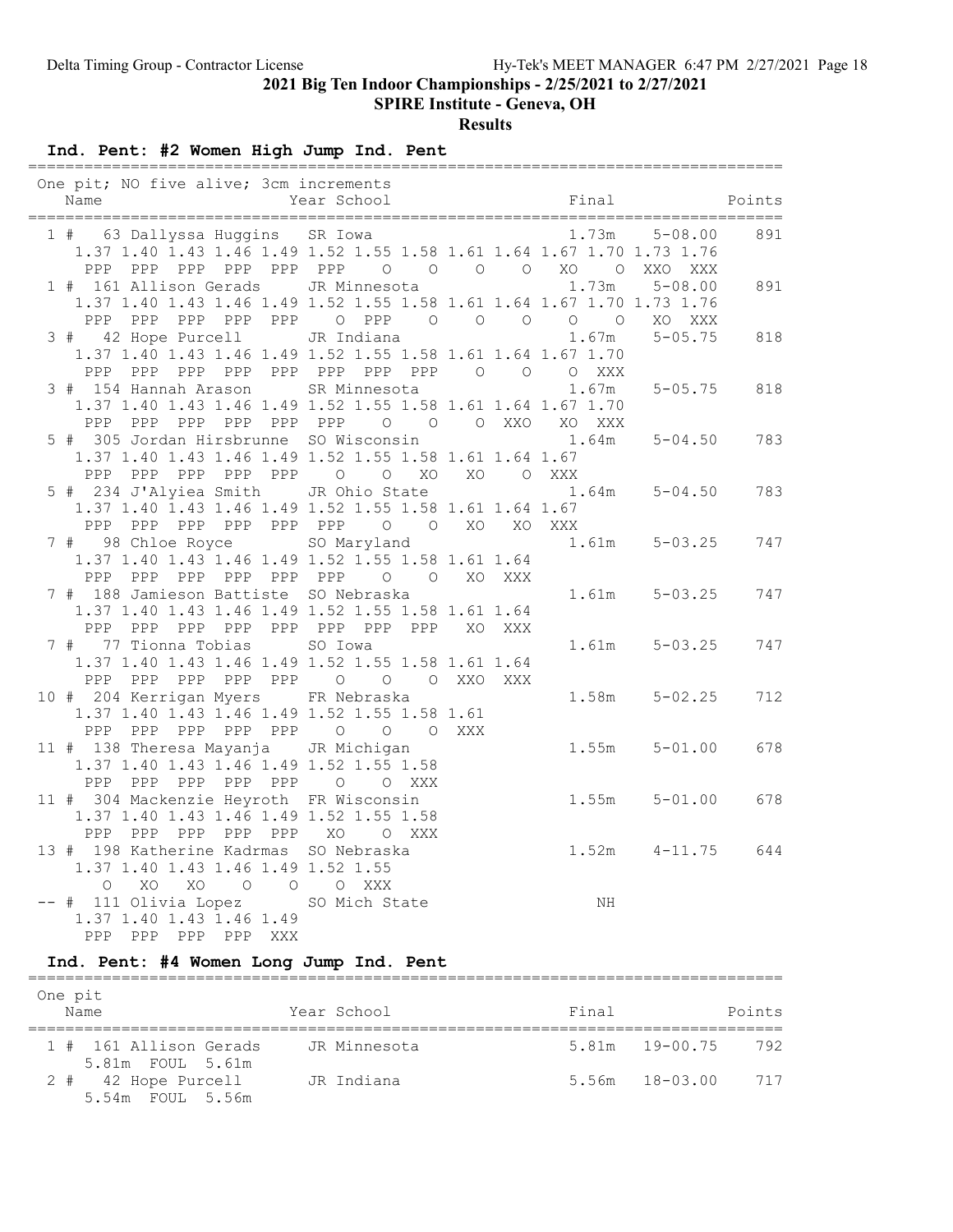SPIRE Institute - Geneva, OH

|      |     | Ind. Pent: #4 Women Long Jump Ind. Pent                      |               |        |              |        |
|------|-----|--------------------------------------------------------------|---------------|--------|--------------|--------|
|      |     | 3 # 111 Olivia Lopez<br>FOUL<br>FOUL 5.54m                   | SO Mich State | 5.54m  | $18 - 02.25$ | 712    |
|      | 4#  | 77 Tionna Tobias<br>5.40m 5.49m 5.50m                        | SO Iowa       | 5.50m  | $18 - 00.50$ | 700    |
|      |     | 5 # 204 Kerrigan Myers<br>FOUL 5.43m 5.37m                   | FR Nebraska   | 5.43m  | $17 - 09.75$ | 680    |
|      | 6 # | 98 Chloe Royce<br>FOUL FOUL 5.29m                            | SO Maryland   | 5.29m  | $17 - 04.25$ | 640    |
|      |     | 7 # 305 Jordan Hirsbrunne<br>5.06m 5.25m 5.01m               | SO Wisconsin  | 5.25m  | $17 - 02.75$ | 628    |
|      |     | 8 # 198 Katherine Kadrmas<br>FOUL 5.16m 5.23m                | SO Nebraska   | 5.23m  | $17 - 02.00$ | 623    |
|      |     | 9 # 188 Jamieson Battiste<br>5.16m  4.88m  FOUL              | SO Nebraska   | 5.16m  | $16 - 11.25$ | 603    |
|      |     | 10 # 154 Hannah Arason<br>5.08m FOUL 5.12m                   | SR Minnesota  | 5.12m  | $16 - 09.75$ | 592    |
|      |     | 11 # 304 Mackenzie Heyroth FR Wisconsin<br>4.82m 5.07m 5.08m |               | 5.08m  | $16 - 08.00$ | 581    |
|      |     | 12 # 234 J'Alyiea Smith<br>4.88m  4.99m  FOUL                | JR Ohio State | 4.99m  | $16 - 04.50$ | 557    |
|      |     | 13 # 63 Dallyssa Huggins<br>4.97m FOUL 4.84m                 | SR Iowa       | 4.97m  | $16 - 03.75$ | 551    |
|      |     | 14 # 138 Theresa Mayanja JR Michigan<br>FOUL 4.92m FOUL      |               | 4.92m  | $16 - 01.75$ | 538    |
|      |     | Ind. Pent: #3 Women Shot Put Ind. Pent                       |               |        |              |        |
|      |     |                                                              |               |        |              |        |
|      |     |                                                              |               |        |              |        |
|      |     | One ring<br>Name                                             | Year School   | Final  |              | Points |
|      |     | 1 # 63 Dallyssa Huggins                                      | SR Iowa       | 14.04m | $46 - 00.75$ | 797    |
|      |     | 14.04m FOUL 13.66m<br>2 # 305 Jordan Hirsbrunne              | SO Wisconsin  | 13.50m | $44 - 03.50$ | 761    |
|      |     | 12.51m  12.77m  13.50m<br>3 # 161 Allison Gerads             | JR Minnesota  | 13.03m | $42 - 09.00$ | 729    |
|      |     | 13.03m  12.86m  12.12m<br>4 # 304 Mackenzie Heyroth          | FR Wisconsin  | 12.03m | $39 - 05.75$ | 663    |
|      |     | 12.03m  11.05m  11.38m<br>5 # 188 Jamieson Battiste          | SO Nebraska   | 11.38m | $37 - 04.00$ | 620    |
|      |     | 11.24m  10.99m  11.38m<br>6 # 154 Hannah Arason              | SR Minnesota  | 11.06m | $36 - 03.50$ | 599    |
|      |     | 11.06m FOUL FOUL<br>7 # 138 Theresa Mayanja                  | JR Michigan   | 11.03m | $36 - 02.25$ | 597    |
|      |     | 10.51m  11.03m  10.92m<br>8 # 234 J'Alyiea Smith             | JR Ohio State | 10.24m | $33 - 07.25$ | 545    |
|      | 9#  | FOUL 10.24m 10.10m<br>42 Hope Purcell                        | JR Indiana    | 10.06m | $33 - 00.25$ | 533    |
|      |     | 10.06m 9.12m 9.55m<br>10 # 198 Katherine Kadrmas             | SO Nebraska   | 9.96m  | $32 - 08.25$ | 527    |
| 11 # |     | 9.32m 9.96m 9.68m<br>98 Chloe Royce<br>9.10m FOUL 9.40m      | SO Maryland   | 9.40m  | $30 - 10.25$ | 490    |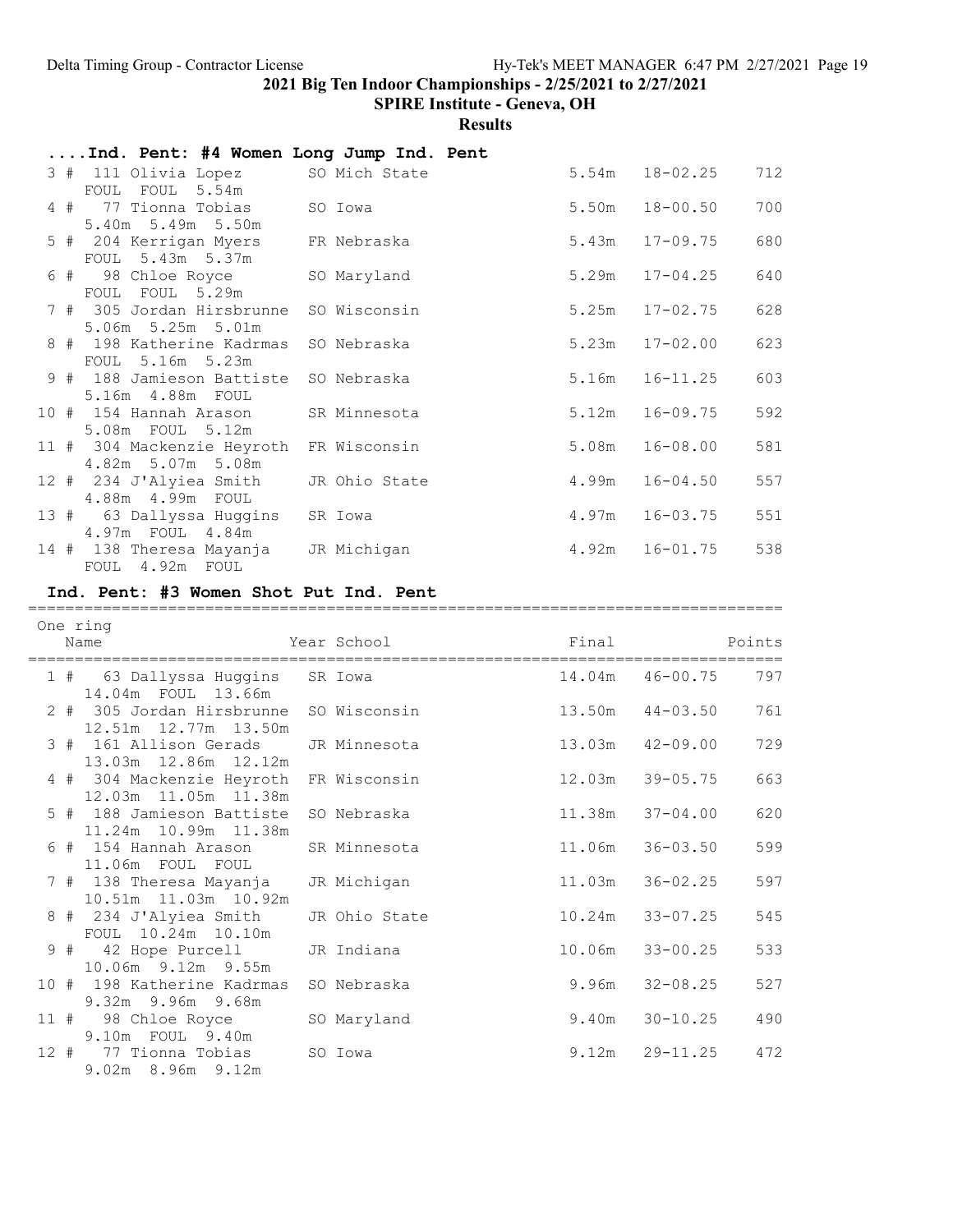SPIRE Institute - Geneva, OH

|             |             | Ind. Pent: #3 Women Shot Put Ind. Pent                            |                                |                      |                  |                  |
|-------------|-------------|-------------------------------------------------------------------|--------------------------------|----------------------|------------------|------------------|
|             |             | 13 # 111 Olivia Lopez<br>8.59m 8.76m 7.17m                        | SO Mich State                  | 8.76m                | $28 - 09.00$     | 449              |
|             |             | 14 # 204 Kerrigan Myers                                           | FR Nebraska                    | 8.24m                | $27 - 00.50$     | 415              |
|             |             | 8.15m 8.13m 8.24m<br>Women Ind. Pent                              |                                |                      |                  |                  |
|             |             | Collegiate: \$ 4703 3/11/2016 Kendell Williams, Georgia           |                                |                      |                  |                  |
|             |             | Championship: % 4393 2016 Jess Lehman, Minnesota                  |                                |                      |                  |                  |
|             | Name        |                                                                   | Year School                    | Seed                 |                  | Final H# Points  |
|             | 1#          | 161 Allison Gerads     JR Minnesota                               |                                | 3849                 | 4088             | 10               |
|             | $2 +$       | 305 Jordan Hirsbrunne SO Wisconsin                                |                                | 3802                 | 3963             | 8                |
|             |             | 3 # 63 Dallyssa Huggins SR Iowa                                   |                                | 3712                 | 3881             | 6                |
|             |             | 4 # 42 Hope Purcell JR Indiana                                    |                                |                      | 3654             | 5                |
|             | $5$ #       | 77 Tionna Tobias                                                  | SO Iowa                        | 3492                 | 3625             | $\sqrt{4}$       |
|             | 6 #         | 138 Theresa Mayanja JR Michigan<br>154 Hannah Arason SR Minnesota |                                | 3662                 | 3593             | $\mathfrak{Z}$   |
|             | 7#          |                                                                   |                                | 3435                 | 3569             | $\overline{c}$   |
|             | $8 +$       | 304 Mackenzie Heyroth FR Wisconsin                                |                                | 3496                 | 3564             | $\mathbf{1}$     |
|             | 9#          | 188 Jamieson Battiste SO Nebraska                                 |                                | 3351                 | 3549             |                  |
| 10#         |             | 98 Chloe Royce                                                    | SO Maryland                    | 3401                 | 3532             |                  |
|             |             | 11 # 234 J'Alyiea Smith JR Ohio State                             |                                | 3314                 | 3505             |                  |
| 12#         |             | 198 Katherine Kadrmas SO Nebraska                                 |                                | 3210                 | 3381             |                  |
| 13#         |             | 204 Kerrigan Myers FR Nebraska                                    |                                | 3185                 | 3336             |                  |
| 14#         |             | 111 Olivia Lopez SO Mich State                                    |                                | 3596                 | 2640             |                  |
|             |             | Men $60$ M                                                        |                                |                      |                  |                  |
|             |             | 9 Advance: Top 1 Each Heat plus Next 6 Best Times                 |                                |                      |                  |                  |
|             |             | Collegiate: \$ 6.45 3/11/2017 Christian Coleman, Tennessee        |                                |                      |                  |                  |
|             | Name        | Championship: % 6.58 2020 Waseem Williams, Purdue                 | Year School                    | Seed                 | Prelims          | H#               |
|             |             | ==================                                                |                                |                      |                  |                  |
|             |             | Preliminaries                                                     |                                |                      |                  |                  |
|             |             | 1 # 630 Marcellus Moore                                           | SO Purdue                      | 6.70                 | $6.67Q$ 2        |                  |
|             | $2 +$       | 422 Rikkoi Brathwaite JR Indiana                                  |                                | 6.63                 | 6.68Q<br>6.710 1 | 3                |
|             | 3#<br>$4$ # | 634 Waseem Williams SR Purdue                                     | SO Minnesota                   | 6.70                 |                  |                  |
|             | $5$ #       | 532 Kion Benjamin<br>668 Lawrence Johnson JR Wisconsin            |                                | 6.73 6.76q 3<br>6.82 | 6.77q            | 3                |
|             | 6 #         | 555 Matthew Brown                                                 | JR Nebraska                    | 6.74                 | 6.78q            | 3                |
|             |             | 7 # 579 Chris Ramsey                                              | SO Nebraska                    | 6.80                 | 6.79q            | $\mathbf{2}$     |
| 8           | - #         | 576 Lorenzo Paissan                                               | SO Nebraska                    | 6.76                 | 6.81q            | $\mathbf 1$      |
|             | 9#          | 603 Kainnan Ramsey                                                | JR Ohio State                  | 6.81                 | 6.82q            | 1 6.812          |
| 10#         |             | 465 Austin Kresley                                                | FR Iowa                        | 6.72                 | 6.82             | 1 6.818          |
| 11#         |             | 592 Eric Harrison                                                 | SR Ohio State                  | 6.71                 | 6.85             | 2                |
| $12$ #      |             | 414 Declan Rustay                                                 | JR Illinois                    | 6.84                 | 6.89             | 3                |
| 13#         |             | 415 Jason Shannon                                                 | SR Illinois                    | 6.90                 | 6.90             | $\mathbf{2}$     |
| $14 +$      |             | 493 Antonio Postell                                               | SO Mich State                  | 6.89                 | 6.93             | $\mathbf{2}$     |
| 15#         |             | 551 Aarron Westmorela                                             | JR Minnesota                   | 6.92                 | 6.96             | $\mathbf 1$      |
| 16 #        |             | 528 Jaydon Antoine                                                | FR Minnesota                   | 7.02                 | 6.97             | 3 6.969          |
| 17#         |             | 587 Adrian Curry                                                  | SO Ohio State                  | 6.81                 | 6.97             | 2<br>6.970       |
| 18 #        |             | 650 Adebowale Smith                                               | SO Rutgers                     | 7.00                 | 7.00             | 3                |
| 19 #<br>20# |             | 600 Praise Olatoke<br>482 Aaron Dickason                          | FR Ohio State<br>FR Mich State | 6.87<br>7.16         | 7.02<br>7.21     | $\mathbf 1$<br>1 |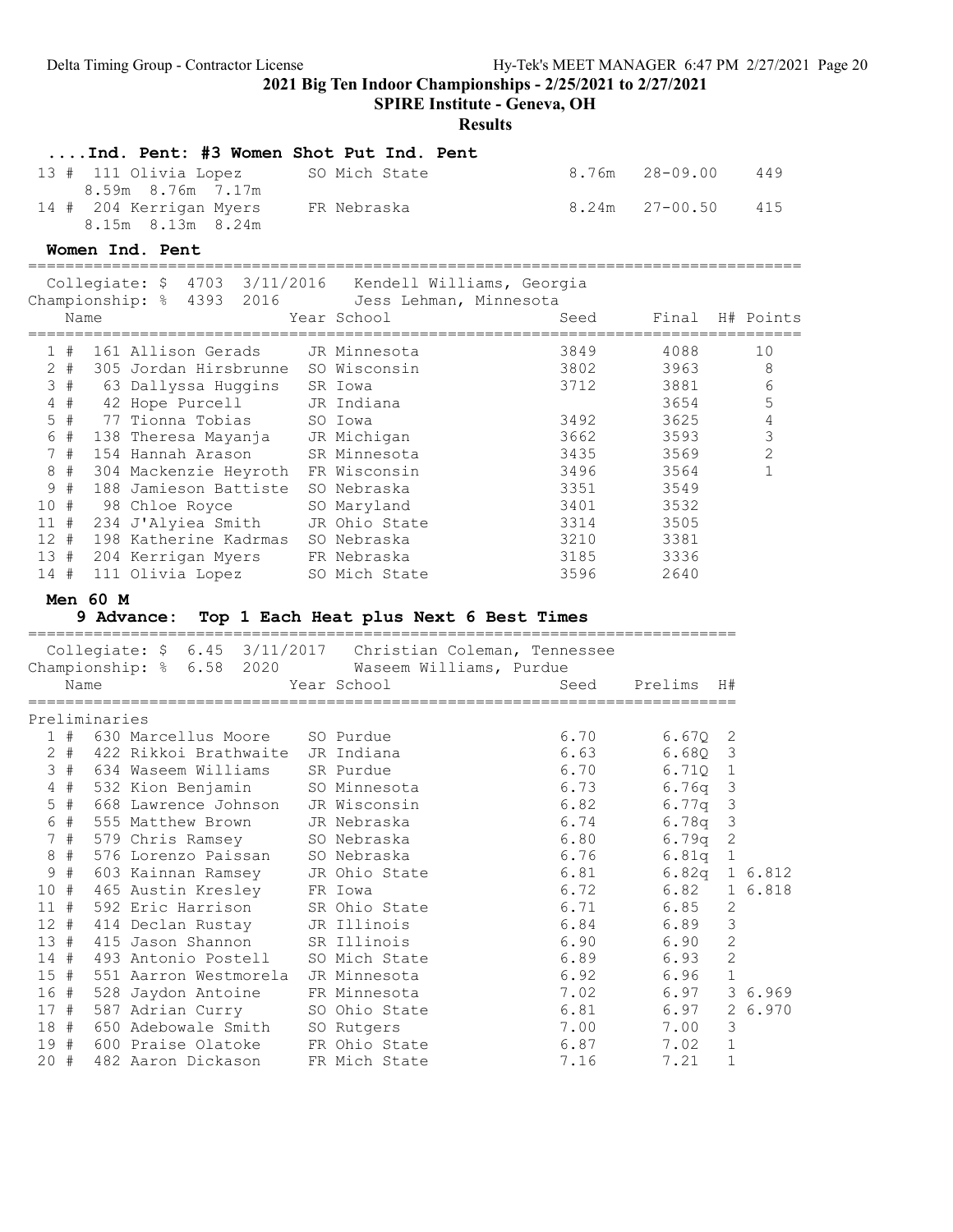SPIRE Institute - Geneva, OH

# Results

Men 60 M

| Collegiate: \$ 6.45 3/11/2017 Christian Coleman, Tennessee<br>Championship: % 6.58 2020 Waseem Williams, Purdue<br>Name<br>Year School |                         | Prelims Final Points           |                 |                 |          |
|----------------------------------------------------------------------------------------------------------------------------------------|-------------------------|--------------------------------|-----------------|-----------------|----------|
|                                                                                                                                        |                         |                                |                 |                 |          |
| Final                                                                                                                                  |                         |                                |                 |                 |          |
| 422 Rikkoi Brathwaite JR Indiana<br>1#                                                                                                 |                         | 6.68                           | 6.55%           | 10              |          |
| $2 +$<br>634 Waseem Williams SR Purdue                                                                                                 |                         | 6.71                           | 6.66            | 8               | 6.651    |
| 3#<br>630 Marcellus Moore                                                                                                              | SO Purdue               | 6.67                           | 6.66            | 6               | 6.658    |
| $4$ #<br>668 Lawrence Johnson                                                                                                          | JR Wisconsin            | 6.77                           | 6.76            | 5               |          |
| $5$ #<br>532 Kion Benjamin                                                                                                             | SO Minnesota            | 6.76                           |                 | $4\overline{ }$ | 6.764    |
| 603 Kainnan Ramsey<br>6 #                                                                                                              | JR Ohio State           | $6.76$ $6.77$<br>$6.82$ $6.77$ |                 | 3               | 6.765    |
| 555 Matthew Brown<br>7#                                                                                                                | JR Nebraska             | 6.78 6.78                      |                 | 2               |          |
| 8 #<br>579 Chris Ramsey         SO Nebraska                                                                                            |                         | $6.79$ $6.86$                  |                 | $\mathbf{1}$    |          |
| 9#<br>576 Lorenzo Paissan SO Nebraska                                                                                                  |                         | 6.81 6.91                      |                 |                 |          |
|                                                                                                                                        |                         |                                |                 |                 |          |
| Men 200 M<br>Top 8 Advance by Time                                                                                                     |                         |                                |                 |                 |          |
|                                                                                                                                        |                         |                                |                 |                 |          |
| Collegiate: \$ 20.02 3/10/2018 Elijah Hall, Houston                                                                                    |                         |                                |                 |                 |          |
| Championship: % 20.45 2018 Nick Gray, Ohio State                                                                                       |                         |                                |                 |                 |          |
| Name                                                                                                                                   | Year School             |                                | Seed Prelims H# |                 |          |
| Preliminaries                                                                                                                          |                         |                                |                 |                 |          |
| 595 Tyler Johnson<br>1#                                                                                                                | JR Ohio State           | 20.99                          | $20.97q$ 2      |                 |          |
| 466 Wayne Lawrence Jr JR Iowa<br>$2$ #                                                                                                 |                         | 21.14                          | 21.07q          | 4               |          |
| 3#<br>630 Marcellus Moore SO Purdue                                                                                                    |                         | 21.53                          | 21.09q          | 3               |          |
| $4$ #                                                                                                                                  |                         | 21.49                          | 21.10q          | 5               |          |
| 622 Brian Faust SR Purdue<br>592 Eric Harrison SR Ohio State<br>600 Praise Olatoke FR Ohio State<br>$5$ #                              |                         | 21.12                          | 21.20q          | 1               |          |
| 6 #                                                                                                                                    |                         | 21.20                          | 21.29q          | 3               |          |
| 465 Austin Kresley FR Iowa<br>7#                                                                                                       |                         | 21.12                          | 21.34q          | 5               |          |
| 637 Nadale Buntin<br>$8 +$                                                                                                             | SO Rutgers              | 21.26                          | 21.38q          | 2               |          |
| 9#<br>422 Rikkoi Brathwaite JR Indiana                                                                                                 |                         | 21.69                          | 21.44           | 1               |          |
| 10#<br>594 Donnie James                                                                                                                | JR Ohio State           | 21.53                          | 21.46           | 4               |          |
| 11#                                                                                                                                    | SO Minnesota            | 21.77                          | 21.56           | 4               |          |
| 532 Kion Benjamin<br>638 Taj Burgess<br>12#                                                                                            | JR Rutgers              | 21.72                          | 21.61           | -5              |          |
| 574 Alex Nelson<br>13#                                                                                                                 | JR Nebraska             | 21.47                          | 21.69 1 21.684  |                 |          |
| 14#<br>414 Declan Rustay                                                                                                               | JR Illinois             | 21.99                          | 21.69           |                 | 1 21.690 |
| 15#<br>415 Jason Shannon                                                                                                               | SR Illinois             | 21.91                          | 21.71           | 2               |          |
| 16 # 587 Adrian Curry                                                                                                                  |                         | 21.63                          | 21.82           | $\mathbf{2}$    |          |
| 17#<br>547 Finn Schirmer                                                                                                               | SO Ohio State<br>FR Mic | 22.32                          | 21.94           | 5               |          |
| 551 Aarron Westmorela JR Minnesota<br>18 #                                                                                             |                         | 21.81                          | 22.24           | 3               |          |
| -- # 650 Adebowale Smith                                                                                                               | SO Rutgers              | 22.40                          | DO.             | 4               |          |
| <b>Men 200 M</b>                                                                                                                       |                         |                                |                 |                 |          |
|                                                                                                                                        |                         |                                |                 |                 |          |
| Collegiate: \$ 20.02 3/10/2018 Elijah Hall, Houston                                                                                    |                         |                                |                 |                 |          |
| Championship: % 20.45 2018 Nick Gray, Ohio State                                                                                       |                         |                                |                 |                 |          |
| Name                                                                                                                                   | Year School             | Prelims                        | Final H# Points |                 |          |
| Final                                                                                                                                  |                         |                                |                 |                 |          |
| 1#<br>595 Tyler Johnson                                                                                                                | JR Ohio State           | 20.97                          | 20.86           | 2               | 10       |
| $2$ #<br>466 Wayne Lawrence Jr JR Iowa                                                                                                 |                         | 21.07                          | 20.89           | 2               | 8        |
| 3#<br>630 Marcellus Moore                                                                                                              | SO Purdue               | 21.09                          | 20.91           | 1               | 6        |
| 4#<br>622 Brian Faust                                                                                                                  | SR Purdue               | 21.10                          | 21.01           | 1               | -5       |
| $5$ #<br>637 Nadale Buntin                                                                                                             | SO Rutgers              | 21.38                          | 21.13           | $\mathbf{1}$    | 4        |
|                                                                                                                                        |                         |                                |                 |                 |          |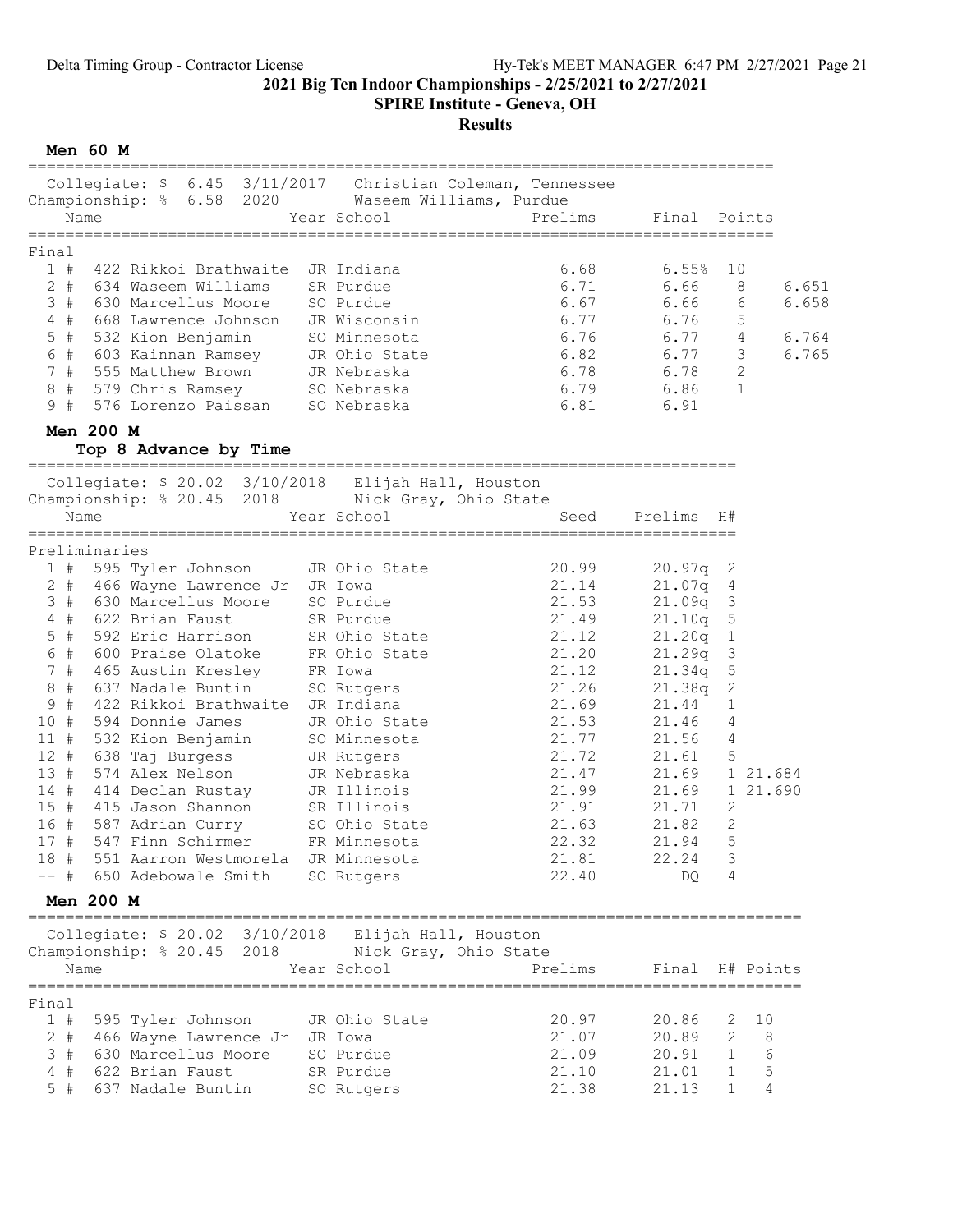SPIRE Institute - Geneva, OH

| $\ldots$ Men 200 M                                                              |                           |                |                  |                |                          |
|---------------------------------------------------------------------------------|---------------------------|----------------|------------------|----------------|--------------------------|
| 6 # 465 Austin Kresley                                                          | FR Iowa                   | 21.34          | 21.19            | 2              | $\overline{3}$           |
| 7 # 592 Eric Harrison SR Ohio State                                             |                           | 21.20          | 21.22            | $\overline{2}$ | 2                        |
| -- # 600 Praise Olatoke                                                         | FR Ohio State             | 21.29          | DNF              | $\mathbf{1}$   |                          |
| Men 400 M                                                                       |                           |                |                  |                |                          |
| Top 8 Advance by Time                                                           |                           |                |                  |                |                          |
| Collegiate: \$44.52 3/10/2018 Michael Normal, Southern California               |                           |                |                  |                |                          |
| Championship: % 45.32 2017 Izaiah Brown, Rutgers                                |                           |                |                  |                |                          |
| Name                                                                            | Year School               | Seed           | Prelims H#       |                |                          |
|                                                                                 |                           |                |                  |                |                          |
| Preliminaries                                                                   |                           |                |                  |                |                          |
| $1$ #<br>595 Tyler Johnson                                                      | JR Ohio State             | 45.54          | $45.86q$ 3       |                |                          |
| $2 +$<br>638 Taj Burgess                                                        | JR Rutgers<br>SR Purduc   | 46.43          | $46.11q$ 1       |                |                          |
| 3#<br>622 Brian Faust                                                           | SR Purdue                 | 47.76          | $46.79q$ 5       |                |                          |
| $4$ #<br>466 Wayne Lawrence Jr JR Iowa                                          |                           | 46.08          | $46.99q$ 6       |                |                          |
| $5$ #<br>597 Evan Matthews                                                      | SO Ohio State 47.83       |                | $47.08q$ 1       |                |                          |
| 6 # 445 Shaton Vaughn                                                           | JR Indiana                | 47.79          | $47.49q$ 6       |                |                          |
| 7 # 594 Donnie James                                                            | JR Ohio State             | 47.78          | 47.68q 3         |                |                          |
| 8 # 575 Tony Nou                                                                | JR Nebraska               | 47.71          | 47.78q 2         |                |                          |
| 9#<br>515 Austin Lin                                                            | SR Michigan               | 48.08          | 48.15 2 48.141   |                |                          |
| 418 Jason Thormo<br>10#                                                         | SO Illinois               | 48.84          | 48.15 1 48.149   |                |                          |
| 11 # 409 Kashief King                                                           | SO Illinois               | 49.52          | 48.34            | 3              |                          |
| 12 #<br>438 Zubin Muncherji SR Indiana                                          |                           | 48.36          | 48.35            | $\mathcal{E}$  |                          |
| 13 # 631 Jahn Riley                                                             | FR Purdue                 | 48.84          | 48.43 6          |                |                          |
| 14#<br>462 Khullen Jefferson FR Iowa                                            |                           | 47.98          |                  |                | 48.47 4 q Adv by Referee |
| 15#<br>464 Nolan Kembel                                                         | JR Iowa                   | 49.02          | 48.48            | 4              |                          |
| 590 Tyrese Fajardo<br>16 #                                                      | SR Ohio State             | 48.22          | 48.69            | 5              |                          |
| 17 #<br>479 Drake Woody                                                         | FR Iowa                   | 49.13          | 48.73            | 2              |                          |
| 18 # 545 Jade Reicks                                                            | FR Minnesota              | 49.54          | 48.77            | 6              |                          |
| 19 # 548 Collin Sieffert<br>20 # 655 Jameson Woodell<br>21 # 483 Zach DiStefano | JR Minnesota              | 49.58          | 48.99 1          |                |                          |
|                                                                                 | JR Rutgers                | 50.40<br>50.15 | 49.58<br>49.90 4 | 2              |                          |
| 22 # 625 Amir Harris                                                            | SO Mich State             | 49.42          |                  |                |                          |
| -- # 544 Ben Psicihulis                                                         | JR Purdue<br>SR Minnesota | 47.49          | 52.53            | - 5            |                          |
|                                                                                 |                           |                | DQ.              |                | 4 Rule $7-5.2(a)$        |
| <b>Men 400 M</b>                                                                |                           |                |                  |                |                          |
| Collegiate: \$ 44.52 3/10/2018 Michael Normal, Southern California              |                           |                |                  |                |                          |
| Championship: % 45.32 2017 Izaiah Brown, Rutgers                                |                           |                |                  |                |                          |
| Name                                                                            | Year School Near School   | Prelims        | Final H# Points  |                |                          |
|                                                                                 |                           |                |                  |                |                          |
| Final<br>1#<br>595 Tyler Johnson                                                | JR Ohio State             | 45.86          | 45.07%           | 2              | 10                       |
| $2$ #<br>466 Wayne Lawrence Jr                                                  | JR Iowa                   | 46.99          | 45.40            | $\mathbf{1}$   | $\,8\,$                  |
| 3#<br>638 Taj Burgess                                                           | JR Rutgers                | 46.11          | 45.82            | $\mathbf{2}$   | $\epsilon$               |
| 4#<br>622 Brian Faust                                                           | SR Purdue                 | 46.79          | 45.87            | $\mathbf{1}$   | 5                        |
| 5<br>#<br>445 Shaton Vaughn                                                     | JR Indiana                | 47.49          | 47.40            | $\mathbf{1}$   | $\sqrt{4}$               |
| 6 #<br>575 Tony Nou                                                             | JR Nebraska               | 47.78          | 47.52            | $\mathbf{1}$   | 3                        |
| 7#<br>462 Khullen Jefferson                                                     | FR Iowa                   | 48.47          | 47.91            | $\mathbf{1}$   | $\overline{c}$           |
| 8<br>#<br>594 Donnie James                                                      | JR Ohio State             | 47.68          | 48.53            | $\overline{2}$ | $\mathbf{1}$             |
| 597 Evan Matthews<br>-- #                                                       | SO Ohio State             | 47.08          | DNF              | $\overline{2}$ |                          |
|                                                                                 |                           |                |                  |                |                          |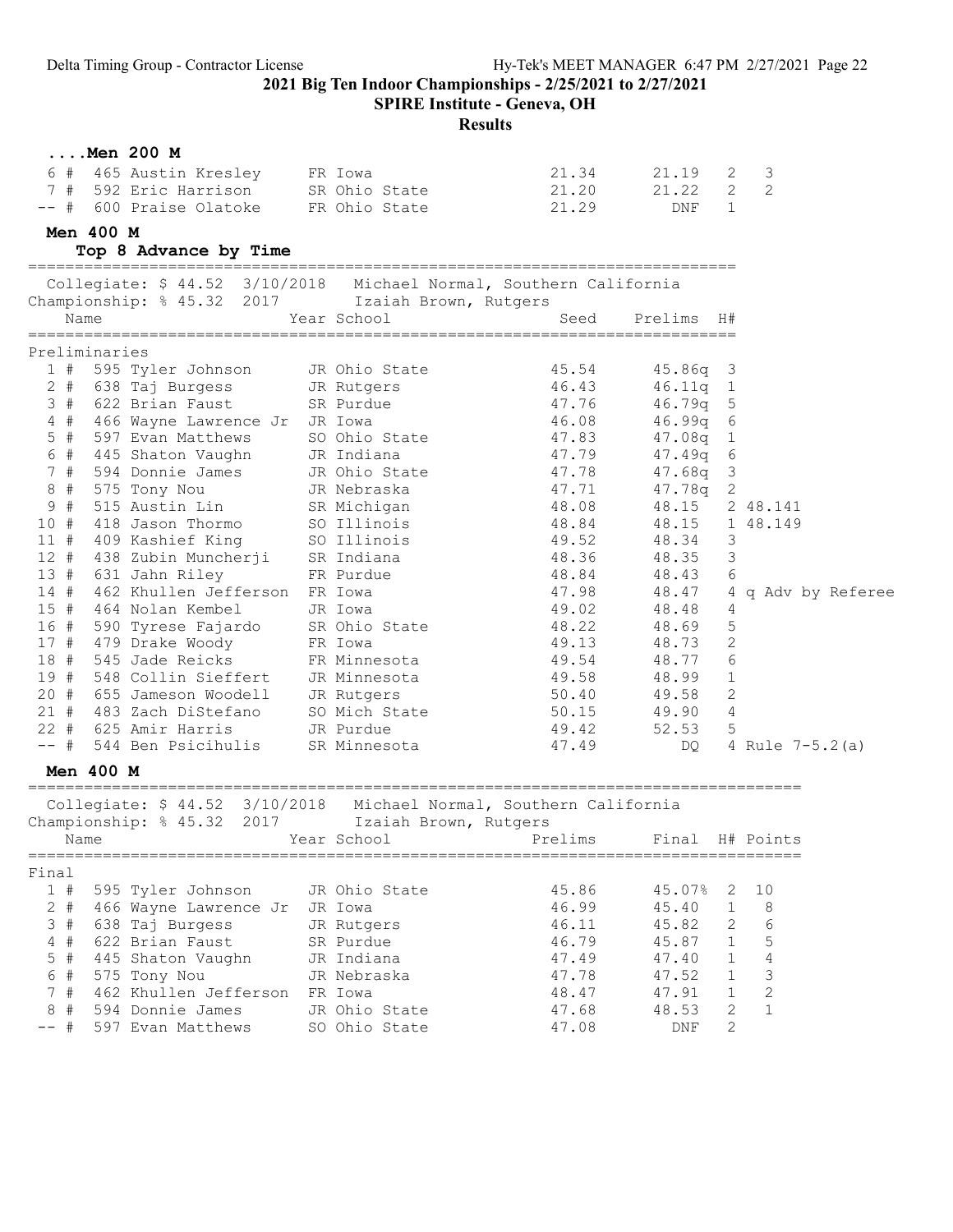SPIRE Institute - Geneva, OH

# Results

Men 600 M

Top 8 Advance by Time

| Collegiate: \$ 1:14.79 1/19/2018 Michael Saruni, UTEP<br>Championship: % 1:15.23 2017 Daniel Kuhn, Indiana<br>Year School<br>Name<br>Seed<br>Prelims<br>H#<br>Preliminaries<br>1#<br>447 Cooper Williams<br>SR Indiana<br>1:16.80<br>1:16.58q<br>3<br>$2 +$<br>$1:18.22$<br>$1:18.37$<br>$\overline{4}$<br>544 Ben Psicihulis SR Minnesota<br>455 Julien Gillum JR Iowa<br>1:16.74q<br>3 # 455 Julien Gillum<br>$\mathfrak{Z}$<br>1:17.13q<br>FR Illinois<br>1:18.06<br>$4$ #<br>$\mathsf S$<br>419 Aman Thornton<br>1:17.25q<br>456 Spencer Gudgel<br>$5$ #<br>$1\,$<br>1:18.68<br>1:17.38q<br>SO Iowa<br>6 #<br>FR Indiana<br>$\mathbf{2}$<br>439 Parker Raymond<br>1:18.93<br>1:17.63q<br>7#<br>$\mathbf{2}$<br>593 Frank Hayes<br>SR Ohio State<br>1:18.33<br>1:17.68q<br>$8 +$<br>$\sqrt{4}$<br>1:18.84<br>471 Tyler Olson SO Iowa<br>586 Cameron Cooper SR Ohio State<br>664 Abdullahi Hassan FR Wisconsin<br>1:17.83q<br>9#<br>1:17.97<br>5<br>1:18.61<br>1:18.11<br>10 #<br>1<br>1:18.15<br>3<br>11#<br>660 Colin Enz<br>JR Wisconsin<br>1:19.53<br>1:18.34<br>2<br>12#<br>590 Tyrese Fajardo SR Ohio State<br>1:20.07<br>1:18.59<br>13#<br>51:18.645<br>448 Josh Andrews<br>1:19.57<br>1:18.65<br>JR Iowa<br>14 # 452 Armando Bryson FR Iowa<br>15 # 424 Micah Camble SO Indiana<br>16 # 646 Boaz Madeus JR Rutgers<br>$1:20.81$<br>$1:20.05$<br>1:18.65<br>31:18.649<br>4<br>1:19.65<br>1:21.41<br>5<br>1:20.49<br>1:22.09<br>17 # 602 David Palmer<br>SR Ohio State<br>4<br>1:21.18<br>18 # 568 Jason Marchese<br>1<br>FR Nebraska<br>1:22.06<br>1:21.63<br>19#<br>534 Grant Fuller<br>JR Minnesota<br>1:19.64<br>$\mathbf 1$<br>1:21.76<br>Men 600 M<br>Collegiate: \$ 1:14.79 1/19/2018 Michael Saruni, UTEP<br>Championship: % 1:15.23 2017 Daniel Kuhn, Indiana<br>Prelims<br>Name<br>Year School<br>Final H# Points<br>Final<br>447 Cooper Williams SR Indiana<br>1:16.58<br>10<br>1#<br>1:17.37<br>2<br>544 Ben Psicihulis SR Minnesota<br>1:16.74<br>$\mathbf{2}$<br>$\,8\,$<br>$2 +$<br>1:17.66<br>3 # 455 Julien Gillum<br>6<br>1:17.13<br>1:17.81<br>$\mathbf{1}$<br>JR Iowa<br>5<br>$\overline{2}$<br>$4$ #<br>456 Spencer Gudgel SO Iowa<br>1:17.38<br>1:18.04<br>$\mathbf 1$<br>$\sqrt{4}$<br>$5$ #<br>419 Aman Thornton<br>FR Illinois<br>$1:17.25$<br>$1:17.83$<br>1:18.10<br>$\mathsf 3$<br>$\mathbf{1}$<br>6 #<br>471 Tyler Olson<br>1:18.40<br>SO Iowa<br>439 Parker Raymond FR Indiana<br>1:17.63<br>$\mathbf{2}$<br>7#<br>$\mathbf{1}$<br>1:19.51<br>SR Ohio State<br>$\mathbf{1}$<br>8#<br>$\overline{2}$<br>593 Frank Hayes<br>1:35.13<br>1:17.68<br>Men 800 M<br>8 Advance:<br>Top 2 Each Heat plus Next 2 Best Times<br>===============================<br>3 Two-lane Alleys (Lanes 1-6)<br>6: $2-2-2$ ; 7:3-2-3; 8:3-3-2<br>Collegiate: \$ 1:44.84 3/4/1989  Paul Ereng, Virginia<br>Championship: % 1:46.24 2016<br>Isaiah Harris, Penn State<br>Prelims<br>Name<br>Year School<br>Seed<br>H#<br>=======================<br>Preliminaries<br>SR Indiana<br>1 # 423 Teddy Browning<br>1:51.11<br>1:49.31Q<br>2<br>671 Austin Rendon<br>SR Wisconsin |    |   |  |  |         |          |   |  |
|-----------------------------------------------------------------------------------------------------------------------------------------------------------------------------------------------------------------------------------------------------------------------------------------------------------------------------------------------------------------------------------------------------------------------------------------------------------------------------------------------------------------------------------------------------------------------------------------------------------------------------------------------------------------------------------------------------------------------------------------------------------------------------------------------------------------------------------------------------------------------------------------------------------------------------------------------------------------------------------------------------------------------------------------------------------------------------------------------------------------------------------------------------------------------------------------------------------------------------------------------------------------------------------------------------------------------------------------------------------------------------------------------------------------------------------------------------------------------------------------------------------------------------------------------------------------------------------------------------------------------------------------------------------------------------------------------------------------------------------------------------------------------------------------------------------------------------------------------------------------------------------------------------------------------------------------------------------------------------------------------------------------------------------------------------------------------------------------------------------------------------------------------------------------------------------------------------------------------------------------------------------------------------------------------------------------------------------------------------------------------------------------------------------------------------------------------------------------------------------------------------------------------------------------------------------------------------------------------------------------------------------------------------------------------------------------------------------------------------------------------------------------------------------------------------------------------------------------------------------------------------------------------------------------------------------------------------------------------------------------------------------------------------------------------------------------------------------------|----|---|--|--|---------|----------|---|--|
|                                                                                                                                                                                                                                                                                                                                                                                                                                                                                                                                                                                                                                                                                                                                                                                                                                                                                                                                                                                                                                                                                                                                                                                                                                                                                                                                                                                                                                                                                                                                                                                                                                                                                                                                                                                                                                                                                                                                                                                                                                                                                                                                                                                                                                                                                                                                                                                                                                                                                                                                                                                                                                                                                                                                                                                                                                                                                                                                                                                                                                                                                         |    |   |  |  |         |          |   |  |
|                                                                                                                                                                                                                                                                                                                                                                                                                                                                                                                                                                                                                                                                                                                                                                                                                                                                                                                                                                                                                                                                                                                                                                                                                                                                                                                                                                                                                                                                                                                                                                                                                                                                                                                                                                                                                                                                                                                                                                                                                                                                                                                                                                                                                                                                                                                                                                                                                                                                                                                                                                                                                                                                                                                                                                                                                                                                                                                                                                                                                                                                                         |    |   |  |  |         |          |   |  |
|                                                                                                                                                                                                                                                                                                                                                                                                                                                                                                                                                                                                                                                                                                                                                                                                                                                                                                                                                                                                                                                                                                                                                                                                                                                                                                                                                                                                                                                                                                                                                                                                                                                                                                                                                                                                                                                                                                                                                                                                                                                                                                                                                                                                                                                                                                                                                                                                                                                                                                                                                                                                                                                                                                                                                                                                                                                                                                                                                                                                                                                                                         |    |   |  |  |         |          |   |  |
|                                                                                                                                                                                                                                                                                                                                                                                                                                                                                                                                                                                                                                                                                                                                                                                                                                                                                                                                                                                                                                                                                                                                                                                                                                                                                                                                                                                                                                                                                                                                                                                                                                                                                                                                                                                                                                                                                                                                                                                                                                                                                                                                                                                                                                                                                                                                                                                                                                                                                                                                                                                                                                                                                                                                                                                                                                                                                                                                                                                                                                                                                         |    |   |  |  |         |          |   |  |
|                                                                                                                                                                                                                                                                                                                                                                                                                                                                                                                                                                                                                                                                                                                                                                                                                                                                                                                                                                                                                                                                                                                                                                                                                                                                                                                                                                                                                                                                                                                                                                                                                                                                                                                                                                                                                                                                                                                                                                                                                                                                                                                                                                                                                                                                                                                                                                                                                                                                                                                                                                                                                                                                                                                                                                                                                                                                                                                                                                                                                                                                                         |    |   |  |  |         |          |   |  |
|                                                                                                                                                                                                                                                                                                                                                                                                                                                                                                                                                                                                                                                                                                                                                                                                                                                                                                                                                                                                                                                                                                                                                                                                                                                                                                                                                                                                                                                                                                                                                                                                                                                                                                                                                                                                                                                                                                                                                                                                                                                                                                                                                                                                                                                                                                                                                                                                                                                                                                                                                                                                                                                                                                                                                                                                                                                                                                                                                                                                                                                                                         |    |   |  |  |         |          |   |  |
|                                                                                                                                                                                                                                                                                                                                                                                                                                                                                                                                                                                                                                                                                                                                                                                                                                                                                                                                                                                                                                                                                                                                                                                                                                                                                                                                                                                                                                                                                                                                                                                                                                                                                                                                                                                                                                                                                                                                                                                                                                                                                                                                                                                                                                                                                                                                                                                                                                                                                                                                                                                                                                                                                                                                                                                                                                                                                                                                                                                                                                                                                         |    |   |  |  |         |          |   |  |
|                                                                                                                                                                                                                                                                                                                                                                                                                                                                                                                                                                                                                                                                                                                                                                                                                                                                                                                                                                                                                                                                                                                                                                                                                                                                                                                                                                                                                                                                                                                                                                                                                                                                                                                                                                                                                                                                                                                                                                                                                                                                                                                                                                                                                                                                                                                                                                                                                                                                                                                                                                                                                                                                                                                                                                                                                                                                                                                                                                                                                                                                                         |    |   |  |  |         |          |   |  |
|                                                                                                                                                                                                                                                                                                                                                                                                                                                                                                                                                                                                                                                                                                                                                                                                                                                                                                                                                                                                                                                                                                                                                                                                                                                                                                                                                                                                                                                                                                                                                                                                                                                                                                                                                                                                                                                                                                                                                                                                                                                                                                                                                                                                                                                                                                                                                                                                                                                                                                                                                                                                                                                                                                                                                                                                                                                                                                                                                                                                                                                                                         |    |   |  |  |         |          |   |  |
|                                                                                                                                                                                                                                                                                                                                                                                                                                                                                                                                                                                                                                                                                                                                                                                                                                                                                                                                                                                                                                                                                                                                                                                                                                                                                                                                                                                                                                                                                                                                                                                                                                                                                                                                                                                                                                                                                                                                                                                                                                                                                                                                                                                                                                                                                                                                                                                                                                                                                                                                                                                                                                                                                                                                                                                                                                                                                                                                                                                                                                                                                         |    |   |  |  |         |          |   |  |
|                                                                                                                                                                                                                                                                                                                                                                                                                                                                                                                                                                                                                                                                                                                                                                                                                                                                                                                                                                                                                                                                                                                                                                                                                                                                                                                                                                                                                                                                                                                                                                                                                                                                                                                                                                                                                                                                                                                                                                                                                                                                                                                                                                                                                                                                                                                                                                                                                                                                                                                                                                                                                                                                                                                                                                                                                                                                                                                                                                                                                                                                                         |    |   |  |  |         |          |   |  |
|                                                                                                                                                                                                                                                                                                                                                                                                                                                                                                                                                                                                                                                                                                                                                                                                                                                                                                                                                                                                                                                                                                                                                                                                                                                                                                                                                                                                                                                                                                                                                                                                                                                                                                                                                                                                                                                                                                                                                                                                                                                                                                                                                                                                                                                                                                                                                                                                                                                                                                                                                                                                                                                                                                                                                                                                                                                                                                                                                                                                                                                                                         |    |   |  |  |         |          |   |  |
|                                                                                                                                                                                                                                                                                                                                                                                                                                                                                                                                                                                                                                                                                                                                                                                                                                                                                                                                                                                                                                                                                                                                                                                                                                                                                                                                                                                                                                                                                                                                                                                                                                                                                                                                                                                                                                                                                                                                                                                                                                                                                                                                                                                                                                                                                                                                                                                                                                                                                                                                                                                                                                                                                                                                                                                                                                                                                                                                                                                                                                                                                         |    |   |  |  |         |          |   |  |
|                                                                                                                                                                                                                                                                                                                                                                                                                                                                                                                                                                                                                                                                                                                                                                                                                                                                                                                                                                                                                                                                                                                                                                                                                                                                                                                                                                                                                                                                                                                                                                                                                                                                                                                                                                                                                                                                                                                                                                                                                                                                                                                                                                                                                                                                                                                                                                                                                                                                                                                                                                                                                                                                                                                                                                                                                                                                                                                                                                                                                                                                                         |    |   |  |  |         |          |   |  |
|                                                                                                                                                                                                                                                                                                                                                                                                                                                                                                                                                                                                                                                                                                                                                                                                                                                                                                                                                                                                                                                                                                                                                                                                                                                                                                                                                                                                                                                                                                                                                                                                                                                                                                                                                                                                                                                                                                                                                                                                                                                                                                                                                                                                                                                                                                                                                                                                                                                                                                                                                                                                                                                                                                                                                                                                                                                                                                                                                                                                                                                                                         |    |   |  |  |         |          |   |  |
|                                                                                                                                                                                                                                                                                                                                                                                                                                                                                                                                                                                                                                                                                                                                                                                                                                                                                                                                                                                                                                                                                                                                                                                                                                                                                                                                                                                                                                                                                                                                                                                                                                                                                                                                                                                                                                                                                                                                                                                                                                                                                                                                                                                                                                                                                                                                                                                                                                                                                                                                                                                                                                                                                                                                                                                                                                                                                                                                                                                                                                                                                         |    |   |  |  |         |          |   |  |
|                                                                                                                                                                                                                                                                                                                                                                                                                                                                                                                                                                                                                                                                                                                                                                                                                                                                                                                                                                                                                                                                                                                                                                                                                                                                                                                                                                                                                                                                                                                                                                                                                                                                                                                                                                                                                                                                                                                                                                                                                                                                                                                                                                                                                                                                                                                                                                                                                                                                                                                                                                                                                                                                                                                                                                                                                                                                                                                                                                                                                                                                                         |    |   |  |  |         |          |   |  |
|                                                                                                                                                                                                                                                                                                                                                                                                                                                                                                                                                                                                                                                                                                                                                                                                                                                                                                                                                                                                                                                                                                                                                                                                                                                                                                                                                                                                                                                                                                                                                                                                                                                                                                                                                                                                                                                                                                                                                                                                                                                                                                                                                                                                                                                                                                                                                                                                                                                                                                                                                                                                                                                                                                                                                                                                                                                                                                                                                                                                                                                                                         |    |   |  |  |         |          |   |  |
|                                                                                                                                                                                                                                                                                                                                                                                                                                                                                                                                                                                                                                                                                                                                                                                                                                                                                                                                                                                                                                                                                                                                                                                                                                                                                                                                                                                                                                                                                                                                                                                                                                                                                                                                                                                                                                                                                                                                                                                                                                                                                                                                                                                                                                                                                                                                                                                                                                                                                                                                                                                                                                                                                                                                                                                                                                                                                                                                                                                                                                                                                         |    |   |  |  |         |          |   |  |
|                                                                                                                                                                                                                                                                                                                                                                                                                                                                                                                                                                                                                                                                                                                                                                                                                                                                                                                                                                                                                                                                                                                                                                                                                                                                                                                                                                                                                                                                                                                                                                                                                                                                                                                                                                                                                                                                                                                                                                                                                                                                                                                                                                                                                                                                                                                                                                                                                                                                                                                                                                                                                                                                                                                                                                                                                                                                                                                                                                                                                                                                                         |    |   |  |  |         |          |   |  |
|                                                                                                                                                                                                                                                                                                                                                                                                                                                                                                                                                                                                                                                                                                                                                                                                                                                                                                                                                                                                                                                                                                                                                                                                                                                                                                                                                                                                                                                                                                                                                                                                                                                                                                                                                                                                                                                                                                                                                                                                                                                                                                                                                                                                                                                                                                                                                                                                                                                                                                                                                                                                                                                                                                                                                                                                                                                                                                                                                                                                                                                                                         |    |   |  |  |         |          |   |  |
|                                                                                                                                                                                                                                                                                                                                                                                                                                                                                                                                                                                                                                                                                                                                                                                                                                                                                                                                                                                                                                                                                                                                                                                                                                                                                                                                                                                                                                                                                                                                                                                                                                                                                                                                                                                                                                                                                                                                                                                                                                                                                                                                                                                                                                                                                                                                                                                                                                                                                                                                                                                                                                                                                                                                                                                                                                                                                                                                                                                                                                                                                         |    |   |  |  |         |          |   |  |
|                                                                                                                                                                                                                                                                                                                                                                                                                                                                                                                                                                                                                                                                                                                                                                                                                                                                                                                                                                                                                                                                                                                                                                                                                                                                                                                                                                                                                                                                                                                                                                                                                                                                                                                                                                                                                                                                                                                                                                                                                                                                                                                                                                                                                                                                                                                                                                                                                                                                                                                                                                                                                                                                                                                                                                                                                                                                                                                                                                                                                                                                                         |    |   |  |  |         |          |   |  |
|                                                                                                                                                                                                                                                                                                                                                                                                                                                                                                                                                                                                                                                                                                                                                                                                                                                                                                                                                                                                                                                                                                                                                                                                                                                                                                                                                                                                                                                                                                                                                                                                                                                                                                                                                                                                                                                                                                                                                                                                                                                                                                                                                                                                                                                                                                                                                                                                                                                                                                                                                                                                                                                                                                                                                                                                                                                                                                                                                                                                                                                                                         |    |   |  |  |         |          |   |  |
|                                                                                                                                                                                                                                                                                                                                                                                                                                                                                                                                                                                                                                                                                                                                                                                                                                                                                                                                                                                                                                                                                                                                                                                                                                                                                                                                                                                                                                                                                                                                                                                                                                                                                                                                                                                                                                                                                                                                                                                                                                                                                                                                                                                                                                                                                                                                                                                                                                                                                                                                                                                                                                                                                                                                                                                                                                                                                                                                                                                                                                                                                         |    |   |  |  |         |          |   |  |
|                                                                                                                                                                                                                                                                                                                                                                                                                                                                                                                                                                                                                                                                                                                                                                                                                                                                                                                                                                                                                                                                                                                                                                                                                                                                                                                                                                                                                                                                                                                                                                                                                                                                                                                                                                                                                                                                                                                                                                                                                                                                                                                                                                                                                                                                                                                                                                                                                                                                                                                                                                                                                                                                                                                                                                                                                                                                                                                                                                                                                                                                                         |    |   |  |  |         |          |   |  |
|                                                                                                                                                                                                                                                                                                                                                                                                                                                                                                                                                                                                                                                                                                                                                                                                                                                                                                                                                                                                                                                                                                                                                                                                                                                                                                                                                                                                                                                                                                                                                                                                                                                                                                                                                                                                                                                                                                                                                                                                                                                                                                                                                                                                                                                                                                                                                                                                                                                                                                                                                                                                                                                                                                                                                                                                                                                                                                                                                                                                                                                                                         |    |   |  |  |         |          |   |  |
|                                                                                                                                                                                                                                                                                                                                                                                                                                                                                                                                                                                                                                                                                                                                                                                                                                                                                                                                                                                                                                                                                                                                                                                                                                                                                                                                                                                                                                                                                                                                                                                                                                                                                                                                                                                                                                                                                                                                                                                                                                                                                                                                                                                                                                                                                                                                                                                                                                                                                                                                                                                                                                                                                                                                                                                                                                                                                                                                                                                                                                                                                         |    |   |  |  |         |          |   |  |
|                                                                                                                                                                                                                                                                                                                                                                                                                                                                                                                                                                                                                                                                                                                                                                                                                                                                                                                                                                                                                                                                                                                                                                                                                                                                                                                                                                                                                                                                                                                                                                                                                                                                                                                                                                                                                                                                                                                                                                                                                                                                                                                                                                                                                                                                                                                                                                                                                                                                                                                                                                                                                                                                                                                                                                                                                                                                                                                                                                                                                                                                                         |    |   |  |  |         |          |   |  |
|                                                                                                                                                                                                                                                                                                                                                                                                                                                                                                                                                                                                                                                                                                                                                                                                                                                                                                                                                                                                                                                                                                                                                                                                                                                                                                                                                                                                                                                                                                                                                                                                                                                                                                                                                                                                                                                                                                                                                                                                                                                                                                                                                                                                                                                                                                                                                                                                                                                                                                                                                                                                                                                                                                                                                                                                                                                                                                                                                                                                                                                                                         |    |   |  |  |         |          |   |  |
|                                                                                                                                                                                                                                                                                                                                                                                                                                                                                                                                                                                                                                                                                                                                                                                                                                                                                                                                                                                                                                                                                                                                                                                                                                                                                                                                                                                                                                                                                                                                                                                                                                                                                                                                                                                                                                                                                                                                                                                                                                                                                                                                                                                                                                                                                                                                                                                                                                                                                                                                                                                                                                                                                                                                                                                                                                                                                                                                                                                                                                                                                         |    |   |  |  |         |          |   |  |
|                                                                                                                                                                                                                                                                                                                                                                                                                                                                                                                                                                                                                                                                                                                                                                                                                                                                                                                                                                                                                                                                                                                                                                                                                                                                                                                                                                                                                                                                                                                                                                                                                                                                                                                                                                                                                                                                                                                                                                                                                                                                                                                                                                                                                                                                                                                                                                                                                                                                                                                                                                                                                                                                                                                                                                                                                                                                                                                                                                                                                                                                                         |    |   |  |  |         |          |   |  |
|                                                                                                                                                                                                                                                                                                                                                                                                                                                                                                                                                                                                                                                                                                                                                                                                                                                                                                                                                                                                                                                                                                                                                                                                                                                                                                                                                                                                                                                                                                                                                                                                                                                                                                                                                                                                                                                                                                                                                                                                                                                                                                                                                                                                                                                                                                                                                                                                                                                                                                                                                                                                                                                                                                                                                                                                                                                                                                                                                                                                                                                                                         |    |   |  |  |         |          |   |  |
|                                                                                                                                                                                                                                                                                                                                                                                                                                                                                                                                                                                                                                                                                                                                                                                                                                                                                                                                                                                                                                                                                                                                                                                                                                                                                                                                                                                                                                                                                                                                                                                                                                                                                                                                                                                                                                                                                                                                                                                                                                                                                                                                                                                                                                                                                                                                                                                                                                                                                                                                                                                                                                                                                                                                                                                                                                                                                                                                                                                                                                                                                         |    |   |  |  |         |          |   |  |
|                                                                                                                                                                                                                                                                                                                                                                                                                                                                                                                                                                                                                                                                                                                                                                                                                                                                                                                                                                                                                                                                                                                                                                                                                                                                                                                                                                                                                                                                                                                                                                                                                                                                                                                                                                                                                                                                                                                                                                                                                                                                                                                                                                                                                                                                                                                                                                                                                                                                                                                                                                                                                                                                                                                                                                                                                                                                                                                                                                                                                                                                                         |    |   |  |  |         |          |   |  |
|                                                                                                                                                                                                                                                                                                                                                                                                                                                                                                                                                                                                                                                                                                                                                                                                                                                                                                                                                                                                                                                                                                                                                                                                                                                                                                                                                                                                                                                                                                                                                                                                                                                                                                                                                                                                                                                                                                                                                                                                                                                                                                                                                                                                                                                                                                                                                                                                                                                                                                                                                                                                                                                                                                                                                                                                                                                                                                                                                                                                                                                                                         |    |   |  |  |         |          |   |  |
|                                                                                                                                                                                                                                                                                                                                                                                                                                                                                                                                                                                                                                                                                                                                                                                                                                                                                                                                                                                                                                                                                                                                                                                                                                                                                                                                                                                                                                                                                                                                                                                                                                                                                                                                                                                                                                                                                                                                                                                                                                                                                                                                                                                                                                                                                                                                                                                                                                                                                                                                                                                                                                                                                                                                                                                                                                                                                                                                                                                                                                                                                         |    |   |  |  |         |          |   |  |
|                                                                                                                                                                                                                                                                                                                                                                                                                                                                                                                                                                                                                                                                                                                                                                                                                                                                                                                                                                                                                                                                                                                                                                                                                                                                                                                                                                                                                                                                                                                                                                                                                                                                                                                                                                                                                                                                                                                                                                                                                                                                                                                                                                                                                                                                                                                                                                                                                                                                                                                                                                                                                                                                                                                                                                                                                                                                                                                                                                                                                                                                                         |    |   |  |  |         |          |   |  |
|                                                                                                                                                                                                                                                                                                                                                                                                                                                                                                                                                                                                                                                                                                                                                                                                                                                                                                                                                                                                                                                                                                                                                                                                                                                                                                                                                                                                                                                                                                                                                                                                                                                                                                                                                                                                                                                                                                                                                                                                                                                                                                                                                                                                                                                                                                                                                                                                                                                                                                                                                                                                                                                                                                                                                                                                                                                                                                                                                                                                                                                                                         |    |   |  |  |         |          |   |  |
|                                                                                                                                                                                                                                                                                                                                                                                                                                                                                                                                                                                                                                                                                                                                                                                                                                                                                                                                                                                                                                                                                                                                                                                                                                                                                                                                                                                                                                                                                                                                                                                                                                                                                                                                                                                                                                                                                                                                                                                                                                                                                                                                                                                                                                                                                                                                                                                                                                                                                                                                                                                                                                                                                                                                                                                                                                                                                                                                                                                                                                                                                         |    |   |  |  |         |          |   |  |
|                                                                                                                                                                                                                                                                                                                                                                                                                                                                                                                                                                                                                                                                                                                                                                                                                                                                                                                                                                                                                                                                                                                                                                                                                                                                                                                                                                                                                                                                                                                                                                                                                                                                                                                                                                                                                                                                                                                                                                                                                                                                                                                                                                                                                                                                                                                                                                                                                                                                                                                                                                                                                                                                                                                                                                                                                                                                                                                                                                                                                                                                                         |    |   |  |  |         |          |   |  |
|                                                                                                                                                                                                                                                                                                                                                                                                                                                                                                                                                                                                                                                                                                                                                                                                                                                                                                                                                                                                                                                                                                                                                                                                                                                                                                                                                                                                                                                                                                                                                                                                                                                                                                                                                                                                                                                                                                                                                                                                                                                                                                                                                                                                                                                                                                                                                                                                                                                                                                                                                                                                                                                                                                                                                                                                                                                                                                                                                                                                                                                                                         |    |   |  |  |         |          |   |  |
|                                                                                                                                                                                                                                                                                                                                                                                                                                                                                                                                                                                                                                                                                                                                                                                                                                                                                                                                                                                                                                                                                                                                                                                                                                                                                                                                                                                                                                                                                                                                                                                                                                                                                                                                                                                                                                                                                                                                                                                                                                                                                                                                                                                                                                                                                                                                                                                                                                                                                                                                                                                                                                                                                                                                                                                                                                                                                                                                                                                                                                                                                         |    |   |  |  |         |          |   |  |
|                                                                                                                                                                                                                                                                                                                                                                                                                                                                                                                                                                                                                                                                                                                                                                                                                                                                                                                                                                                                                                                                                                                                                                                                                                                                                                                                                                                                                                                                                                                                                                                                                                                                                                                                                                                                                                                                                                                                                                                                                                                                                                                                                                                                                                                                                                                                                                                                                                                                                                                                                                                                                                                                                                                                                                                                                                                                                                                                                                                                                                                                                         |    |   |  |  |         |          |   |  |
|                                                                                                                                                                                                                                                                                                                                                                                                                                                                                                                                                                                                                                                                                                                                                                                                                                                                                                                                                                                                                                                                                                                                                                                                                                                                                                                                                                                                                                                                                                                                                                                                                                                                                                                                                                                                                                                                                                                                                                                                                                                                                                                                                                                                                                                                                                                                                                                                                                                                                                                                                                                                                                                                                                                                                                                                                                                                                                                                                                                                                                                                                         |    |   |  |  |         |          |   |  |
|                                                                                                                                                                                                                                                                                                                                                                                                                                                                                                                                                                                                                                                                                                                                                                                                                                                                                                                                                                                                                                                                                                                                                                                                                                                                                                                                                                                                                                                                                                                                                                                                                                                                                                                                                                                                                                                                                                                                                                                                                                                                                                                                                                                                                                                                                                                                                                                                                                                                                                                                                                                                                                                                                                                                                                                                                                                                                                                                                                                                                                                                                         |    |   |  |  |         |          |   |  |
|                                                                                                                                                                                                                                                                                                                                                                                                                                                                                                                                                                                                                                                                                                                                                                                                                                                                                                                                                                                                                                                                                                                                                                                                                                                                                                                                                                                                                                                                                                                                                                                                                                                                                                                                                                                                                                                                                                                                                                                                                                                                                                                                                                                                                                                                                                                                                                                                                                                                                                                                                                                                                                                                                                                                                                                                                                                                                                                                                                                                                                                                                         | 2. | # |  |  | 1:51.26 | 1:50.19Q | 3 |  |
| 3#<br>1:50.33<br>593 Frank Hayes<br>SR Ohio State<br>$1:51.60Q$ 1                                                                                                                                                                                                                                                                                                                                                                                                                                                                                                                                                                                                                                                                                                                                                                                                                                                                                                                                                                                                                                                                                                                                                                                                                                                                                                                                                                                                                                                                                                                                                                                                                                                                                                                                                                                                                                                                                                                                                                                                                                                                                                                                                                                                                                                                                                                                                                                                                                                                                                                                                                                                                                                                                                                                                                                                                                                                                                                                                                                                                       |    |   |  |  |         |          |   |  |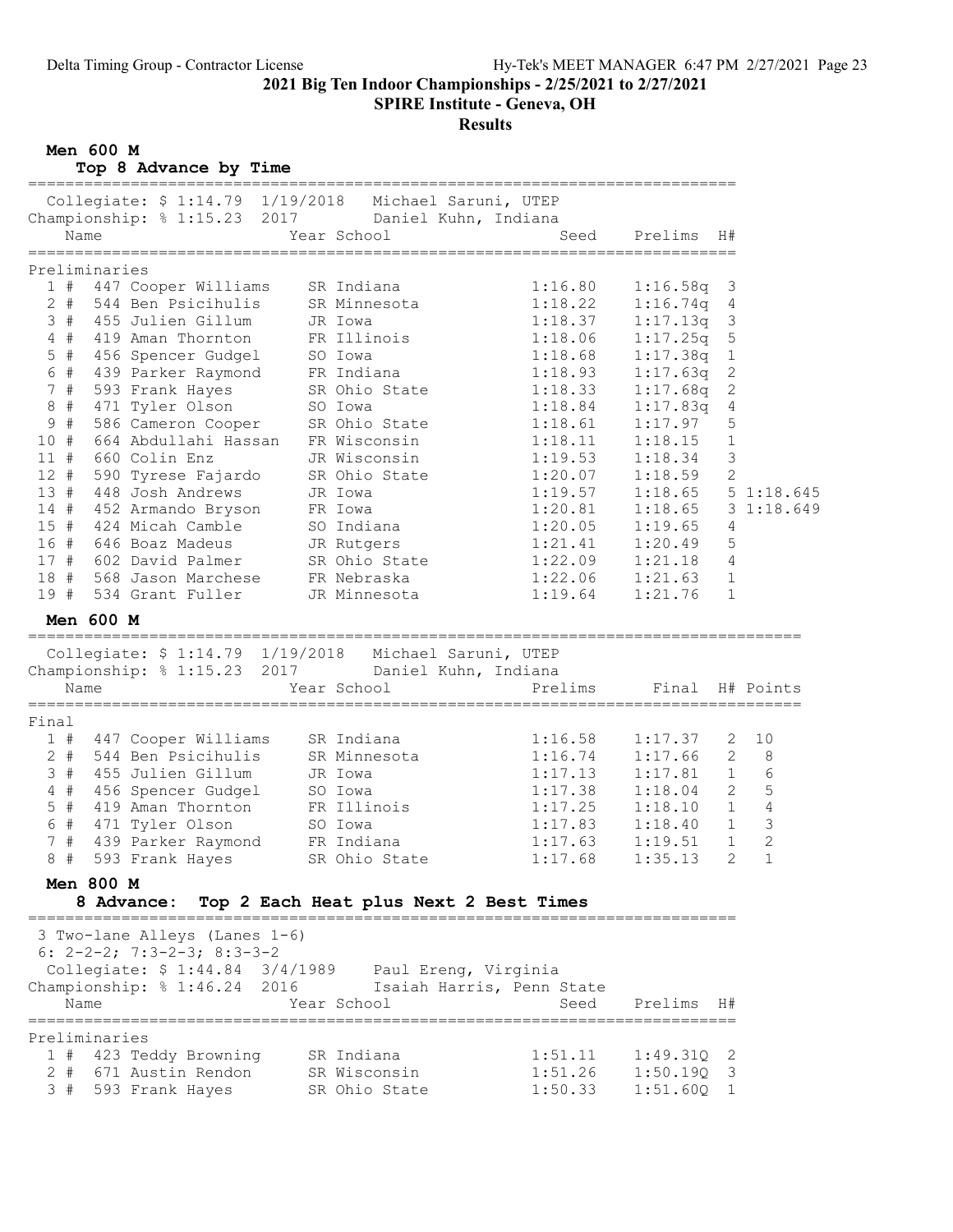SPIRE Institute - Geneva, OH

|                                                                                                           |               | Men 800 M                                                                                                                                                                                                                                                                                         |                                                                                                                                                                                                                |                                                                                                                                             |                                                                                                                                                                 |                                                                                                                                                      |
|-----------------------------------------------------------------------------------------------------------|---------------|---------------------------------------------------------------------------------------------------------------------------------------------------------------------------------------------------------------------------------------------------------------------------------------------------|----------------------------------------------------------------------------------------------------------------------------------------------------------------------------------------------------------------|---------------------------------------------------------------------------------------------------------------------------------------------|-----------------------------------------------------------------------------------------------------------------------------------------------------------------|------------------------------------------------------------------------------------------------------------------------------------------------------|
| 4#<br>$5$ #<br>6 #<br>7#<br>8#<br>#<br>9<br>10#<br>11#<br>12#<br>13#<br>$14$ #<br>15#<br>16 #<br>17#      |               | 610 Domenic Perretta<br>598 Nick Miller<br>425 Nick Couyoumjian<br>476 Alec Still<br>586 Cameron Cooper<br>513 Cole Johnson<br>421 Aaron Bennett<br>460 Jason Hoffman<br>524 Thomas Shilgalis<br>533 Seth Eliason<br>525 Derrick Simmons<br>495 Jalen Smith<br>486 John Gove<br>640 Andrew Comito | SR Penn State<br>JR Ohio State<br>FR Indiana<br>JR Iowa<br>SR Ohio State<br>JR Michigan<br>JR Indiana<br>FR Iowa<br>SO Michigan<br>JR Minnesota<br>JR Michigan<br>JR Mich State<br>SR Mich State<br>SR Rutgers | 1:49.79<br>1:51.86<br>1:51.52<br>1:50.19<br>1:52.03<br>1:52.39<br>1:52.33<br>1:51.22<br>1:53.62<br>1:50.68<br>1:51.99<br>1:52.40<br>1:54.43 | 1:49.53Q<br>$1:50.22Q$ 3<br>1:51.77Q<br>1:49.72q<br>1:49.78q<br>1:50.10<br>1:50.69<br>1:50.84<br>1:51.45<br>1:52.06<br>1:52.34<br>1:52.86<br>1:52.89<br>1:53.23 | 2<br>$\mathbf{1}$<br>$\mathbf{2}$<br>2<br>$\mathbf{2}$<br>3<br>3<br>3<br>$\mathbf 1$<br>$\mathbf{1}$<br>$\mathbf{1}$<br>$\overline{2}$<br>2 1:53.222 |
| 18 #                                                                                                      |               | 407 Phil Hall                                                                                                                                                                                                                                                                                     | JR Illinois                                                                                                                                                                                                    | 1:54.41                                                                                                                                     | 1:53.23                                                                                                                                                         | 11:53.224                                                                                                                                            |
|                                                                                                           |               | 19 # 615 Tyler Shue<br>20 # 647 Sam Marren                                                                                                                                                                                                                                                        | FR Penn State<br>FR Rutgers                                                                                                                                                                                    | 1:57.61<br>1:57.03                                                                                                                          | 1:54.77<br>1:58.02                                                                                                                                              | 3<br>3                                                                                                                                               |
|                                                                                                           | Men 800 M     |                                                                                                                                                                                                                                                                                                   |                                                                                                                                                                                                                |                                                                                                                                             |                                                                                                                                                                 |                                                                                                                                                      |
|                                                                                                           | Name          | 3 Two-lane Alleys (Lanes 1-6)<br>6: $2-2-2$ ; 7:3-2-3; 8:3-3-2<br>Collegiate: \$ 1:44.84 3/4/1989 Paul Ereng, Virginia<br>Championship: \$ 1:46.24 2016 Isaiah Harris, Penn State                                                                                                                 | Year School<br>=============================                                                                                                                                                                   | Prelims<br>===============================                                                                                                  | Final Points                                                                                                                                                    |                                                                                                                                                      |
| Final<br>1#<br>3#<br>$4$ #<br>$5$ #<br>6 #<br>7#<br>8 #                                                   |               | 610 Domenic Perretta SR Penn State<br>2 # 476 Alec Still<br>598 Nick Miller<br>586 Cameron Cooper<br>593 Frank Hayes<br>671 Austin Rendon<br>423 Teddy Browning<br>425 Nick Couyoumjian FR Indiana                                                                                                | JR Iowa<br>JR Ohio State<br>SR Ohio State<br>SR Ohio State<br>SR Wisconsin<br>SR Indiana                                                                                                                       | 1:49.53<br>1:49.72<br>1:50.22<br>1:49.78<br>1:51.60<br>1:50.19<br>1:49.31<br>1:51.77                                                        | 1:50.90<br>1:50.91<br>1:50.93<br>1:51.12<br>1:51.41<br>1:51.54<br>1:51.64<br>1:51.67                                                                            | 10<br>8<br>$6\phantom{1}6$<br>5<br>4<br>3<br>2<br>$\mathbf{1}$                                                                                       |
|                                                                                                           | Men 1 Mile    | 10 Advance: Top 2 Each Heat plus Next 4 Best Times                                                                                                                                                                                                                                                |                                                                                                                                                                                                                |                                                                                                                                             |                                                                                                                                                                 |                                                                                                                                                      |
|                                                                                                           | Name          | Collegiate: \$ 3:50.39 2/12/2021 Cooper Teare, Oregon<br>Championship: % 4:00.56 1998 Kevin Sullivan, Michigan                                                                                                                                                                                    | Year School                                                                                                                                                                                                    | Seed                                                                                                                                        | Prelims                                                                                                                                                         | H#                                                                                                                                                   |
| 1#<br>$\mathbf{2}$<br>#<br>3#<br>4<br>#<br>5<br>#<br>6<br>#<br>7 <sup>1</sup><br>#<br>8<br>#<br>9<br>$\#$ | Preliminaries | 537 Owen Hoeft<br>508 Nick Foster<br>441 Matthew Schadler<br>564 George Kusche<br>467 Kal Lewis<br>536 Eli Hoeft<br>434 Arjun Jha<br>542 Jordan MacIntosh<br>507 Tom Dodd                                                                                                                         | SR Minnesota<br>SO Michigan<br>SO Indiana<br>JR Nebraska<br>FR Iowa<br>FR Minnesota<br>SO Indiana<br>SR Minnesota<br>JR Michigan                                                                               | 4:03.54<br>3:59.88<br>3:57.74<br>4:07.14<br>4:06.79<br>4:07.23<br>4:06.11<br>3:58.47                                                        | 4:01.90Q<br>4:03.61Q<br>4:22.58Q<br>4:02.11Q<br>4:04.21Q<br>4:22.73Q<br>4:02.64q<br>4:03.98q<br>4:04.52q                                                        | 2<br>1<br>$\mathsf 3$<br>$\mathbf{2}$<br>$\mathbf{1}$<br>$\mathsf 3$<br>$\mathbf{2}$<br>2<br>1                                                       |
| 10#                                                                                                       |               | 433 Dustin Horter                                                                                                                                                                                                                                                                                 | SO Indiana                                                                                                                                                                                                     | 4:09.30                                                                                                                                     | 4:05.72q                                                                                                                                                        | $\mathbf{1}$                                                                                                                                         |
| 11#                                                                                                       |               | 541 Hunter Lucas                                                                                                                                                                                                                                                                                  | JR Minnesota                                                                                                                                                                                                   | 4:06.36                                                                                                                                     | 4:05.89                                                                                                                                                         | 1                                                                                                                                                    |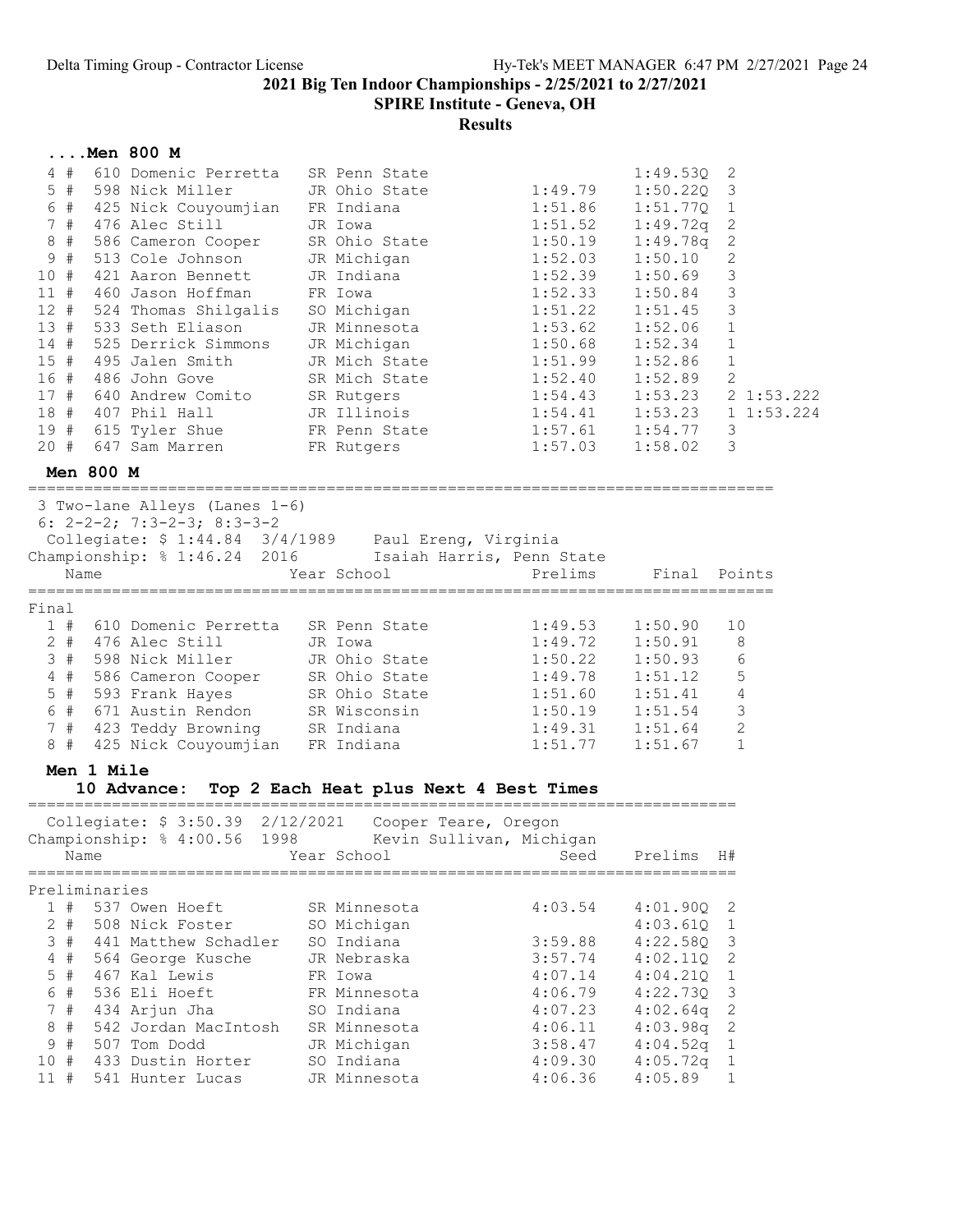SPIRE Institute - Geneva, OH

|                     |            | Men 1 Mile                                                   |                           |                             |                    |              |              |
|---------------------|------------|--------------------------------------------------------------|---------------------------|-----------------------------|--------------------|--------------|--------------|
| 12#                 |            | 429 Jake Gebhardt                                            | SO Indiana                | 4:11.16                     | 4:06.15            | 1            |              |
| 13#                 |            | 492 John Petruno                                             | JR Mich State             | 4:12.93                     | 4:07.60            | 2            |              |
| 14#                 |            | 489 Jeremy Kloss                                             | FR Mich State             | 4:13.02                     | 4:08.07            | 2            |              |
|                     |            | 15 # 604 Ivan Slyepkan                                       | FR Ohio State             | 4:13.28                     | 4:14.32            | $\mathbf 1$  |              |
| 16#                 |            | 474 Jeff Roberts                                             | SR Iowa                   | 4:07.88                     | 4:14.63            | $\mathbf{2}$ |              |
| 17#                 |            | 491 Alexander Penski                                         | FR Mich State             | 4:16.45                     | 4:17.38            | $\mathbf{2}$ |              |
| 18<br>#             |            | 627 Ian Hunter                                               | SO Purdue                 | 4:13.32                     | 4:23.52            | 3            |              |
| 19#                 |            | 661 Ansel Fellman                                            | SO Wisconsin              | 4:09.89                     | 4:23.84            | 3            |              |
| 20<br>#             |            | 642 Billy Hill                                               | JR Rutgers                | 4:02.11                     | 4:24.32            | 3            |              |
| 21#                 |            | 440 Gabriel Sanchez                                          | FR Indiana                | 4:10.77                     | 4:24.80            | 3            |              |
|                     |            | 22 # 490 Andrew Nolan                                        | FR Mich State             | 4:14.53                     | 4:25.67            | 3            |              |
| 23#                 |            | 504 Anthony Berry                                            | JR Michigan               | 4:06.67                     | 4:25.94            | 3            |              |
| 24 #                |            | 588 Alex Dediu                                               | FR Ohio State             | 4:15.33                     | 4:28.58            | 1            |              |
| 25#                 |            | 651 Steven Steinberg- SR Rutgers                             |                           | 4:20.16                     | 4:28.78            | 2            |              |
| -- #                |            | 521 Oli Raimond                                              | FR Michigan               | 4:02.52                     | DNS                | $\mathbf{1}$ |              |
|                     | Men 1 Mile |                                                              |                           |                             |                    |              |              |
|                     |            |                                                              |                           |                             |                    |              |              |
|                     |            | Collegiate: \$ 3:50.39 2/12/2021                             |                           | Cooper Teare, Oregon        |                    |              |              |
|                     |            | Championship: % 4:00.56 1998                                 |                           | Kevin Sullivan, Michigan    |                    |              |              |
|                     | Name       |                                                              | Year School               | Prelims                     | Final              |              | Points       |
| Final               |            |                                                              |                           |                             |                    |              |              |
| 1#                  |            | 537 Owen Hoeft                                               | SR Minnesota              | 4:01.90                     | 4:05.45            | 10           |              |
| $2$ #               |            | 564 George Kusche                                            | JR Nebraska               | 4:02.11                     | 4:05.46            |              | 8            |
| 3#                  |            | 508 Nick Foster                                              |                           | 4:03.61                     | 4:05.75            |              | 6            |
| $4$ #               |            |                                                              | SO Michigan<br>SO Indiana |                             |                    |              | 5            |
| $5$ #               |            | 434 Arjun Jha<br>441 Matthew Schadler                        | SO Indiana                | 4:02.64<br>4:22.58          | 4:06.46<br>4:06.67 |              | 4            |
| 6 #                 |            | 507 Tom Dodd                                                 | JR Michigan               | 4:04.52                     | 4:06.90            |              | 3            |
| 7#                  |            | 542 Jordan MacIntosh                                         | SR Minnesota              | 4:03.98                     |                    |              | 2            |
| 8<br>#              |            | 467 Kal Lewis                                                | FR Iowa                   | 4:04.21                     | 4:07.70<br>4:09.48 |              | $\mathbf{1}$ |
| 9<br>#              |            | 433 Dustin Horter                                            | SO Indiana                | 4:05.72                     | 4:10.06            |              |              |
| 10#                 |            | 536 Eli Hoeft                                                | FR Minnesota              | 4:22.73                     | 4:10.58            |              |              |
|                     |            |                                                              |                           |                             |                    |              |              |
|                     | Men 3000 M |                                                              |                           |                             |                    |              |              |
|                     |            | Double Waterfall (12-6 or $2/3$ - $1/3$ split); Row(s) of 18 |                           |                             |                    |              |              |
|                     |            | Collegiate: \$ 7:38.59 2/14/2014 Alistair Cragg, Arkansas    |                           |                             |                    |              |              |
|                     |            | Championship: % 7:50.97<br>2013                              |                           | Maverick Darling, Wisconsin |                    |              |              |
|                     | Name       |                                                              | Year School               | Seed                        | Final              |              | H# Points    |
|                     |            |                                                              |                           |                             |                    |              |              |
| 1#                  |            | 446 Ben Veatch                                               | SR Indiana                | 8:02.27                     | 8:04.05            | 2            | 10           |
| $2 +$               |            | 659 Rowen Ellenberg                                          | SO Wisconsin              | 7:58.32                     | 8:05.66            | $\mathbf{2}$ | 8            |
| 3#                  |            | 663 Olin Hacker                                              | SR Wisconsin              | 8:02.30                     | 8:05.88            | 2            | 6            |
| #<br>$\overline{4}$ |            | 564 George Kusche                                            | JR Nebraska               |                             | 8:06.06            | $\mathbf{2}$ | 5            |
| $5$ #               |            | 537 Owen Hoeft                                               | SR Minnesota              | 8:00.83                     | 8:06.17            | $\mathbf{2}$ | $\sqrt{4}$   |
| #<br>6              |            | 621 Curtis Eckstein                                          | SR Purdue                 | 7:59.30                     | 8:06.24            | $\mathbf{2}$ | 3            |
| $7\phantom{.}$<br># |            | 508 Nick Foster                                              | SO Michigan               | 7:59.23                     | 8:06.55            | $\mathbf{2}$ | $\mathbf{2}$ |
| 8<br>$_{\rm \#}$    |            | 531 Alec Basten                                              | SR Minnesota              | 7:56.61                     | 8:07.31            | $\mathbf{2}$ | $\mathbf 1$  |
| $\#$<br>9           |            | 542 Jordan MacIntosh                                         | SR Minnesota              | 8:02.60                     | 8:07.73            | 2            |              |
| 10<br>#             |            | 519 Devin Meyrer                                             | SR Michigan               | 8:00.95                     | 8:08.17            | $\mathbf{2}$ |              |
| $11$ #              |            | 512 Christian Hubaker                                        | JR Michigan               | 8:01.82                     | 8:08.98            | 2            |              |
| 12#                 |            | 500 James Uhlenberg                                          | SO Mich State             | 8:02.58                     | 8:09.75            | 2            |              |
| 13#                 |            | 505 Tom Brady                                                | SO Michigan               | 7:58.06                     | 8:12.19            | $\mathbf{2}$ |              |
| 14 #                |            | 480 Abdifetah Ahmed                                          | SO Mich State             | 8:10.63                     | 8:12.34            | 2            |              |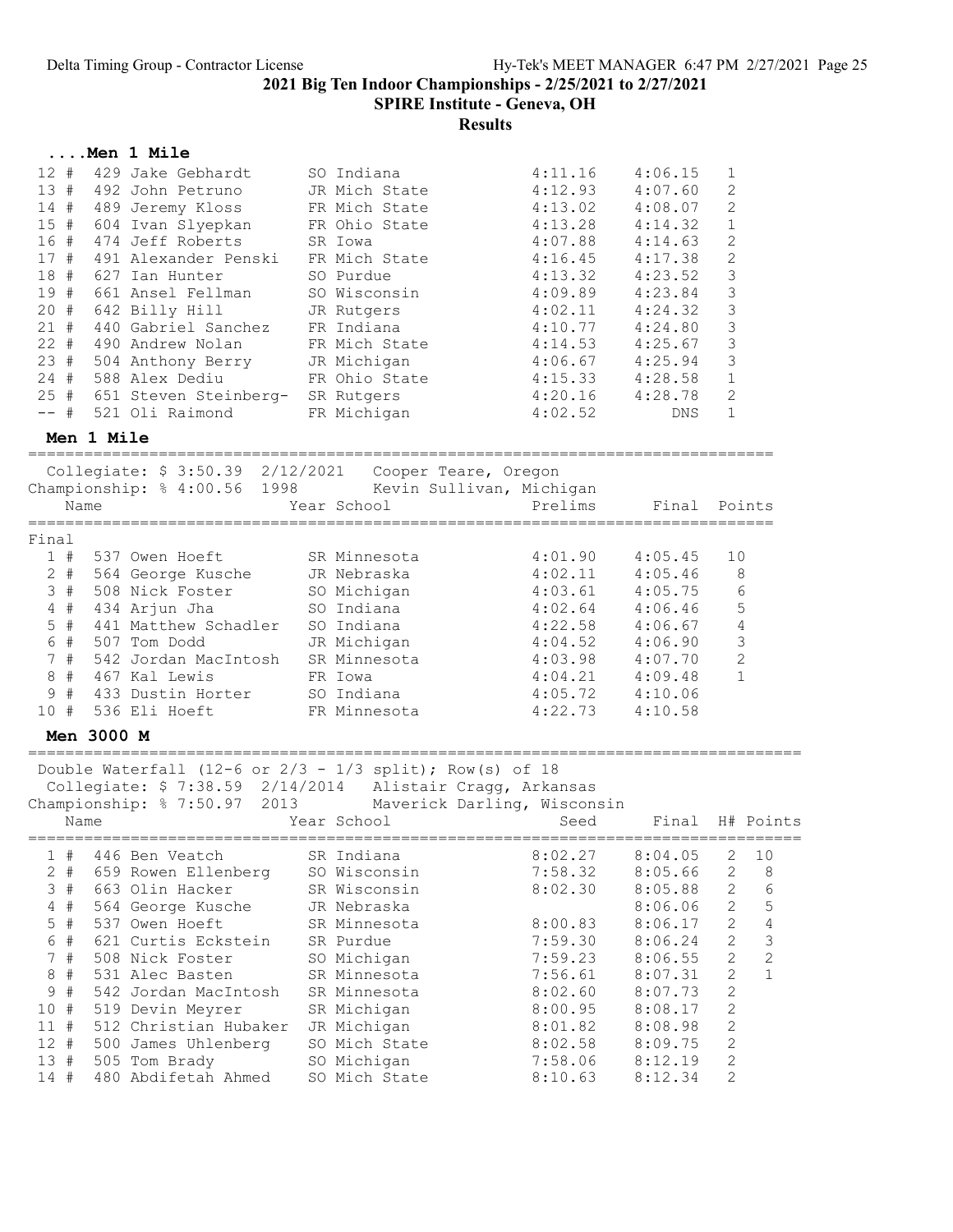SPIRE Institute - Geneva, OH

### Results

|           | Men 3000 M            |               |         |         |               |
|-----------|-----------------------|---------------|---------|---------|---------------|
| 15#       | 477 Nick Trattner     | SO Iowa       | 8:12.68 | 8:13.33 | 2             |
| 16<br>#   | 670 Bob Liking        | FR Wisconsin  | 8:11.66 | 8:15.03 | 2             |
| 17<br>#   | 429 Jake Gebhardt     | SO Indiana    | 8:08.50 | 8:15.86 | 2             |
| 18<br>#   | 485 Brendan Favazza   | FR Mich State | 8:07.66 | 8:19.14 | $\mathcal{L}$ |
| 19<br>#   | 437 Ben Miller        | SO Indiana    | 8:17.42 | 8:20.39 |               |
| 20#       | 619 Andrew Brandt     | SO Purdue     | 8:13.64 | 8:21.70 |               |
| 21#       | 632 Blake Selm        | SO Purdue     | 8:15.00 | 8:22.44 |               |
| $22 +$    | 459 Noah Healy        | JR Iowa       | 8:17.24 | 8:22.57 |               |
| 23#       | 522 Austin Remick     | JR Michigan   | 8:06.49 | 8:22.70 | $\mathcal{L}$ |
| 24#       | 543 Alex Plasencia    | SR Minnesota  | 8:22.56 | 8:23.19 |               |
| 25<br>- # | 658 Evan Bishop       | FR Wisconsin  |         | 8:23.43 |               |
| 26#       | 609 Josh Lewis        | FR Penn State | 8:33.34 | 8:24.06 |               |
| 27#       | 612 Tanner Piotrowski | FR Penn State | 8:33.57 | 8:24.78 |               |

Men 5000 M

=================================================================================== Double Waterfall (12-6 or  $2/3$  -  $1/3$  split); Row(s) of 18

Collegiate: \$ 13:08.28 2/11/2012 Lawi Lalang, Arizona

Championship: % 13:37.85 2/23/2019 Morgan McDonald, Wisconsin

|                 | Name  |                                     | Year School   | Seed     | Final      |                | H# Points      |
|-----------------|-------|-------------------------------------|---------------|----------|------------|----------------|----------------|
|                 | 1#    | 446 Ben Veatch                      | SR Indiana    | 13:57.98 | 13:42.08   | 2              | 10             |
|                 | $2 +$ | 481 Morgan Beadlescom SR Mich State |               | 14:02.42 | 13:42.45   | 2              | 8              |
|                 | 3#    | 531 Alec Basten                     | SR Minnesota  |          | 13:45.52   | 2              | $6\phantom{a}$ |
| 4               | #     | 519 Devin Meyrer                    | SR Michigan   | 13:52.83 | 13:46.68   | $\overline{2}$ | 5              |
| 5               | #     | 505 Tom Brady                       | SO Michigan   | 14:04.08 | 13:48.66   | $\overline{2}$ | $\overline{4}$ |
| $6\phantom{.}$  | #     | 672 Jackson Sharp                   | SO Wisconsin  |          | 13:49.16   | $\mathbf{1}$   | $\overline{3}$ |
| $7\overline{ }$ | #     | 621 Curtis Eckstein                 | SR Purdue     | 14:06.53 | 13:51.79   | 2              | $\overline{c}$ |
| 8               | $\#$  | 663 Olin Hacker                     | SR Wisconsin  |          | 13:52.20   | $\mathbf{1}$   | $\mathbf{1}$   |
| 9               | #     | 514 Jacob Lee                       | SR Michigan   |          | 13:56.12   | $\mathbf 1$    |                |
| 10              | #     | 567 Dais Malebana                   | JR Nebraska   | 14:16.56 | 14:04.22   | $\overline{c}$ |                |
| $11$ #          |       | 676 Charlie Wheeler                 | JR Wisconsin  |          | 14:06.79   | $\overline{c}$ |                |
| $12 +$          |       | 405 Jonathan Davis                  | SR Illinois   |          | 14:08.64   | $\mathbf 1$    |                |
| 13#             |       | 629 Bailey McIntire JR Purdue       |               | 14:13.08 | 14:10.41   | $\overline{c}$ |                |
| $14$ #          |       | 459 Noah Healy                      | JR Iowa       | 14:26.01 | 14:12.47   | $\overline{c}$ |                |
| 15              | #     | 666 Seth Hirsch                     | JR Wisconsin  | 14:08.34 | 14:13.17   | $\overline{c}$ |                |
| 16#             |       | 618 Tyler Bowling                   | JR Purdue     |          | 14:16.91   | $\mathbf 1$    |                |
| 17#             |       | 477 Nick Trattner                   | SO Iowa       | 14:53.76 | 14:18.11   | $\mathbf{1}$   |                |
| 18 #            |       | 429 Jake Gebhardt                   | SO Indiana    |          | 14:23.40   | $\mathbf{1}$   |                |
| 19#             |       | 656 Shuaib Aljabaly                 | SO Wisconsin  | 14:07.13 | 14:23.52   | $\overline{2}$ |                |
| $20 +$          |       | 494 Joe Riordan                     | JR Mich State | 14:20.68 | 14:24.25   | $\overline{c}$ |                |
| $21 +$          |       | 431 Austin Haskett                  | FR Indiana    | 14:30.97 | 14:24.41   | $\mathbf 1$    |                |
| $22 +$          |       | 501 Fraser Wilson                   | SO Mich State | 14:38.02 | 14:25.33   | $\mathbf{1}$   |                |
| 23#             |       | 623 Alec Fleming                    | JR Purdue     |          | 14:26.27   | $1\,$          |                |
| $24 +$          |       | 497 Steven Stine                    | JR Mich State | 14:18.61 | 14:28.00   | $\mathbf{2}$   |                |
| $25 +$          |       | 539 Khalid Hussein                  | SO Minnesota  | 14:47.09 | 14:31.96   | $\mathbf{1}$   |                |
| 26#             |       | 506 Jacob Branch                    | SR Michigan   | 14:15.94 | 14:38.37   | $\mathbf{2}$   |                |
| 27#             |       | 569 Ryan Martins                    | SR Nebraska   | 14:24.20 | 14:41.16   | $\overline{2}$ |                |
| 28#             |       | 582 Bailey Timmons                  | JR Nebraska   | 14:10.28 | 14:43.53   | $\overline{2}$ |                |
| 29#             |       | 403 Tyler Cushing                   | FR Illinois   |          | 14:45.71   | $\mathbf{1}$   |                |
| 30 #            |       | 509 James Gedris                    | SO Michigan   | 14:11.05 | 15:08.33   | $\overline{2}$ |                |
|                 | #     | 653 Patrick Walsh                   | JR Rutgers    |          | <b>DNF</b> | $1\,$          |                |
|                 | #     | 443 Skylar Stidam                   | SO Indiana    | 14:24.05 | <b>DNF</b> | $\overline{c}$ |                |
| $-\,-$          | #     | 612 Tanner Piotrowski FR Penn State |               |          | DNF        | $1\,$          |                |
| $- -$           | #     | 616 Alex Tomasko                    | JR Penn State |          | <b>DNF</b> | $\mathbf{1}$   |                |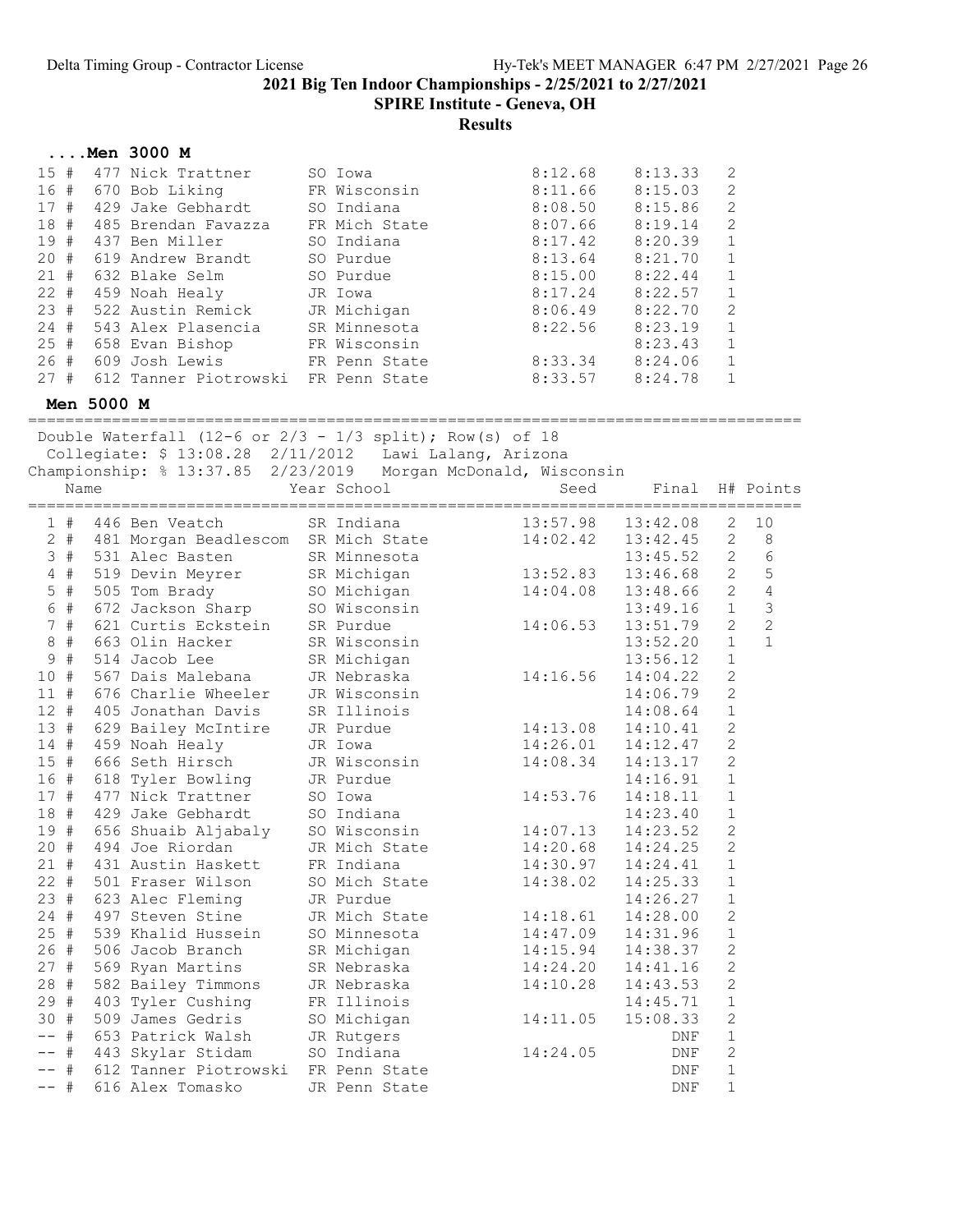SPIRE Institute - Geneva, OH

#### Results

#### ....Men 5000 M

| -- # 434 Arjun Jha     | SO Indiana    |          | DNF   | $\mathbf{1}$   |
|------------------------|---------------|----------|-------|----------------|
| $--$ # 537 Owen Hoeft  | SR Minnesota  |          | DNF   | 2              |
| $--$ # 470 Max Murphy  | FR Iowa       | 14:28.84 | DNS   | $\overline{2}$ |
| -- # 564 George Kusche | JR Nebraska   |          | DNS   | $\overline{1}$ |
| -- # 609 Josh Lewis    | FR Penn State |          | DNS 1 |                |

#### Men 60 M H

#### 9 Advance: Top 1 Each Heat plus Next 6 Best Times ============================================================================

| Collegiate: \$ 7.35 3/9/2019<br>Championship: % 7.61<br>Name                 | Grant Holloway, Florida<br>Akinmoladun/McConico<br>Year School | Seed<br>=============================== | Prelims      | H#             |       |
|------------------------------------------------------------------------------|----------------------------------------------------------------|-----------------------------------------|--------------|----------------|-------|
| Preliminaries                                                                |                                                                |                                         |              |                |       |
| 1#<br>451 Jamal Britt                                                        | JR Iowa                                                        | 7.60                                    | 7.75Q        | 2              |       |
| $2 +$<br>450 Josh Braverman                                                  | SR Iowa                                                        | 7.88                                    |              | 7.850 1 7.850  |       |
| 3#<br>520 Ayden Owens                                                        | SO Michigan                                                    | 7.87                                    |              | 7.880 3 7.876  |       |
| $4$ #<br>527 Josh Zeller                                                     | SO Michigan                                                    | 7.91                                    |              | 7.85q 2 7.849  |       |
| 5<br>#<br>473 Gratt Reed                                                     | SO Iowa                                                        | 7.97                                    | 7.86q        | 2              |       |
| 6 #<br>614 Sincere Rhea                                                      | SO Penn State                                                  | 7.88                                    | 7.88q        | 1 7.879        |       |
| 7#<br>566 Darius Luff                                                        | SO Nebraska                                                    | 7.89                                    | 7.90q        | 3              |       |
| $8 +$<br>457 Peyton Haack                                                    | JR Iowa                                                        | 8.05                                    | 7.91q        | 1              |       |
| #<br>$\mathsf 9$<br>404 Bret Dannis                                          | JR Illinois                                                    | 7.99                                    | 7.98q        | 3              |       |
| 10 #<br>558 Tyler Drew                                                       | FR Nebraska                                                    | 8.14                                    | 8.07         | 1              |       |
| 11#<br>596 Myles Marshall                                                    | SO Ohio State                                                  | 8.12                                    | 8.09         | 2              |       |
| $12 +$<br>432 Benjamin Hibbert                                               | SR Indiana                                                     | 8.12                                    | 8.14         | $\mathbf{2}$   |       |
| 13#<br>517 Job Mayhue                                                        | JR Michigan                                                    | 8.05                                    | 8.22         | 3              |       |
| 14#<br>420 Robert Williams                                                   | SO Illinois                                                    | 8.23                                    | 8.25         | $\mathbf{2}$   |       |
| 15#<br>442 William Session                                                   | SR Indiana                                                     | 8.13                                    | 8.27         | 3 8.266        |       |
| 16#<br>487 Kendel Hammock                                                    | SO Mich State                                                  | 8.16                                    | 8.27         | 1 8.269        |       |
| 17#<br>675 Davis Wenthe                                                      | FR Wisconsin                                                   | 8.25                                    | 8.28         | 2              |       |
| 18 #<br>649 Edwyn Pierre                                                     | SR Rutgers                                                     | 8.04                                    | 8.29         | $\mathbf 1$    |       |
| 19#<br>482 Aaron Dickason                                                    | FR Mich State                                                  | 8.21                                    | 8.31         | 3              |       |
| $20 +$<br>641 Andrew Daniluk                                                 | JR Rutgers                                                     | 8.44                                    | 8.43         | 3              |       |
| 21#<br>547 Finn Schirmer                                                     | FR Minnesota                                                   | 8.44                                    | 8.44         | $\mathbf{1}$   |       |
| $Men$ 60 M H                                                                 |                                                                |                                         |              |                |       |
| Collegiate: \$ 7.35 3/9/2019 Grant Holloway, Florida<br>Championship: % 7.61 | Akinmoladun/McConico                                           |                                         |              |                |       |
| Name                                                                         | Year School                                                    | Prelims                                 | Final Points |                |       |
| Final                                                                        |                                                                |                                         |              |                |       |
| 1#<br>614 Sincere Rhea                                                       | SO Penn State                                                  | 7.88                                    | 7.80         | 10             |       |
| $2 +$<br>473 Gratt Reed                                                      | SO Iowa                                                        | 7.86                                    | 7.81         | 8              |       |
| 3#<br>450 Josh Braverman                                                     | SR Iowa                                                        | 7.85                                    | 7.82         | 6              | 7.816 |
| $4$ #<br>451 Jamal Britt                                                     | JR Iowa                                                        | 7.75                                    | 7.82         | 5              | 7.817 |
| $5$ #<br>527 Josh Zeller                                                     | SO Michigan                                                    | 7.85                                    | 7.82         | $\overline{4}$ | 7.818 |
| 6 #<br>566 Darius Luff                                                       | SO Nebraska                                                    | 7.90                                    | 7.93         | 3              |       |

 7 # 404 Bret Dannis JR Illinois 7.98 8.01 2 8 # 520 Ayden Owens SO Michigan 7.88 8.45 1 -- # 457 Peyton Haack JR Iowa 7.91 DNF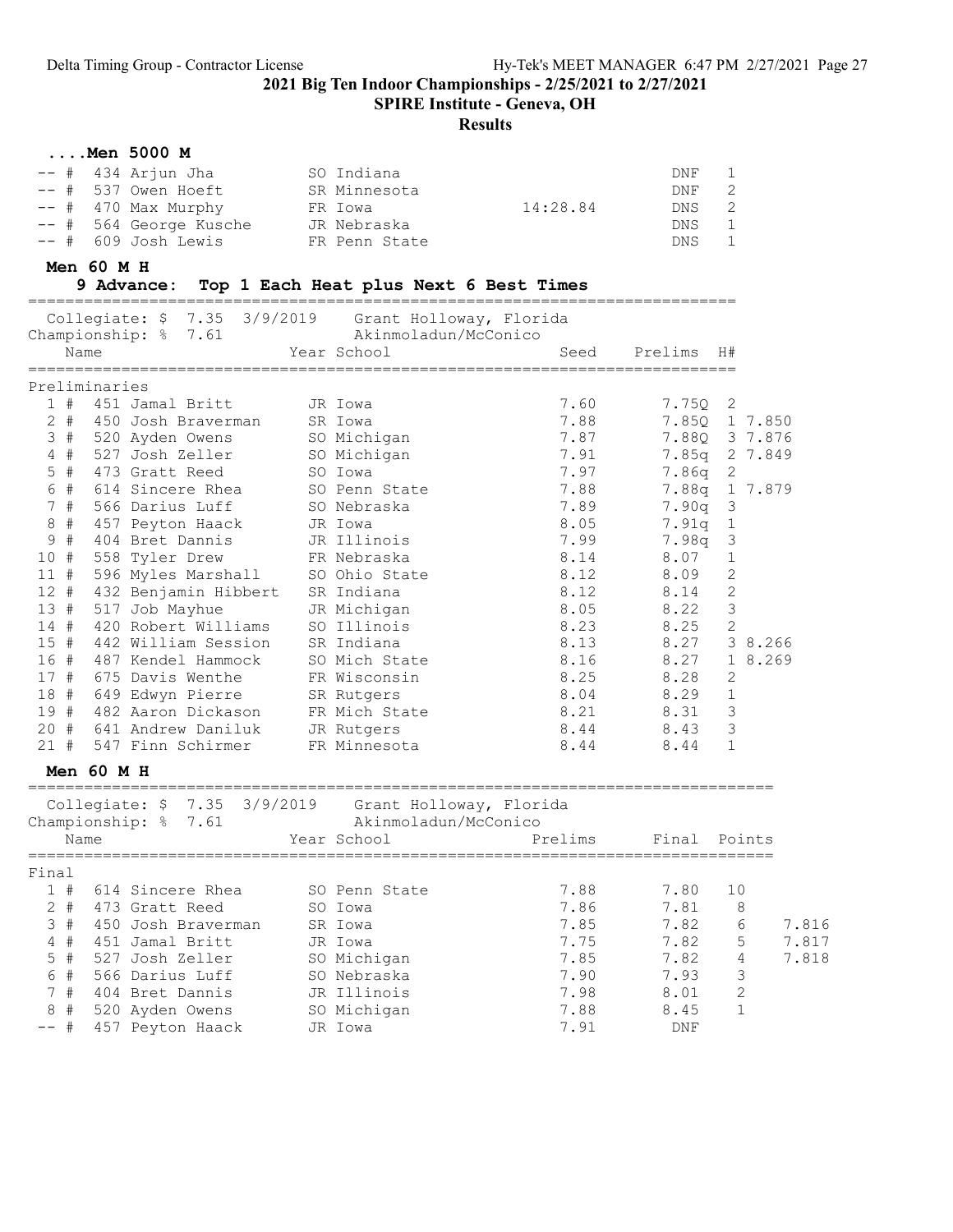SPIRE Institute - Geneva, OH

Results

Men 4x400 M Relay

=================================================================================== Collegiate: \$ 3:00.77 3/10/2018 Southern California Shinnick, Benjamin, Morgan, Norman Championship: % 3:04.80 2017 Penn State Chisena, Smith, Reiser, Harris School School Seed Final H# Points =================================================================================== 1 Ohio State 3:07.45 3:08.45 3 10 1) #594 Donnie James JR 2) #595 Tyler Johnson JR 3) #590 Tyrese Fajardo SR 4) #593 Frank Hayes SR 2 Minnesota 3:13.02 3:10.23 2 8 1) #545 Jade Reicks FR 2) #548 Collin Sieffert JR 3) #534 Grant Fuller JR 4) #544 Ben Psicihulis SR 3 Indiana 3:11.28 3:10.98 3 6 1) #445 Shaton Vaughn JR 2) #438 Zubin Muncherji SR 3) #424 Micah Camble SO 4) #447 Cooper Williams SR 4 Illinois 3:13.68 3:11.49 1 5 1) #414 Declan Rustay JR 2) #418 Jason Thormo SO 3) #420 Robert Williams SO 4) #409 Kashief King SO 5 Michigan 3:11.19 3:11.78 3 4 1) #515 Austin Lin SR 2) #502 Dubem Amene FR 3) #513 Cole Johnson JR 4) #510 Vail Hartman SR 6 Wisconsin 3:14.66 3:12.41 1 3 1) #675 Davis Wenthe FR 2) #664 Abdullahi Hassan FR 3) #669 Quinn Lansill FR 4) #660 Colin Enz JR 7 Mich State 3:25.02 3:15.40 1 2 1) #487 Kendel Hammock SO 2) #483 Zach DiStefano SO 3) #493 Antonio Postell SO 4) #495 Jalen Smith JR 8 Purdue 3:12.60 3:15.92 2 1 1) #631 Jahn Riley FR 2) #622 Brian Faust SR 3) #630 Marcellus Moore SO 4) #627 Ian Hunter SO -- Iowa 3:08.25 DNF 3 1) #455 Julien Gillum JR 2) #451 Jamal Britt JR 3) #471 Tyler Olson SO 4) #466 Wayne Lawrence Jr. JR -- Rutgers 3:12.32 DQ 2 2+ steps on 1) #637 Nadale Buntin SO 2) #654 Semaj Willis JR 3) #646 Boaz Madeus JR 4) #638 Taj Burgess JR Men DMR ================================================================================ Two, four-lane boxes (1-4, 5-8) Even split per box; extra team inside box Collegiate: \$ 9:19.42 1/29/2021 Oregon, Oregon Hocker, Peralta, Hunter, Teare Championship: % 9:34.20 2017 Indiana Murphy, Roach, Kuhn, Mau School School Seed Final Points ================================================================================ 1 Wisconsin 9:36.49 10 1) #656 Shuaib Aljabaly SO 2) #660 Colin Enz JR 3) #661 Ansel Fellman SO 4) #672 Jackson Sharp SO 2 Illinois 9:36.55 8 1) #403 Tyler Cushing FR 2) #419 Aman Thornton FR 3) #407 Phil Hall JR 4) #405 Jonathan Davis SR 3 Indiana 9:36.25 9:37.58 6 1) #423 Teddy Browning SR 2) #445 Shaton Vaughn JR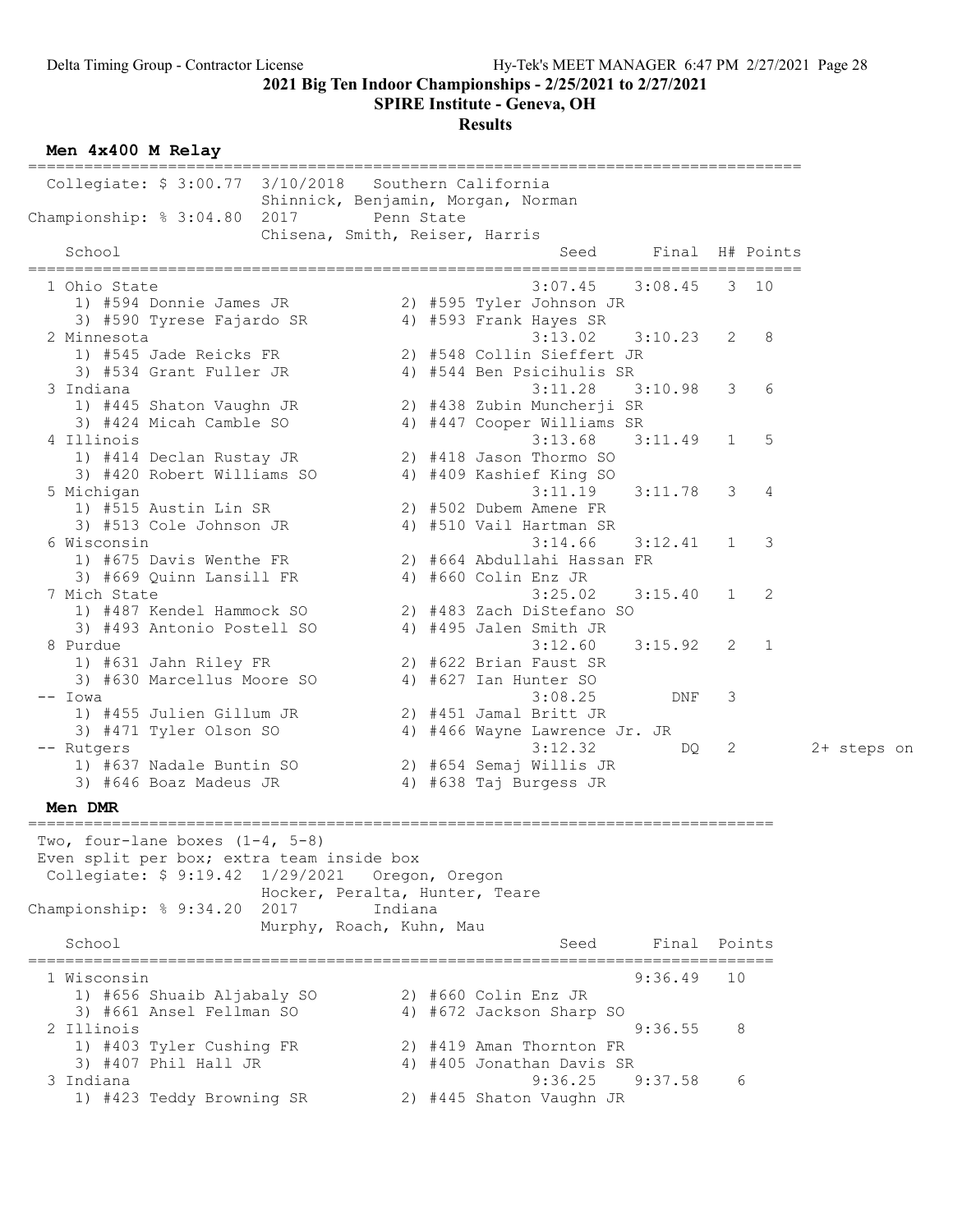#### SPIRE Institute - Geneva, OH

#### Results

....Men DMR

| 3) #447 Cooper Williams SR  |  | 4) #441 Matthew Schadler SO   |  |
|-----------------------------|--|-------------------------------|--|
| 4 Michigan                  |  | 5<br>9:38.14                  |  |
| 1) #525 Derrick Simmons JR  |  | 2) #502 Dubem Amene FR        |  |
| 3) #524 Thomas Shilgalis SO |  | 4) #507 Tom Dodd JR           |  |
| 5 Mich State                |  | 9:40.00<br>4                  |  |
| 1) #492 John Petruno JR     |  | 2) #487 Kendel Hammock SO     |  |
| 3) #495 Jalen Smith JR      |  | 4) #481 Morgan Beadlescomb SR |  |
| 6 Minnesota                 |  | 3<br>9:41.39                  |  |
| 1) #541 Hunter Lucas JR     |  | 2) #548 Collin Sieffert JR    |  |
| 3) #533 Seth Eliason JR     |  | 4) #536 Eli Hoeft FR          |  |
| 7 Iowa                      |  | 2<br>9:42.16                  |  |
| 1) #467 Kal Lewis FR        |  | 2) #479 Drake Woody FR        |  |
| 3) #476 Alec Still JR       |  | 4) #470 Max Murphy FR         |  |
| 8 Ohio State                |  | $\mathbf{1}$<br>10:23.71      |  |
| 1) #588 Alex Dediu FR       |  | 2) #590 Tyrese Fajardo SR     |  |
| 3) #602 David Palmer SR     |  | 4) #604 Ivan Slyepkan FR      |  |
|                             |  |                               |  |

#### Men High Jump

========================================================================================== Prog: 1.95-2.00-2.05-2.08-2.11-2.14-2.17 +3cm NO five alive Collegiate: \$ 2.37m 3/11/1989 Hollis Conway, LA-Lafayette Championship: % 2.26m 2013 Derek Drouin, Indiana nd a control of the Magnetic Seed Final Points<br>Name Seed Final Points ========================================================================================== 1 # 639 Perry Christie SR Rutgers 2.14m 2.18m 7-01.75 10 1.95 2.00 2.05 2.08 2.11 2.14 2.18 2.21 PPP PPP PPP O XO XO O XXX 2 # 561 Michael Hoffer JR Nebraska 2.10m 2.11m 6-11.00 8 1.95 2.00 2.05 2.08 2.11 2.14 O O O O O XXX 3 # 599 Shaun Miller, Jr. SO Ohio State 2.13m 2.11m 6-11.00 6 1.95 2.00 2.05 2.08 2.11 2.14 O O O O XO XXX 4 # 635 Qayyim Ali SR Rutgers 2.08m 2.08m 6-09.75 5 1.95 2.00 2.05 2.08 2.11 PPP PPP XO O XXX 5 # 428 Jyles Etienne SR Indiana 2.08m 2.08m 6-09.75 4 1.95 2.00 2.05 2.08 2.11 O O XXO O XXX 6 # 557 Mayson Conner JR Nebraska 2.03m 2.08m 6-09.75 3 1.95 2.00 2.05 2.08 2.11 XO O XXO O XXX 7 # 472 Zack Pluff SO Iowa 1.98m 2.05m 6-08.75 2 1.95 2.00 2.05 2.08 O O O XXX 8 # 511 Cassidy Henshaw JR Michigan 2.09m 2.05m 6-08.75 1 1.95 2.00 2.05 2.08 PPP XXO XXO XXX 9 # 503 Heath Baldwin SO Michigan 1.99m 2.00m 6-06.75 1.95 2.00 2.05 O O XXX 10 # 401 Noah Adams SR Illinois 1.98m 2.00m 6-06.75 1.95 2.00 2.05 XXO XXO XXX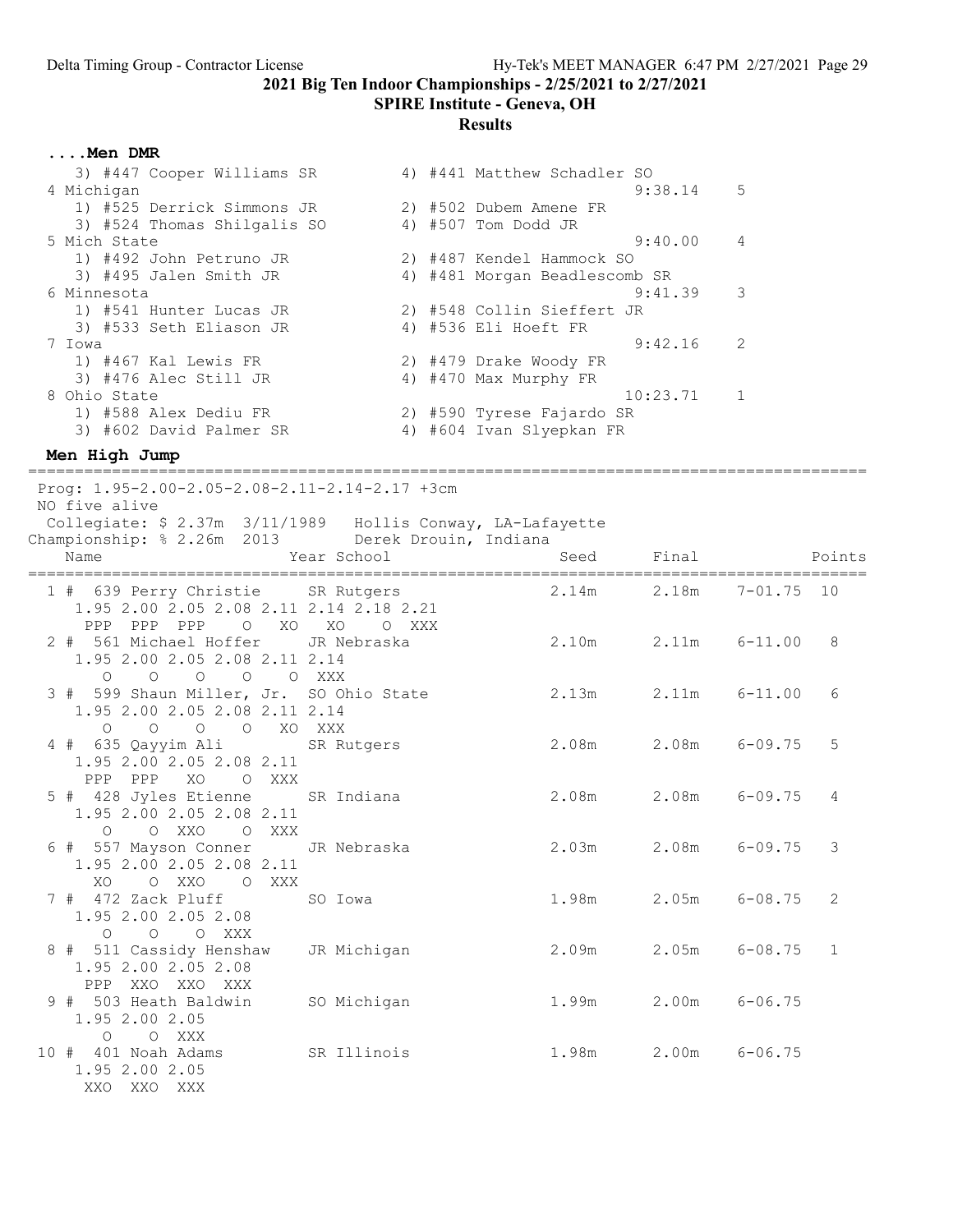SPIRE Institute - Geneva, OH

Results

| Men High Jump                             |             |       |       |             |
|-------------------------------------------|-------------|-------|-------|-------------|
| 11 # 636 A'Nan Bridgett<br>1.95 2.00 2.05 | SO Rutgers  | 2.03m | 1.95m | $6 - 04.75$ |
| PPP<br>XO.<br>XXX                         |             |       |       |             |
| 11 # 402 Alex Babbington<br>1.95 2.00     | SO Illinois | 1.90m | 1.95m | $6 - 04.75$ |
| XO XXX<br>$--$ # $654$ Semaj Willis       | JR Rutgers  | 2.06m | ΝH    |             |
| 1.95 2.00<br>PPP XXX                      |             |       |       |             |
| $--$ # 554 Cory Berg                      | FR Nebraska | 1.95m | NΗ    |             |
| 1.95<br>XXX                               |             |       |       |             |
| -- # 570 Lincoln McPhillip SO Nebraska    |             | 2.08m | ΝH    |             |
| 1.95                                      |             |       |       |             |
| XXX                                       |             |       |       |             |

#### Men Pole Vault

| Prog: 4.70-4.85-4.95-5.05-5.15-5.25-5.30-5.35 +5cm<br>NO five alive<br>Collegiate: \$ 6.00m 2/13/2021 KC Lightfoot, Baylor                                    |                                 |                            |       |                    |        |
|---------------------------------------------------------------------------------------------------------------------------------------------------------------|---------------------------------|----------------------------|-------|--------------------|--------|
| Championship: % 5.56m 2020 Adam Coulon, Indiana<br>Name                                                                                                       | Year School                     | Seed Final                 |       |                    | Points |
| 1 # 444 Nathan Stone SO Indiana<br>4.70 4.85 4.95 5.05 5.15 5.25 5.30 5.35 5.40 5.45<br>--- --- --- XXO                                                       | $O XO ---$<br>O --- XXX         | 5.42m                      |       | 5.35m 17-06.50 10  |        |
| 2 # 607 Luke Knipe<br>4.70 4.85 4.95 5.05 5.15 5.25 5.30 5.35<br>$\begin{array}{ccccccccccccccccc} \circ & \circ & \circ & \circ & \circ & \circ \end{array}$ | SO Penn State<br>XO<br>O XXX    | $4.76m$ 5.30m $17-04.50$   |       |                    | 8      |
| 3 # 601 Robert Oswald<br>4.70 4.85 4.95 5.05 5.15 5.25 5.30 5.35<br>$O$ $O$ $XO$<br>——— ———                                                                   | SR Ohio State<br>$XO$ --- $XXX$ | $5.35m$ $5.25m$ $17-02.75$ |       |                    | 6      |
| 4 # 550 Ekhardt Van der W JR Minnesota<br>4.70 4.85 4.95 5.05 5.15 5.25<br>O XXO<br>O XO XXX<br>$\circ$                                                       |                                 | 5.05m                      |       | $5.15m$ $16-10.75$ | 5      |
| 5 # 436 Brock Mammoser<br>4.70 4.85 4.95 5.05 5.15 5.25<br>--- --- xo xxo xxx                                                                                 | SR Indiana                      | 5.30m                      |       | $5.15m$ $16-10.75$ | 4      |
| 6 # 499 Ryan Talbot FR Mich State<br>4.70 4.85 4.95 5.05 5.15<br>XO.<br>O O XXO XXX                                                                           |                                 | 4.42m                      |       | $5.05m$ $16-06.75$ | 3      |
| 7 # 585 Luke Bendick SO Ohio State<br>4.70 4.85 4.95 5.05<br>$---$ 0 0 XXX                                                                                    |                                 | $5.05m$ $4.95m$ $16-02.75$ |       |                    | 2      |
| 8 # 496 Trevor Stephenson JR Mich State<br>4.70 4.85 4.95 5.05<br>XO XO XXX<br>XO                                                                             |                                 | 5.33m                      | 4.95m | $16 - 02.75$       | 1      |
| 9 # 562 Garrison Hughes JR Nebraska<br>4.70 4.85 4.95 5.05<br>--- --- XXO XXX                                                                                 |                                 | 5.11m 4.95m 16-02.75       |       |                    |        |
| 10 # 535 Mike Herauf<br>4.70 4.85 4.95 5.05<br>XO XXO XXX<br>$\circ$                                                                                          | JR Minnesota                    | 5.05m 4.95m 16-02.75       |       |                    |        |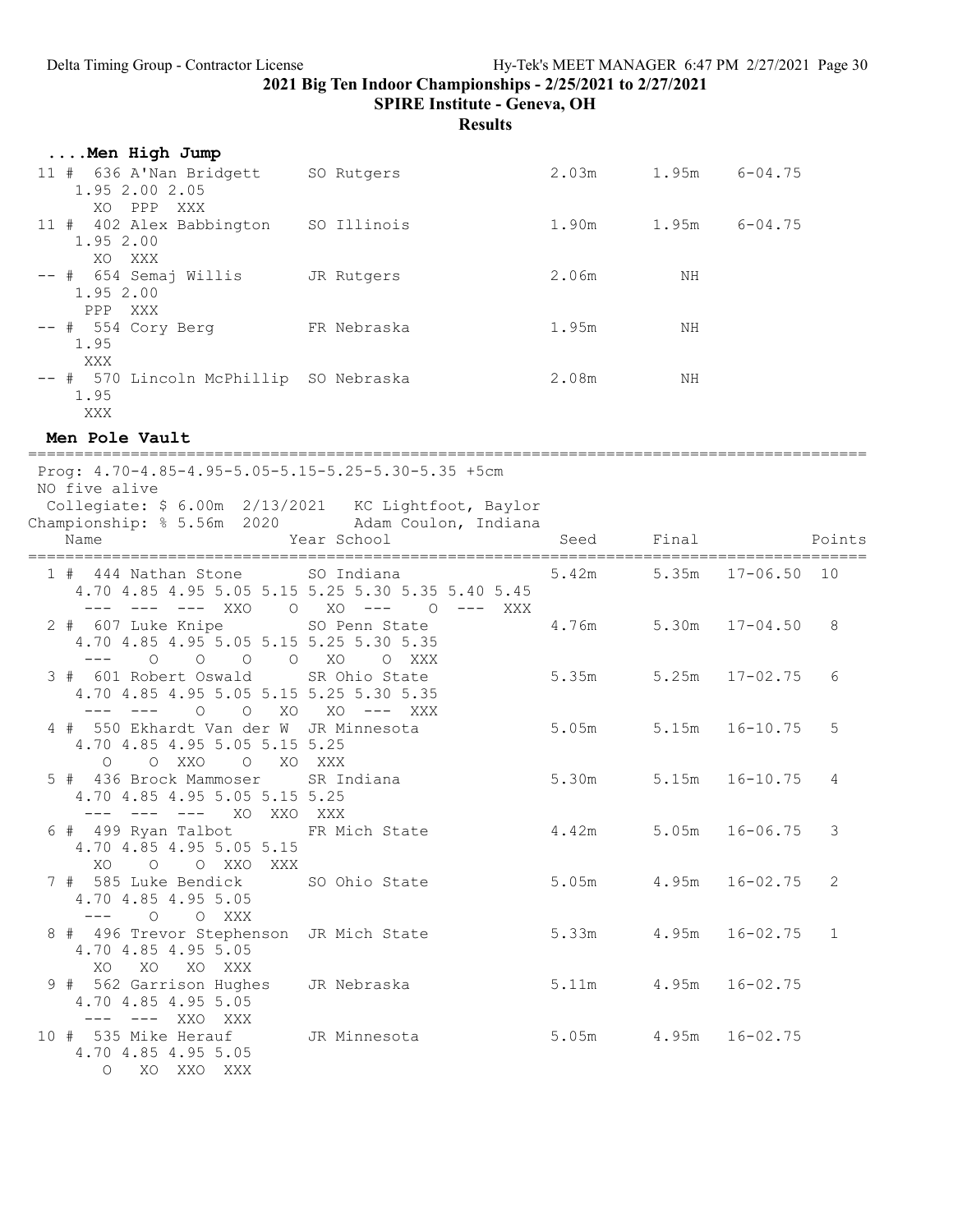SPIRE Institute - Geneva, OH

|  | Men Pole Vault                                                                                                                                                                |                    |                      |       |                    |                |                |
|--|-------------------------------------------------------------------------------------------------------------------------------------------------------------------------------|--------------------|----------------------|-------|--------------------|----------------|----------------|
|  | 11 # 577 Skyler Peterson<br>4.70 4.85 4.95                                                                                                                                    | SO Nebraska        | 4.75m 4.85m 15-11.00 |       |                    |                |                |
|  | O O XXX<br>11 # 667 Chandlar Ifft<br>4.70 4.85 4.95<br>$\circ$<br>O XXX                                                                                                       | FR Wisconsin       | 4.90m                |       | $4.85m$ $15-11.00$ |                |                |
|  | 13 # 556 Drake Burton<br>4.70 4.85<br>O XXX                                                                                                                                   | JR Nebraska        | 4.86m                | 4.70m | $15 - 05.00$       |                |                |
|  | 13 # 580 Jake Sellon<br>4.70 4.85<br>O XXX                                                                                                                                    | JR Nebraska        | 4.86m                | 4.70m | $15 - 05.00$       |                |                |
|  | 15 # 648 Nico Morales<br>4.70 4.85<br>XO X                                                                                                                                    | FR Rutgers         | 4.75m                | 4.70m | $15 - 05.00$       |                |                |
|  | 16 # 523 Henry Sheldon<br>4.70 4.85<br>XXO XXX                                                                                                                                | FR Michigan        | 4.90m                | 4.70m | $15 - 05.00$       |                |                |
|  | 16 # 516 Mason Mahacek SO Michigan<br>4.70 4.85<br>XXO XXX                                                                                                                    |                    | 4.77m                | 4.70m | $15 - 05.00$       |                |                |
|  | Men Long Jump                                                                                                                                                                 |                    |                      |       |                    |                |                |
|  | 9 competitors, plus ties, will qualify for the final<br>Collegiate: \$ 8.59m 3/1/2002 Miquel Pate, Alabama<br>Championship: % 8.26m 1975 Charlton Ehizuelen, Illinois<br>Name | Year School        | Seed                 | Final |                    |                | H# Points      |
|  |                                                                                                                                                                               |                    |                      |       |                    |                |                |
|  | 1 # 453 James Carter                                                                                                                                                          | JR Iowa            | 6.99m                | 7.65m | $25 - 01.25$ 1 10  |                |                |
|  | FOUL 7.38m 7.39m FOUL 7.14m 7.65m<br>2 # 591 Clarence Foote-Ta SO Ohio State<br>6.93m 6.85m 7.26m 7.43m 7.53m 7.45m                                                           |                    |                      | 7.53m | $24 - 08.50$ 1     |                | 8              |
|  | 3 # 451 Jamal Britt<br>7.37m FOUL FOUL 7.46m 7.29m FOUL                                                                                                                       | JR Iowa            | 7.60m                | 7.46m | $24 - 05.75$ 2     |                | 6              |
|  | 4 # 475 Deandre Stapleton SO Iowa                                                                                                                                             |                    | 7.04m                | 7.41m | $24 - 03.75$ 1     |                | 5              |
|  | 7.14m FOUL FOUL 6.75m FOUL 7.41m<br>5 # 571 Micaylon Moore SO Nebraska                                                                                                        |                    | 7.12m                | 7.40m | $24 - 03.50$ 1     |                | 4              |
|  | 7.17m 6.99m 6.96m 7.27m 7.40m 7.22m<br>6 # 636 A'Nan Bridgett SO Rutgers                                                                                                      |                    | 7.63m                | 7.30m | $23 - 11.50$ 2     |                | $\mathfrak{Z}$ |
|  | 6.86m 7.28m 7.24m FOUL 7.30m<br>7 # 461 Kaleba Jack                                                                                                                           | 7.08m<br>FR Iowa   | 7.25m                | 7.20m | $23 - 07.50$ 2     |                | 2              |
|  | 6.55m 7.15m FOUL 6.19m 6.98m<br>8 # 626 Lloyd Hill Jr.                                                                                                                        | 7.20m<br>FR Purdue | 7.36m                | 7.20m | $23 - 07.50$ 2     |                | $\mathbf{1}$   |
|  | 7.01m FOUL 7.13m 7.04m 7.20m 7.08m<br>9 # 478 Austin West                                                                                                                     | SO Iowa            | 7.21m                | 7.08m | $23 - 02.75$       | $\overline{2}$ |                |
|  | 6.98m 7.08m PASS PASS PASS 7.08m<br>10 # 635 Qayyim Ali                                                                                                                       | SR Rutgers         | 7.32m                | 7.06m | $23 - 02.00$ 2     |                |                |
|  | 7.06m 5.69m 5.13m<br>11 # 426 Dom Day                                                                                                                                         | SO Indiana         | 7.25m                | 6.93m | $22 - 09.00$ 2     |                |                |
|  | 6.93m 6.80m 6.83m<br>12 # 553 Matthias Algarin<br>6.44m FOUL 6.84m                                                                                                            | FR Nebraska        | 7.00m                | 6.84m | $22 - 05.25$ 1     |                |                |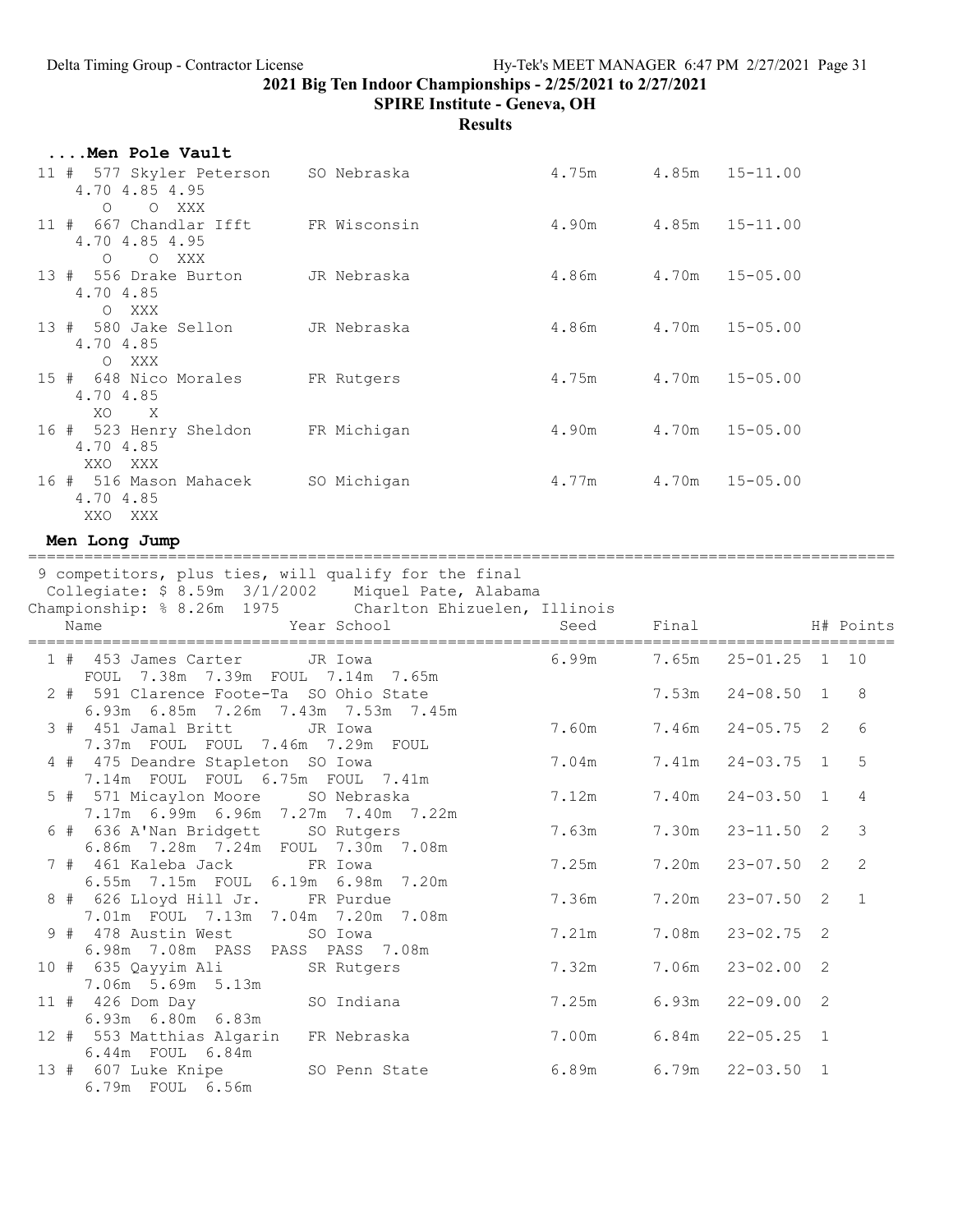SPIRE Institute - Geneva, OH

**Results** 

| Men Long Jump                                   |               |       |       |                |                |
|-------------------------------------------------|---------------|-------|-------|----------------|----------------|
| 14 # 583 Terrol Wilson<br>6.75m  6.73m  FOUL    | SO Nebraska   | 7.21m | 6.75m | $22 - 01.75$ 2 |                |
| 15 # 488 Adoni Kirkland<br>FOUL 6.35m 6.68m     | FR Mich State | 6.88m | 6.68m | $21 - 11.00$   | $\overline{1}$ |
| 16 # 406 Nick Drayden<br>6.55m FOUL<br>FOUL     | FR Illinois   | 6.97m | 6.55m | $21 - 06.00$   | $\overline{1}$ |
| 17 # 430 Kynton Grays<br>6.12m FOUL FOUL        | SO Indiana    | 6.94m | 6.12m | $20 - 01.00$   | $\overline{1}$ |
| 18 # 559 Papay Glaywulu<br>FOUL FOUL 6.09m      | JR Nebraska   | 7.39m | 6.09m | $19 - 11.75$ 2 |                |
| 19 # 563 Clayton Keys<br>FOUL 6.05m FOUL        | FR Nebraska   | 7.19m | 6.05m | $19 - 10.25$   | $\overline{2}$ |
| 20 # 624 Tamar Greene<br>5.97m FOUL FOUL        | SR Purdue     |       | 5.97m | $19 - 07.00$   | $\overline{1}$ |
| -- # 528 Jaydon Antoine<br>FOUL<br>FOUL<br>FOUL | FR Minnesota  | 7.05m | FOUL  |                |                |
| -- # 427 JaiOuan Earls<br>FOUL FOUL<br>FOUL     | SR Indiana    | 7.12m | FOUL  |                | 2              |

#### Men Triple Jump

============================================================================================= 9 competitors, plus ties, will qualify for the final Collegiate: \$ 17.50m 1/17/1986 Charlie Simpkins, Charleston Southern

|  | Championship: % 16.83m 2005 Aarik Wilson, Indiana<br>Year School<br>Name             |                      | Seed Final H# Points |                   |                |
|--|--------------------------------------------------------------------------------------|----------------------|----------------------|-------------------|----------------|
|  |                                                                                      |                      |                      |                   |                |
|  | 1 # 559 Papay Glaywulu JR Nebraska<br>FOUL 15.57m 16.28m 16.13m FOUL 14.63m          |                      |                      | $53 - 05.00$ 2 10 |                |
|  | 2 # 591 Clarence Foote-Ta SO Ohio State<br>16.26m 16.14m 16.16m FOUL 16.07m FOUL     | 16.07m 16.26m        |                      | $53 - 04.25$ 2    | 8              |
|  | 3 # 624 Tamar Greene SR Purdue<br>FOUL 15.78m 13.95m 16.01m 16.07m 16.14m            |                      |                      | $52 - 11.50$ 2    | 6              |
|  | 4 # 453 James Carter JR Iowa<br>FOUL 15.09m 15.33m 15.13m 13.57m 15.40m              |                      | 15.18m   15.40m      | $50 - 06.25$ 2    | 5              |
|  | 5 # 583 Terrol Wilson SO Nebraska<br>14.91m 15.01m 15.29m 14.80m 14.63m 14.85m       |                      |                      | $50 - 02.00$ 2    | $\overline{4}$ |
|  | 6 # 571 Micaylon Moore SO Nebraska<br>14.53m  14.51m  15.17m  14.87m  FOUL  13.72m   |                      | 14.53m 15.17m        | $49 - 09.25$ 1    | $\mathcal{E}$  |
|  | 7 # 626 Lloyd Hill Jr. FR Purdue<br>FOUL 14.93m 14.40m 14.97m 15.00m FOUL            |                      | 15.22m 15.00m        | $49 - 02.50$ 2    | 2              |
|  | 8 # 606 Lance Hamilton SO Penn State<br>14.74m  14.72m  14.92m  14.72m  14.96m  FOUL | 14.86m               | 14.96m               | $49 - 01.00$ 2    | $\overline{1}$ |
|  | 9 # 573 Passmore Mudundul SO Nebraska<br>FOUL 14.45m 14.90m 14.51m 14.13m 14.30m     |                      |                      | $48 - 10.75$ 1    |                |
|  | 10 # 662 Peyton Frankenrei SO Wisconsin<br>14.43m 14.61m 14.54m                      |                      | 14.61m               | $47 - 11.25$ 1    |                |
|  | 11 # 637 Nadale Buntin<br>FOUL FOUL 14.60m                                           | SO Rutgers<br>14.78m | 14.60m               | $47 - 11.00$ 2    |                |
|  | 12 # 410 Reed Marshall<br>JR Illinois<br>13.94m 13.85m 14.47m                        |                      |                      | $47 - 05.75$ 1    |                |
|  | 13 # 406 Nick Drayden FR Illinois<br>FOUL 14.47m FOUL                                |                      |                      | $47 - 05.75$ 1    |                |
|  | 14 # 475 Deandre Stapleton SO Iowa<br>14.23m FOUL 13.76m                             |                      | 14.23m               | $46 - 08.25$ 1    |                |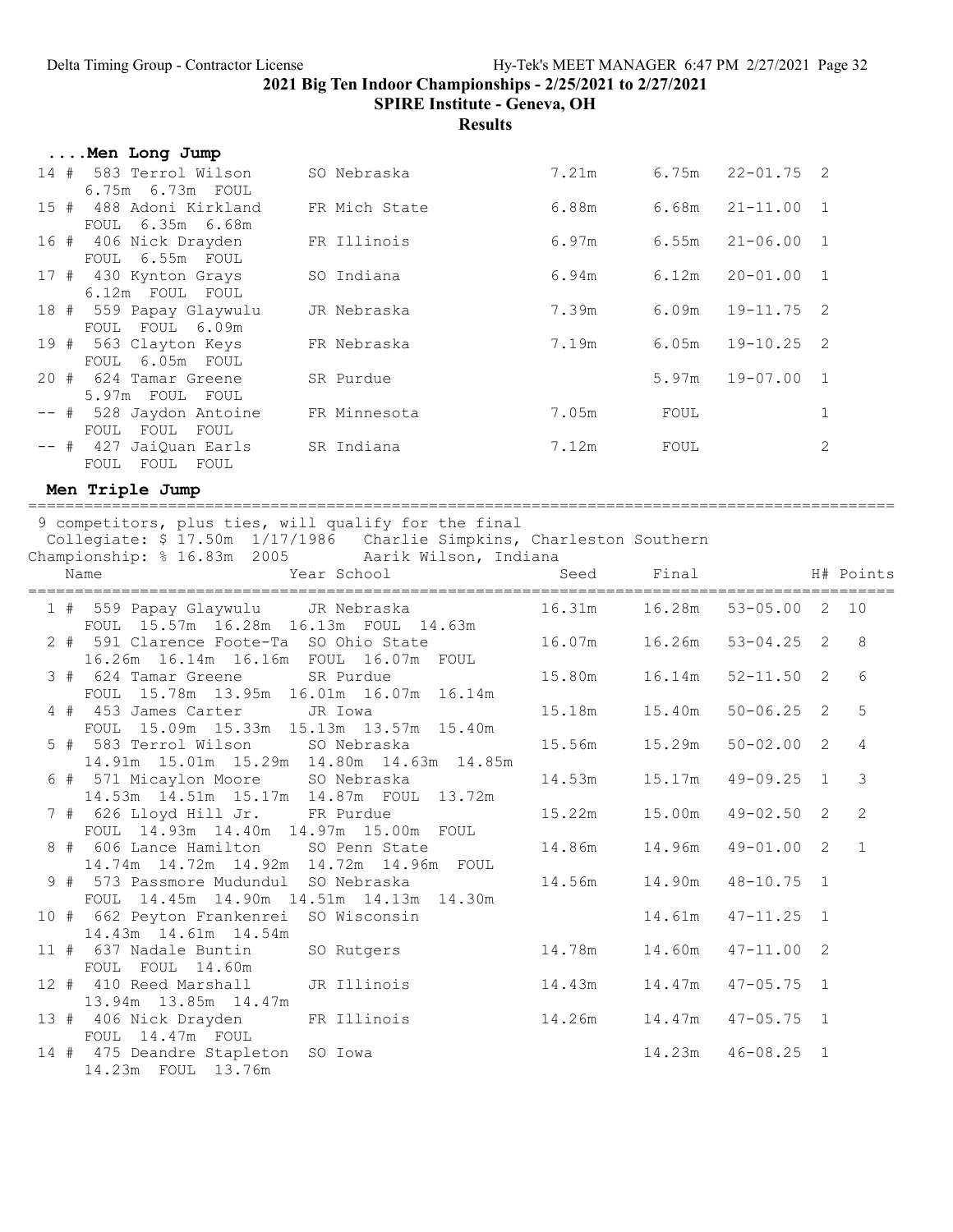SPIRE Institute - Geneva, OH

|  | Men Triple Jump                                                                   |             |               |                                 |        |                |                |                |
|--|-----------------------------------------------------------------------------------|-------------|---------------|---------------------------------|--------|----------------|----------------|----------------|
|  | 15 # 553 Matthias Algarin<br>13.54m 13.97m 14.15m                                 | FR Nebraska |               | 13.83m  14.15m  46-05.25  1     |        |                |                |                |
|  | 16 # 427 JaiQuan Earls<br>14.00m FOUL 13.73m                                      | SR Indiana  |               | 14.09m  14.00m  45-11.25  1     |        |                |                |                |
|  | -- # 652 Tobi Tella<br>FOUL FOUL FOUL                                             | SR Rutgers  |               | 14.93m                          | FOUL   |                | 2              |                |
|  | Men Shot Put                                                                      |             |               |                                 |        |                |                |                |
|  | 9 competitors, plus ties, will qualify for the final                              |             |               |                                 |        |                |                |                |
|  | Collegiate: \$ 21.85m  2/13/2021  Turner Washington, Arkansas                     |             |               |                                 |        |                |                |                |
|  | Championship: % 21.10m 1982 Mike Lehmann, Illinois                                |             |               |                                 |        |                |                |                |
|  | Name                                                                              |             | Year School   | Seed                            | Final  |                |                | H# Points      |
|  | 1 # 565 Burger Lambrechts JR Nebraska<br>19.29m FOUL 19.95m 19.66m 20.54m 20.47m  |             |               | 19.61m  20.54m  67-04.75  2  10 |        |                |                |                |
|  | 2 # 518 John Meyer<br>19.26m 18.78m 19.36m 18.98m 19.90m 19.56m                   | SO Michigan |               | 19.32m 19.90m                   |        | $65 - 03.50$ 2 |                | 8              |
|  | 3 # 620 Jalil Brewer<br>19.14m FOUL FOUL 17.88m 18.54m 19.18m                     | SR Purdue   |               | 19.07m   19.18m                 |        | $62 - 11.25$ 2 |                | 6              |
|  | 4 # 581 Kevin Shubert SO Nebraska<br>18.04m FOUL FOUL 18.84m FOUL 18.97m          |             |               | 19.27m                          | 18.97m | $62 - 03.00$ 2 |                | 5              |
|  | 5 # 673 Andrew Stone FR Wisconsin<br>16.75m  18.59m  18.32m  17.90m  18.41m  FOUL |             |               | 18.54m                          | 18.59m | $61 - 00.00$ 2 |                | 4              |
|  | 6 # 449 Elijah Barnes<br>18.09m  18.24m  18.15m  17.64m  FOUL  FOUL               | JR Iowa     |               | 18.49m                          | 18.24m | $59 - 10.25$ 2 |                | 3              |
|  | 7 # 529 Kyle Atkinson FR Minnesota<br>18.19m FOUL 17.26m FOUL FOUL FOUL           |             |               | 18.23m                          | 18.19m | $59 - 08.25$ 2 |                | $\overline{c}$ |
|  | 8 # 417 Tyler Sudduth<br>17.23m  17.28m  17.47m  16.93m  16.91m  17.82m           | FR Illinois |               | 17.63m                          | 17.82m | $58 - 05.75$ 2 |                | $\mathbf{1}$   |
|  | 9 # 611 Ben Peterson<br>16.82m  17.37m  FOUL  FOUL  17.36m  16.96m                |             | SR Penn State | 18.12m                          | 17.37m | $57 - 00.00$ 2 |                |                |
|  | 10 # 546 Eric Rousemiller FR Minnesota<br>17.36m FOUL 16.77m                      |             |               | 17.28m                          | 17.36m | $56 - 11.50$ 2 |                |                |
|  | 11 # 454 Dawson Ellingson<br>17.02m  17.06m  16.72m                               | SO Iowa     |               | 17.26m                          | 17.06m | $55 - 11.75$ 2 |                |                |
|  | 12 # 413 William Rezny<br>15.22m  17.06m  FOUL                                    |             | SO Illinois   | 17.29m                          | 17.06m | $55 - 11.75$ 2 |                |                |
|  | 13 # 484 Jerimiah Evans<br>15.97m 17.04m 16.58m                                   |             | SR Mich State | 17.67m                          | 17.04m | $55 - 11.00$   | $\overline{2}$ |                |
|  | 14 # 469 Quintin Lyons<br>FOUL 16.08m 16.84m                                      | FR Iowa     |               | 17.05m                          | 16.84m | $55 - 03.00$ 1 |                |                |
|  | 15 # 584 Carlos Aviles<br>14.73m  16.52m  15.93m                                  |             | FR Ohio State |                                 | 16.52m | $54 - 02.50$ 1 |                |                |
|  | 16 # 463 Jordan Johnson<br>FOUL FOUL 16.43m                                       | SO Iowa     |               | 16.87m                          | 16.43m | $53 - 11.00$ 1 |                |                |
|  | 17 # 605 Thomas Bojalad<br>15.93m  16.29m  16.26m                                 |             | JR Penn State | 16.42m                          | 16.29m | $53 - 05.50$ 1 |                |                |
|  | 18 # 608 Duane Knisley<br>FOUL 16.20m 15.85m                                      |             | FR Penn State | 16.88m                          | 16.20m | $53 - 01.75$ 1 |                |                |
|  | 19 # 416 Vince Shields<br>14.54m FOUL 16.10m                                      |             | JR Illinois   | 16.46m                          | 16.10m | $52 - 10.00$ 1 |                |                |
|  | 20 # 644 Kamron Kobolak<br>15.97m FOUL 15.91m                                     | SO Rutgers  |               |                                 | 15.97m | $52 - 04.75$ 1 |                |                |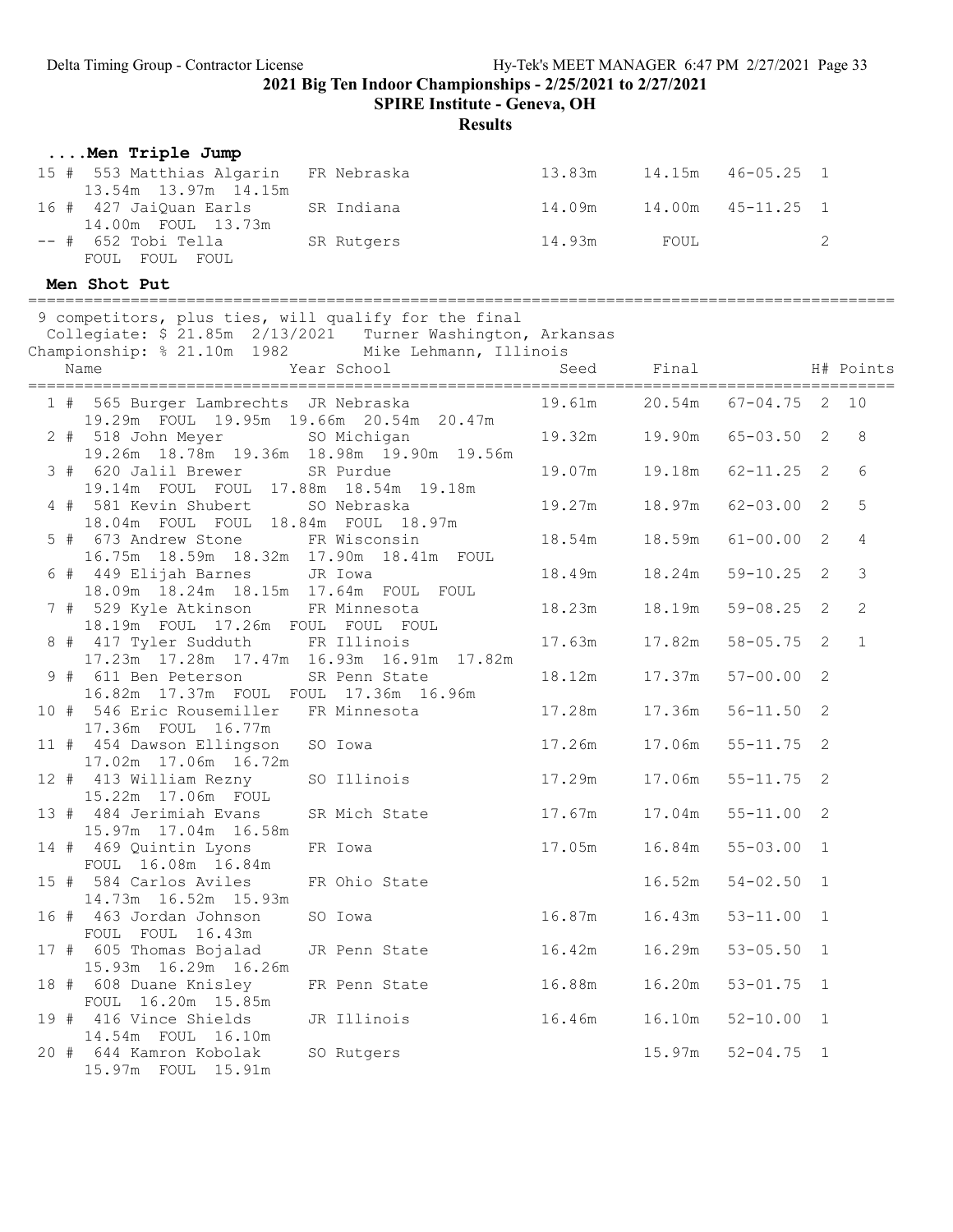SPIRE Institute - Geneva, OH

Results

| Men Shot Put                                    |               |        |        |                |                |
|-------------------------------------------------|---------------|--------|--------|----------------|----------------|
| 21#<br>498 Dan Stone<br>15.64m 15.68m FOUL      | JR Mich State | 16.11m | 15.68m | $51 - 05.50$ 1 |                |
| 22 # 643 Adam Hunt<br>15.44m FOUL 15.65m        | JR Rutgers    | 15.64m | 15.65m | $51 - 04.25$   | $\overline{1}$ |
| 23 # 645 Kyle Lipscomb<br>15.52m 15.02m FOUL    | FR Rutgers    | 15.61m | 15.52m | $50 - 11.00$   | $\overline{1}$ |
| 24 # 613 Lucciano Pizarro<br>FOUL 15.20m 15.28m | FR Penn State | 16.80m | 15.28m | $50 - 01.75$ 1 |                |
| 25 # 538 Carter Hughes<br>14.87m 15.21m 15.25m  | FR Minnesota  | 16.10m | 15.25m | $50 - 00.50$   | $\overline{1}$ |
| $--$ # 633 Johnny Vanos<br>FOUL FOUL<br>FOUL    | SO Purdue     | 16.19m | FOUL   |                |                |

#### Men Weight Throw

============================================================================================= 9 competitors, plus ties, will qualify for the final Collegiate: \$ 25.58m 2/25/2015 Michael Lihrman, Wisconsin Championship: % 25.58m 2015 Michael Lihrman, Wisconsin Name The Year School Contract Seed Final H# Points ============================================================================================= 1 # 412 Manning Plater SR Illinois 20.47m 21.34m 21.41m 21.69m 22.17m FOUL 2 # 549 Kaleb Siekmeier JR Minnesota 21.04m 22.10m 72-06.25 2 8 21.72m 22.10m 21.27m 22.00m 21.38m 22.04m 3 # 530 Phillipe Barnett JR Minnesota 20.47m 20.41m 66-11.50 2 6 20.41m FOUL FOUL 18.50m 20.28m FOUL 4 # 468 Tyler Lienau SR Iowa 20.95m 20.30m 66-07.25 2 5 19.55m FOUL 19.69m 19.54m FOUL 20.30m 5 # 435 Nick Lane SR Indiana 20.84m 20.22m 66-04.25 2 4 20.09m 20.20m 20.07m 20.22m FOUL 20.08m 6 # 538 Carter Hughes FR Minnesota 19.72m 20.13m 66-00.50 2 3 FOUL 19.47m 19.44m 20.13m FOUL 20.00m 20.47m 20.06m 65-09.75 2 2 FOUL 19.59m FOUL 20.06m FOUL 19.72m 8 # 617 Henry Zimmerman FR Penn State 18.85m 19.78m 64-10.75 1 1 18.68m 19.78m 18.96m 19.20m FOUL 19.40m 9 # 552 Kostas Zaltos FR Minnesota 19.97m 19.61m 64-04.00 2 19.44m 19.57m 19.12m 18.35m 18.87m 19.61m 10 # 589 Garrett Doyle SO Ohio State 18.54m 19.24m 63-01.50 1 FOUL 19.24m 18.89m 11 # 565 Burger Lambrechts JR Nebraska 20.11m 19.16m 62-10.50 2 17.17m 19.16m FOUL 12 # 674 Dan Ufearo JR Wisconsin 19.16m 18.38m 60-03.75 1 18.24m 18.38m FOUL 13 # 463 Jordan Johnson SO Iowa 19.02m 18.37m 60-03.25 1 17.36m FOUL 18.37m 14 # 458 Jordan Hawkins SO Iowa 19.22m 18.20m 59-08.50 2 17.68m 18.20m 18.15m 15 # 408 Brian Keyes SO Illinois 18.17m 17.67m 57-11.75 1 FOUL 17.18m 17.67m 16 # 572 Zach Morrison SO Nebraska 18.83m 17.58m 57-08.25 1 17.58m FOUL FOUL<br>17 # 498 Dan Stone JR Mich State 18.72m 17.56m 57-07.50 1 17.56m FOUL FOUL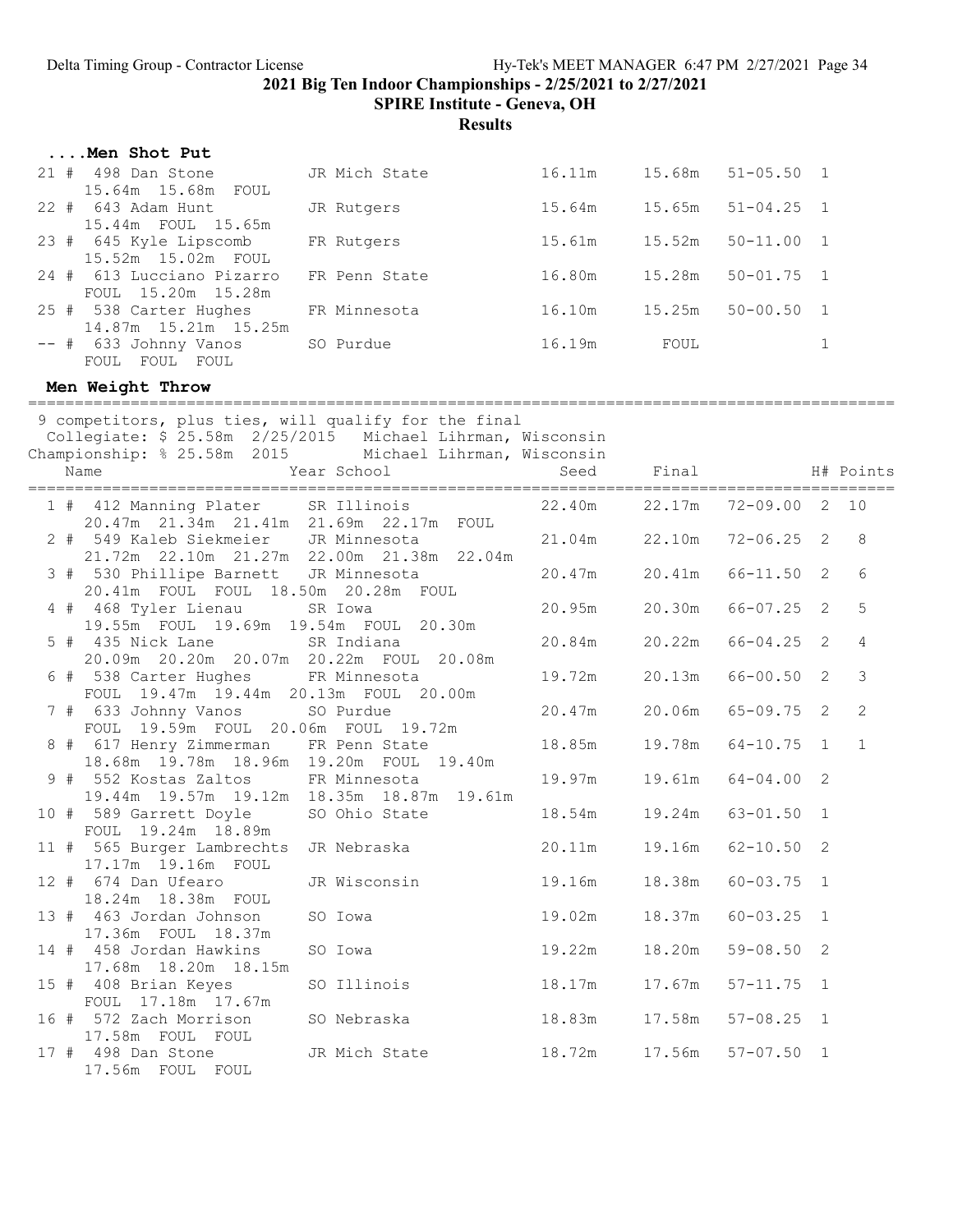SPIRE Institute - Geneva, OH

#### **Results**

### ....Men Weight Throw

| 18 # 526 Eli Winter<br>FOUL FOUL 17.51m                 | FR Michigan | 17.62m | 17.51m 57-05.50 1 |  |
|---------------------------------------------------------|-------------|--------|-------------------|--|
| 19 # 643 Adam Hunt JR Rutgers<br>16.48m FOUL 14.84m     |             | 17.54m | 16.48m 54-01.00 1 |  |
| 20 # 411 Billy Matzek JR Illinois<br>16.26m FOUL 16.21m |             | 17.10m | 16.26m 53-04.25 1 |  |

#### Heptathlon: #1 Men 60 M Heptathlon

==========================================================================

|                 | Name  |                       | Year School   | Final |               | H# Points |
|-----------------|-------|-----------------------|---------------|-------|---------------|-----------|
|                 | #     | 457 Peyton Haack      | JR Iowa       | 6.91  | 2             | 915       |
|                 | $2 +$ | 478 Austin West       | SO Iowa       | 6.99  | 2             | 886       |
|                 | 3#    | 499 Ryan Talbot       | FR Mich State | 7.08  | 2             | 854       |
| 4               | #     | 516 Mason Mahacek     | SO Michigan   | 7.22  | $\mathcal{L}$ | 806       |
| 5               | #     | 628 Isaiah Martin     | JR Purdue     | 7.23  |               | 802       |
| 6               | #     | 503 Heath Baldwin     | SO Michigan   | 7.26  |               | 792       |
|                 | 7#    | 578 Zach Podraza      | SR Nebraska   | 7.28  | $\mathcal{L}$ | 785       |
| 8               | $+$   | 540 Wyatt Lubarski    | FR Minnesota  | 7.32  | $\mathcal{L}$ | 772       |
|                 | 9#    | 669 Ouinn Lansill     | FR Wisconsin  | 7.36  |               | 759       |
| 1 O             | #     | 657 Cade Amborn       | FR Wisconsin  | 7.38  |               | 752       |
| 11              | #     | 665 Max Herkert       | FR Wisconsin  | 7.40  |               | 745       |
| 12 <sup>7</sup> | #     | 560 Kolby Heinerikson | SO Nebraska   | 7.42  |               | 739       |

#### Heptathlon: #7 Men 1000 M Heptathlon

=======================================================================

|                 | Name  | Double waterfall      | Year School   | Final   | Points |
|-----------------|-------|-----------------------|---------------|---------|--------|
| $\mathbf{1}$    | #     | 669 Ouinn Lansill     | FR Wisconsin  | 2:37.52 | 901    |
|                 | $2 +$ | 478 Austin West       | SO Iowa       | 2:39.05 | 884    |
|                 | 3#    | 516 Mason Mahacek     | SO Michigan   | 2:42.81 | 842    |
| 4               | #     | 457 Peyton Haack      | JR Iowa       | 2:43.93 | 830    |
|                 | $5$ # | 578 Zach Podraza      | SR Nebraska   | 2:44.30 | 826    |
| 6               | #     | 503 Heath Baldwin     | SO Michigan   | 2:45.11 | 817    |
|                 | 7#    | 560 Kolby Heinerikson | SO Nebraska   | 2:46.60 | 801    |
| 8               | #     | 540 Wyatt Lubarski    | FR Minnesota  | 2:47.40 | 793    |
|                 | 9#    | 628 Isaiah Martin     | JR Purdue     | 2:47.47 | 792    |
| 10#             |       | 499 Ryan Talbot       | FR Mich State | 2:50.27 | 763    |
| 11#             |       | 665 Max Herkert       | FR Wisconsin  | 2:53.11 | 733    |
| 12 <sup>7</sup> | #     | 657 Cade Amborn       | FR Wisconsin  | 3:06.25 | 604    |

### Heptathlon: #5 Men 60 M H Heptathlon

==========================================================================

| Name  | Hurdles in all lanes | Year School   | Final |               | H# Points |           |
|-------|----------------------|---------------|-------|---------------|-----------|-----------|
|       |                      |               |       |               |           |           |
| 1#    | 457 Peyton Haack     | JR Iowa       | 8.12  | З             | 952       |           |
| $2 +$ | 628 Isaiah Martin    | JR Purdue     | 8.17  | 3             | 939       |           |
| 3#    | 478 Austin West      | SO Iowa       | 8.22  | 3             | 927       |           |
| 4#    | 503 Heath Baldwin    | SO Michigan   | 8.24  | 2             | 922       |           |
| 5#    | 578 Zach Podraza     | SR Nebraska   | 8.28  | $\mathcal{L}$ | 913       |           |
| 6#    | 669 Ouinn Lansill    | FR Wisconsin  | 8.32  | 2             |           | 903 8.315 |
| 7#    | 499 Ryan Talbot      | FR Mich State | 8.32  | 3             |           | 903 8.316 |
| 8#    | 657 Cade Amborn      | FR Wisconsin  | 8.36  |               | 893       |           |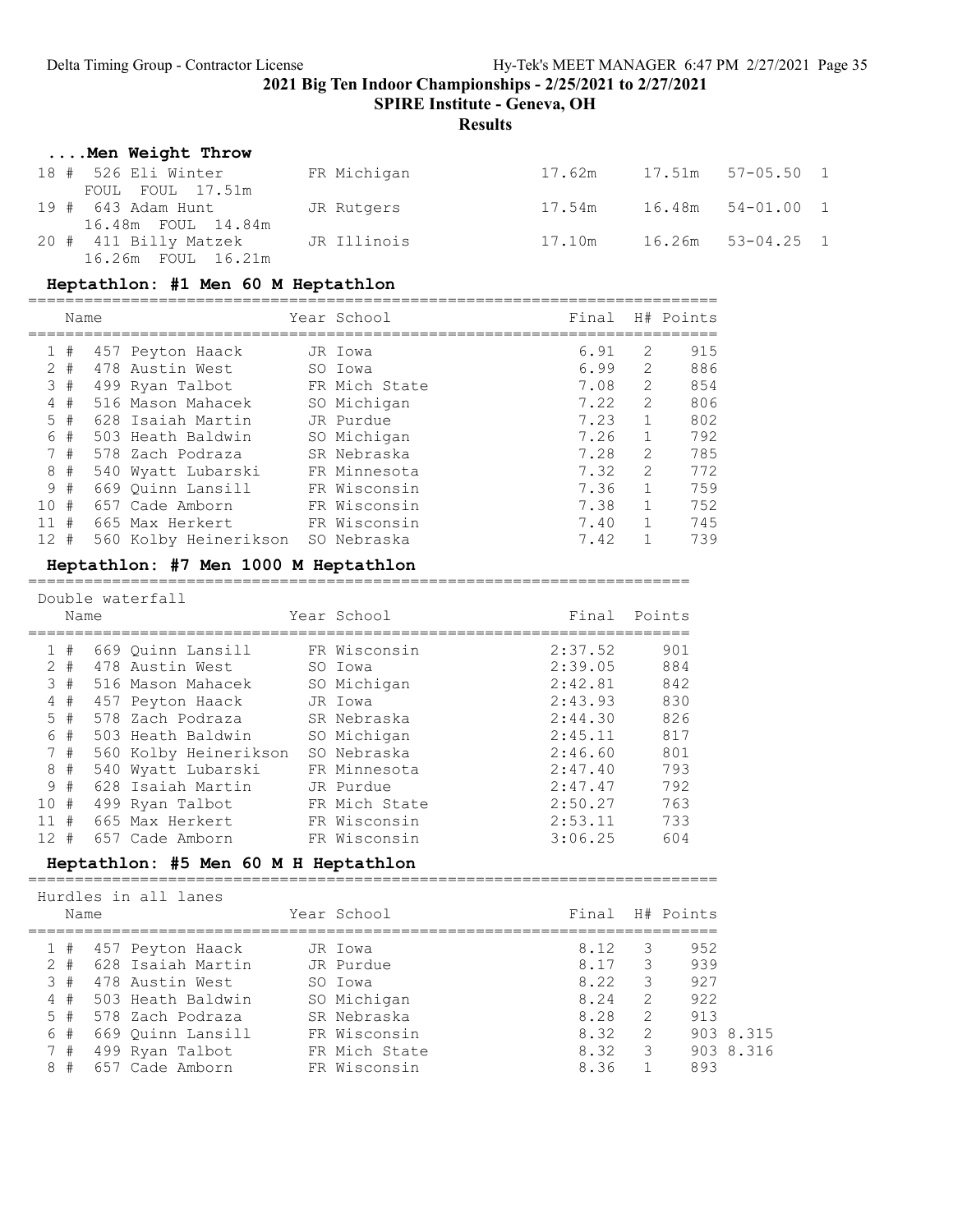SPIRE Institute - Geneva, OH

#### Results

### ....Heptathlon: #5 Men 60 M H Heptathlon

| 9 # 665 Max Herkert         FR Wisconsin |             | 8.58 2 841 |  |
|------------------------------------------|-------------|------------|--|
| 10 # 560 Kolby Heinerikson SO Nebraska   |             | 8.74 1 804 |  |
| 11 # 540 Wyatt Lubarski   FR Minnesota   |             | 8.86 1 777 |  |
| 12 # 516 Mason Mahacek                   | SO Michigan | 8.92 1 764 |  |

#### Heptathlon: #4 Men High Jump Heptathlon

================================================================================= One pit; NO five alive; 3cm increments

| $\frac{1}{2}$ is $\frac{1}{2}$ if $\frac{1}{2}$ if $\frac{1}{2}$ if $\frac{1}{2}$ if $\frac{1}{2}$ if $\frac{1}{2}$ if $\frac{1}{2}$ if $\frac{1}{2}$ if $\frac{1}{2}$ if $\frac{1}{2}$ if $\frac{1}{2}$ if $\frac{1}{2}$ if $\frac{1}{2}$ if $\frac{1}{2}$ if $\frac{1}{2}$ if $\frac{1}{2}$ if<br>Name | Final<br>Year School                                             |                   | Points |
|----------------------------------------------------------------------------------------------------------------------------------------------------------------------------------------------------------------------------------------------------------------------------------------------------------|------------------------------------------------------------------|-------------------|--------|
| 1 # 503 Heath Baldwin SO Michigan 60.00 2.06m 6-09.00<br>1.70 1.73 1.76 1.79 1.82 1.85 1.88 1.91 1.94 1.97 2.00 2.03 2.06 2.09                                                                                                                                                                           |                                                                  |                   | 859    |
| PPP PPP PPP PPP PPP PPP PPP PPP 0 0 XO 0 0 XXX                                                                                                                                                                                                                                                           |                                                                  |                   |        |
| 2 # 516 Mason Mahacek SO Michigan 2.03m 6-08.00                                                                                                                                                                                                                                                          |                                                                  |                   | 831    |
|                                                                                                                                                                                                                                                                                                          | 1.70 1.73 1.76 1.79 1.82 1.85 1.88 1.91 1.94 1.97 2.00 2.03 2.06 |                   |        |
|                                                                                                                                                                                                                                                                                                          | PPP PPP PPP PPP PPP PPP O PPP XO O XO XXO                        | XXX               |        |
| 3 # 628 Isaiah Martin JR Purdue                                                                                                                                                                                                                                                                          |                                                                  | $1.97m$ 6-05.50   | 776    |
|                                                                                                                                                                                                                                                                                                          | 1.70 1.73 1.76 1.79 1.82 1.85 1.88 1.91 1.94 1.97 2.00           |                   |        |
|                                                                                                                                                                                                                                                                                                          | PPP PPP PPP 0 PPP 0 0 XO 0 XXO XXX                               |                   |        |
| 4 # 457 Peyton Haack                                                                                                                                                                                                                                                                                     | JR Iowa                                                          | $1.94m$ $6-04.25$ | 749    |
|                                                                                                                                                                                                                                                                                                          | 1.70 1.73 1.76 1.79 1.82 1.85 1.88 1.91 1.94 1.97                |                   |        |
|                                                                                                                                                                                                                                                                                                          | PPP PPP PPP PPP XXO XXO XO O O XXX                               |                   |        |
| 5 # 478 Austin West                                                                                                                                                                                                                                                                                      | SO Iowa                                                          | $1.91m$ $6-03.25$ | 723    |
| 1.70 1.73 1.76 1.79 1.82 1.85 1.88 1.91 1.94                                                                                                                                                                                                                                                             |                                                                  |                   |        |
| POP PPP PPP PPP 0 0 0 XXO XXX                                                                                                                                                                                                                                                                            |                                                                  |                   |        |
| 6 # 560 Kolby Heinerikson SO Nebraska                                                                                                                                                                                                                                                                    |                                                                  | $1.82m$ $5-11.50$ | 644    |
| 1.70 1.73 1.76 1.79 1.82 1.85                                                                                                                                                                                                                                                                            |                                                                  |                   |        |
| PPP 0 0 0 XO XXX                                                                                                                                                                                                                                                                                         |                                                                  |                   |        |
| 6 # 665 Max Herkert FR Wisconsin 1.82m 5-11.50                                                                                                                                                                                                                                                           |                                                                  |                   | 644    |
| 1.70 1.73 1.76 1.79 1.82 1.85                                                                                                                                                                                                                                                                            |                                                                  |                   |        |
| PPP PPP<br>XO O XO XXX                                                                                                                                                                                                                                                                                   |                                                                  |                   |        |
| 6 # 669 Quinn Lansill FR Wisconsin                                                                                                                                                                                                                                                                       |                                                                  | $1.82m$ $5-11.50$ | 644    |
| 1.70 1.73 1.76 1.79 1.82 1.85<br>PPP PPP XO XO OXXX                                                                                                                                                                                                                                                      |                                                                  |                   |        |
| 6 # 578 Zach Podraza SR Nebraska                                                                                                                                                                                                                                                                         |                                                                  | $1.82m$ $5-11.50$ | 644    |
| 1.70 1.73 1.76 1.79 1.82 1.85                                                                                                                                                                                                                                                                            |                                                                  |                   |        |
| PPP PPP PPP O XXO XXX                                                                                                                                                                                                                                                                                    |                                                                  |                   |        |
| 6 # 540 Wyatt Lubarski FR Minnesota                                                                                                                                                                                                                                                                      |                                                                  | $1.82m$ $5-11.50$ | 644    |
| 1.70 1.73 1.76 1.79 1.82 1.85                                                                                                                                                                                                                                                                            |                                                                  |                   |        |
| PPP O XO XO XXO XXX                                                                                                                                                                                                                                                                                      |                                                                  |                   |        |
| 6 # 657 Cade Amborn FR Wisconsin                                                                                                                                                                                                                                                                         |                                                                  | $1.82m$ $5-11.50$ | 644    |
| 1.70 1.73 1.76 1.79 1.82 1.85                                                                                                                                                                                                                                                                            |                                                                  |                   |        |
| PPP PPP PPP PPP O XXX                                                                                                                                                                                                                                                                                    |                                                                  |                   |        |
| 12 # 499 Ryan Talbot FR Mich State 1.79m 5-10.50 619                                                                                                                                                                                                                                                     |                                                                  |                   |        |
| 1.70 1.73 1.76 1.79 1.82                                                                                                                                                                                                                                                                                 |                                                                  |                   |        |
| O O XXX<br>O PPP                                                                                                                                                                                                                                                                                         |                                                                  |                   |        |

#### Heptathlon: #6 Men Pole Vault Heptathlon

================================================================================= One pit; NO five alive; 10cm increments Name Year School Final Points ================================================================================= 1 # 499 Ryan Talbot FR Mich State 4.85m 15-11.00 865 3.25 3.35 3.45 3.55 3.65 3.75 3.85 3.95 4.05 4.15 4.25 4.35 4.45 4.55 4.65 4.75 4.85 4.95 --- --- --- --- --- --- --- --- --- --- --- --- XO --- O O XO XXX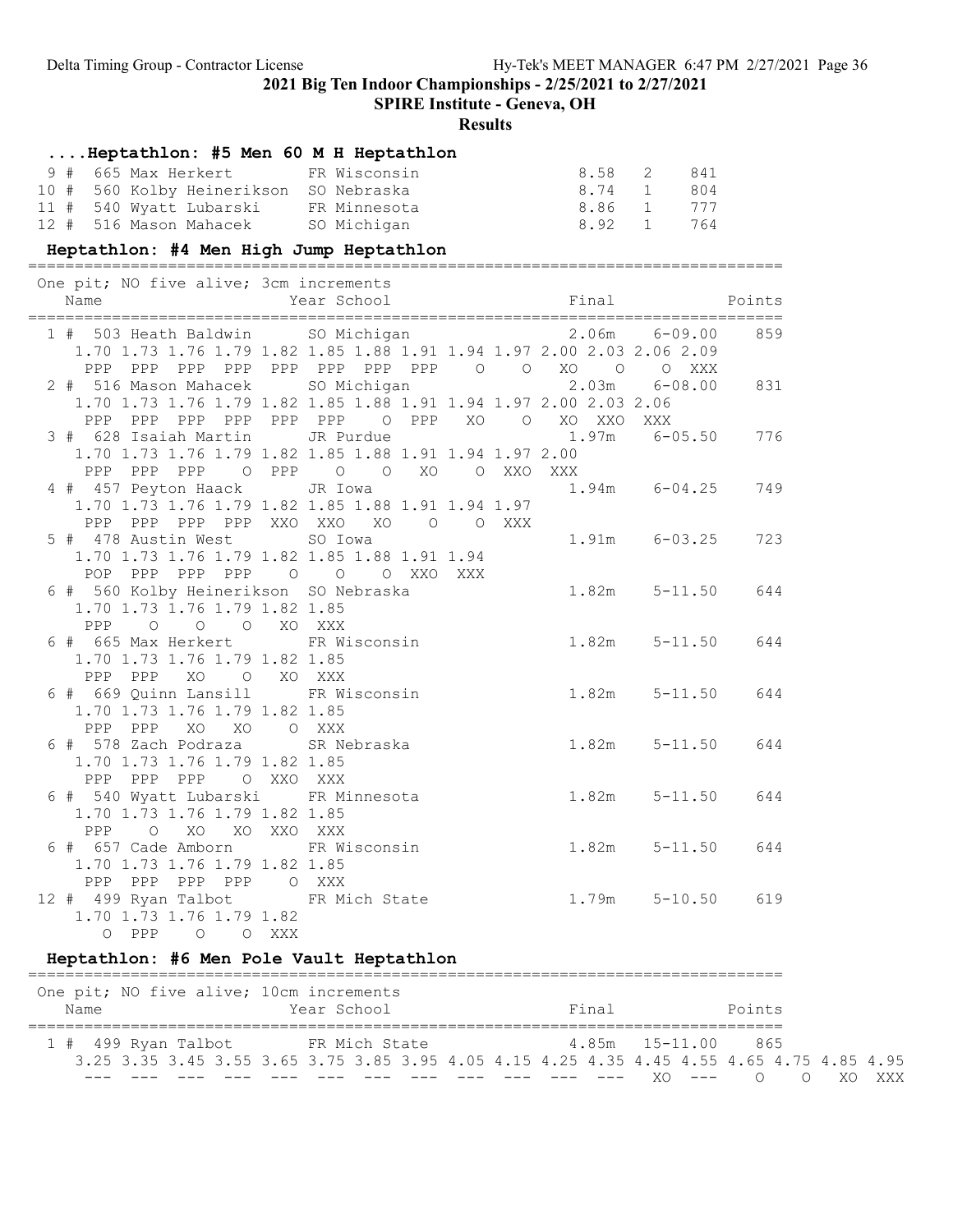SPIRE Institute - Geneva, OH

#### **Results**

### ....Heptathlon: #6 Men Pole Vault Heptathlon

| 1 # 516 Mason Mahacek SO Michigan 4.85m 15-11.00 865<br>3.25 3.35 3.45 3.55 3.65 3.75 3.85 3.95 4.05 4.15 4.25 4.35 4.45 4.55 4.65 4.75 4.85 4.95 |                                                         |    |        |  |
|---------------------------------------------------------------------------------------------------------------------------------------------------|---------------------------------------------------------|----|--------|--|
| 3 # 457 Peyton Haack JR Iowa 4.75m 15-07.00 834<br>3.15 3.25 3.35 3.45 3.55 3.65 3.75 3.85 3.95 4.05 4.15 4.25 4.35 4.45 4.55 4.65 4.75 4.85      |                                                         |    |        |  |
| 4 # 578 Zach Podraza SR Nebraska $4.45$ m 14-07.25 746<br>3.05 3.15 3.25 3.35 3.45 3.55 3.65 3.75 3.85 3.95 4.05 4.15 4.25 4.35 4.45 4.55         |                                                         |    |        |  |
| 5 # 628 Isaiah Martin JR Purdue $4.35m$ 14-03.25 716                                                                                              |                                                         |    | XO XXX |  |
| 3.05 3.15 3.25 3.35 3.45 3.55 3.65 3.75 3.85 3.95 4.05 4.15 4.25 4.35 4.45<br>5 # 503 Heath Baldwin SO Michigan 6 1.35m 14-03.25 716              | --- --- --- --- --- --- --- --- --- 0 --- 0 --- 0 0 XXX |    |        |  |
| 3.05 3.15 3.25 3.35 3.45 3.55 3.65 3.75 3.85 3.95 4.05 4.15 4.25 4.35 4.45                                                                        | --- --- --- --- --- --- --- --- XXO 0 0 0 XO            |    | XXX    |  |
| 7 # 665 Max Herkert FR Wisconsin 4.25m 13-11.25<br>3.05 3.15 3.25 3.35 3.45 3.55 3.65 3.75 3.85 3.95 4.05 4.15 4.25 4.35                          |                                                         |    | 688    |  |
| 7 # 657 Cade Amborn FR Wisconsin 4.25m 13-11.25<br>3.05 3.15 3.25 3.35 3.45 3.55 3.65 3.75 3.85 3.95 4.05 4.15 4.25 4.35                          |                                                         |    | 688    |  |
| 9 # 560 Kolby Heinerikson SO Nebraska $4.05m$ 13-03.50<br>3.05 3.15 3.25 3.35 3.45 3.55 3.65 3.75 3.85 3.95 4.05 4.15                             |                                                         |    | 631    |  |
| 9 # 478 Austin West SO Iowa 4.05m 13-03.50 631                                                                                                    | --- --- --- --- --- --- --- --- --- 0 XO XXX            |    |        |  |
| 3.05 3.15 3.25 3.35 3.45 3.55 3.65 3.75 3.85 3.95 4.05 4.15                                                                                       |                                                         |    |        |  |
| 11 # 669 Quinn Lansill FR Wisconsin 3.45m 11-03.75 469<br>3.05 3.15 3.25 3.35 3.45 3.55<br>XO O O XO XO XXX                                       |                                                         |    |        |  |
| -- # 540 Wyatt Lubarski FR Minnesota<br>3.05 3.15 3.25 3.35 3.45 3.55 3.65 3.75<br>--- --- --- --- --- --- --- --- XXX                            |                                                         | NH |        |  |

#### Heptathlon: #2 Men Long Jump Heptathlon =================================================================================

## One pit Name Year School Final Points =================================================================================  $1 + 620$  Isaiah Martin  $\overline{1}$  Purdue

|       | -020 ISAIAN MATUIN<br>7.03m 7.25m<br>FOUL        | JK Furaue    | $1.25$ iil | 23-09.JU     | O / 4 |
|-------|--------------------------------------------------|--------------|------------|--------------|-------|
| $2 +$ | 478 Austin West                                  | SO Iowa      | 7.04m      | $23 - 01.25$ | 823   |
|       | FOUL 6.82m 7.04m<br>3 # 457 Peyton Haack         | JR Iowa      | 6.86m      | $22 - 06.25$ | 781   |
|       | 6.86m 6.77m FOUL<br>4 # 657 Cade Amborn          | FR Wisconsin | 6.71m      | $22 - 00.25$ | 746   |
|       | $6.65m$ $6.64m$ $6.71m$<br>4 # 503 Heath Baldwin | SO Michigan  | 6.71m      | $22 - 00.25$ | 746   |
|       | $6.71m$ $6.71m$ $6.63m$<br>6 # 578 Zach Podraza  | SR Nebraska  | 6.67m      | $21 - 10.75$ | 736   |
| 7#    | $6.52m$ $6.43m$ $6.67m$<br>516 Mason Mahacek     | SO Michigan  | 6.61m      | $21 - 08.25$ | 723   |
|       | FOUL 6.28m 6.61m                                 |              |            |              |       |
| 8#    | 665 Max Herkert<br>6.29m  6.24m  FOUL            | FR Wisconsin | 6.29m      | $20 - 07.75$ | 650   |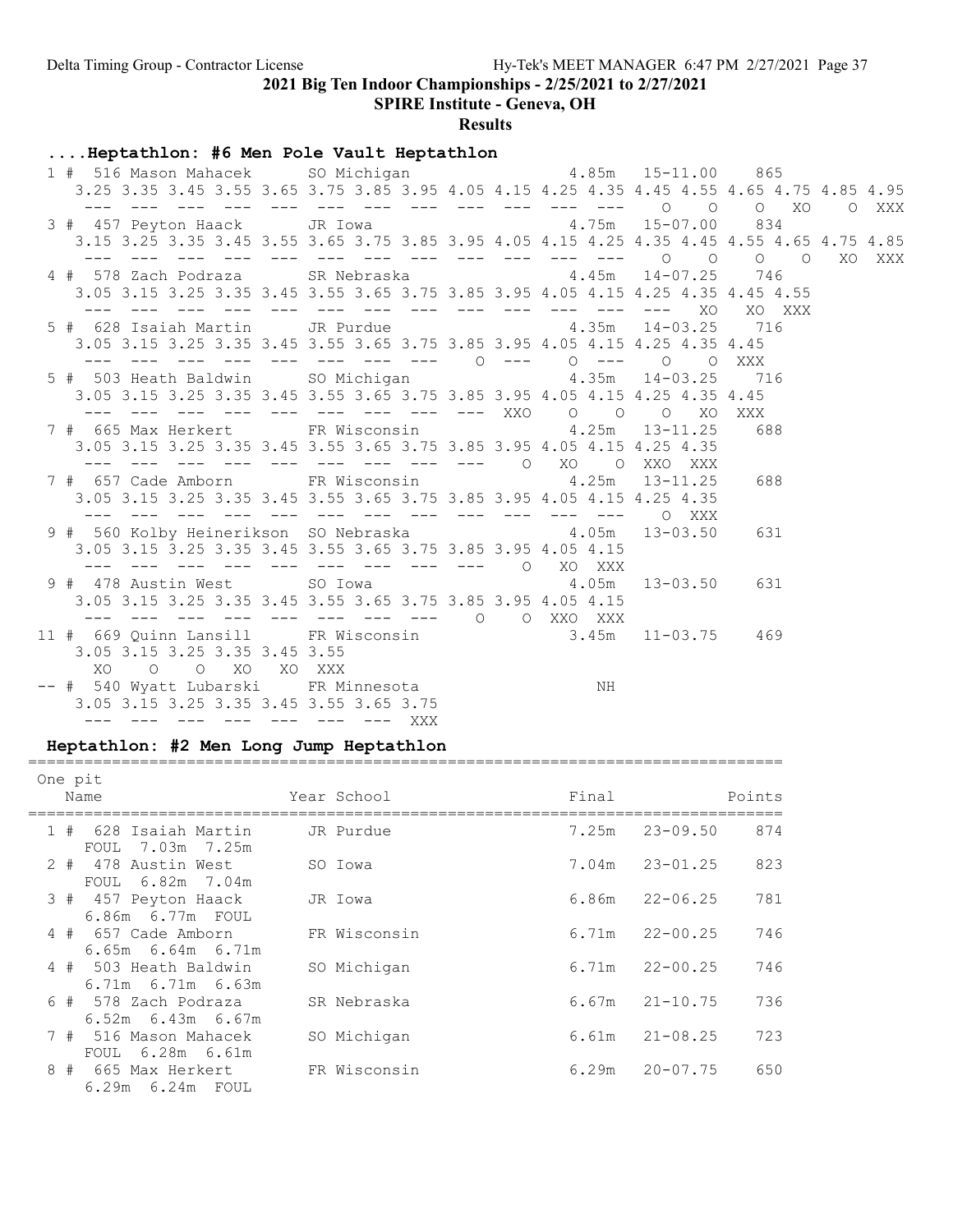SPIRE Institute - Geneva, OH

Results

| Heptathlon: #2 Men Long Jump Heptathlon   |               |                    |     |
|-------------------------------------------|---------------|--------------------|-----|
| 8 # 560 Kolby Heinerikson SO Nebraska     |               | $6.29m$ $20-07.75$ | 650 |
| 6.29m FOUL FOUL<br>10 # 669 Ouinn Lansill | FR Wisconsin  | $6.28m$ $20-07.25$ | 648 |
| $6.28m$ $6.11m$ $6.23m$                   |               |                    |     |
| 11 # 499 Ryan Talbot                      | FR Mich State | $6.25m$ $20-06.25$ | 641 |
| $6.15m$ $6.25m$ $6.16m$                   |               |                    |     |
| 12 # 540 Wyatt Lubarski                   | FR Minnesota  | $6.07m$ $19-11.00$ | 602 |
| FOUL 6.07m FOUL                           |               |                    |     |

### Heptathlon: #3 Men Shot Put Heptathlon

=================================================================================

| One ring | Name                                                          | Year School is a series of the series of the series of the series of the series of the series of the series of |        |                     |     |
|----------|---------------------------------------------------------------|----------------------------------------------------------------------------------------------------------------|--------|---------------------|-----|
|          | 1 # 503 Heath Baldwin SO Michigan<br>13.06m  13.57m  13.80m   |                                                                                                                |        | 13.80m  45-03.50    | 716 |
|          | 2 # 628 Isaiah Martin JR Purdue<br>13.02m  13.71m  13.42m     |                                                                                                                |        | $13.71m$ $44-11.75$ | 711 |
|          | 3 # 478 Austin West<br>11.64m 13.29m 13.65m                   | SO Iowa                                                                                                        |        | $13.65m$ $44-09.50$ | 707 |
|          | 4 # 457 Peyton Haack<br>13.15m  12.43m  13.34m                | JR Iowa                                                                                                        | 13.34m | 43-09.25            | 688 |
|          | 5 # 499 Ryan Talbot FR Mich State<br>12.94m 13.14m 13.33m     |                                                                                                                | 13.33m | 43-09.00            | 687 |
|          | 6 # 657 Cade Amborn FR Wisconsin<br>12.40m  12.85m  12.34m    |                                                                                                                | 12.85m | 42-02.00            | 658 |
|          | 7 # 560 Kolby Heinerikson SO Nebraska<br>12.34m 12.18m 12.65m |                                                                                                                |        | $12.65m$ $41-06.00$ | 646 |
|          | 8 # 578 Zach Podraza SR Nebraska<br>12.54m  12.00m  12.03m    |                                                                                                                |        | $12.54m$ $41-01.75$ | 639 |
|          | 9 # 540 Wyatt Lubarski FR Minnesota<br>11.64m 11.19m 12.19m   |                                                                                                                | 12.19m | 40-00.00            | 618 |
|          | 10 # 665 Max Herkert FR Wisconsin<br>10.69m 11.55m 11.24m     |                                                                                                                | 11.55m | 37-10.75            | 579 |
|          | 11 # 516 Mason Mahacek<br>FOUL 11.37m 11.35m                  | SO Michigan                                                                                                    |        | $11.37m$ $37-03.75$ | 568 |
|          | 12 # 669 Quinn Lansill FR Wisconsin<br>10.87m  10.65m  10.40m |                                                                                                                |        | 10.87m 35-08.00     | 538 |
|          | Men Heptathlon                                                |                                                                                                                |        |                     |     |

|     | Name   |  | Championship: % 6090  | 2013 | Collegiate: $$64993/13/2010$ Ashton Eaton<br>Japheth Cato, Wisconsin<br>Year School | Seed | Final | H# Points |
|-----|--------|--|-----------------------|------|-------------------------------------------------------------------------------------|------|-------|-----------|
|     | 1#     |  | 457 Peyton Haack      |      | JR Iowa                                                                             |      | 5749  | 10        |
|     | $2 +$  |  | 628 Isaiah Martin     |      | JR Purdue                                                                           |      | 5610  | 8         |
|     | $3 \#$ |  | 478 Austin West       |      | SO Iowa                                                                             |      | 5581  | 6         |
| 4   | #      |  | 503 Heath Baldwin     |      | SO Michigan                                                                         | 5448 | 5568  | 5         |
|     | $5 +$  |  | 516 Mason Mahacek     |      | SO Michigan                                                                         | 5152 | 5399  |           |
|     | 6#     |  | 499 Ryan Talbot       |      | FR Mich State                                                                       | 5319 | 5332  | ς         |
|     | 7#     |  | 578 Zach Podraza      |      | SR Nebraska                                                                         | 5154 | 5289  |           |
| 8   | #      |  | 657 Cade Amborn       |      | FR Wisconsin                                                                        | 4849 | 4985  |           |
|     | 9#     |  | 560 Kolby Heinerikson |      | SO Nebraska                                                                         | 4162 | 4915  |           |
| 10# |        |  | 665 Max Herkert       |      | FR Wisconsin                                                                        | 4085 | 4880  |           |
|     |        |  |                       |      |                                                                                     |      |       |           |